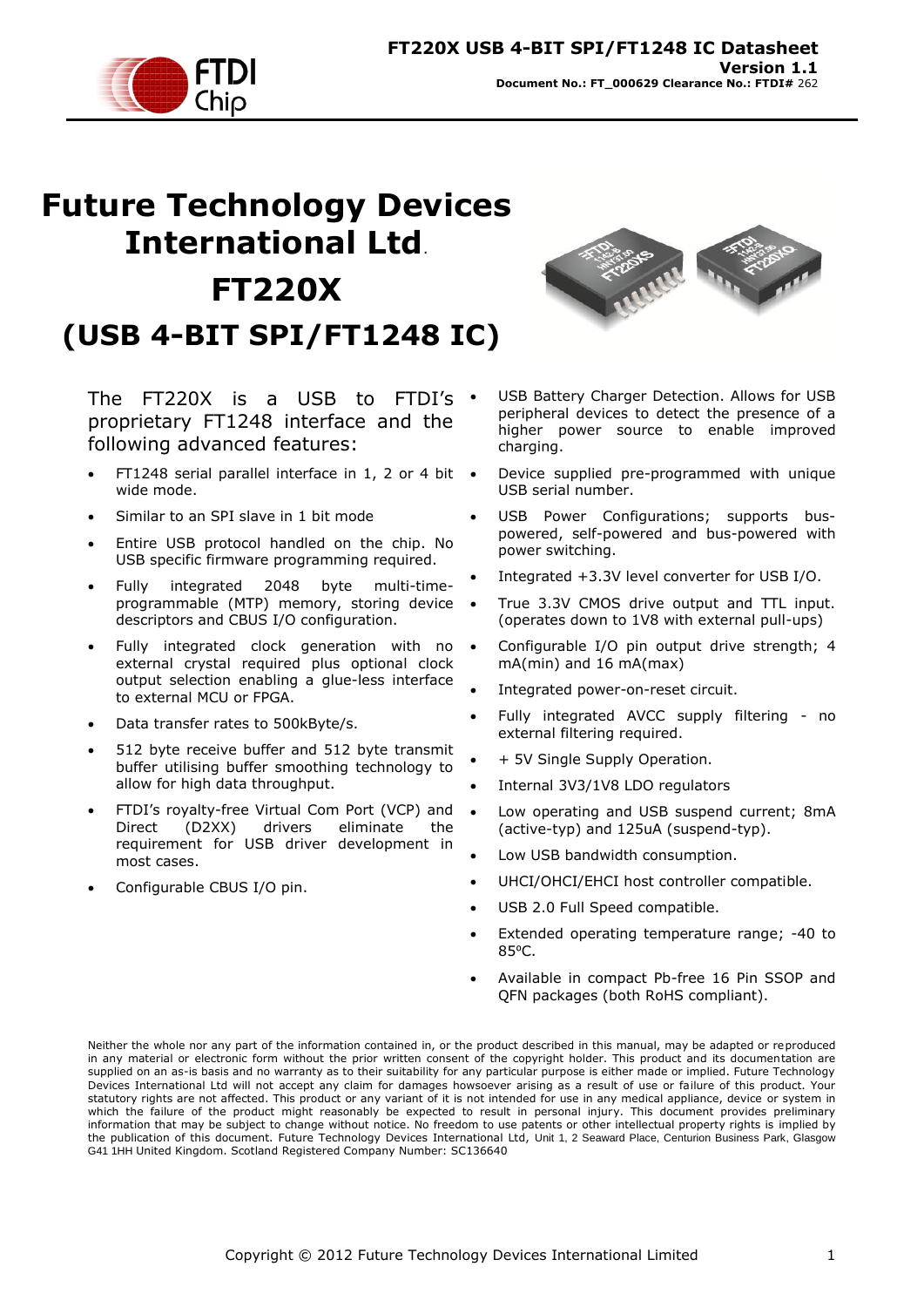

### <span id="page-1-0"></span>**1 Typical Applications**

- . USB to SPI interface in 1-bit mode
- Upgrading Legacy Peripherals to USB
- Utilising USB to add system modularity
- Incorporate USB interface to enable PC transfers for development system communication
- Interfacing MCU/PLD/FPGA based designs to add USB connectivity

# <span id="page-1-1"></span>**1.1 Driver Support**

### **Royalty free VIRTUAL COM PORT (VCP) DRIVERS for...**

- Windows 7 32,64-bit
- Windows Vista and Vista 64-bit
- Windows XP and XP 64-bit
- Server 2003, XP and Server 2008
- Windows XP Embedded
- Windows CE 4.2, 5.0 and 6.0
- Mac OS-X
- Linux 3.2 and greater
- Android
- USB Industrial Control
- USB MP3 Player Interface
- USB FLASH Card Reader and Writers
- Set Top Box PC USB interface
- USB Digital Camera Interface
- USB dongle implementations for Software/ Hardware Encryption and Wireless Modules
- Detect USB dedicated charging ports, to allow for high current battery charging in portable devices.

### **Royalty free D2XX** *Direct* **Drivers (USB Drivers + DLL S/W Interface)**

- Windows 7 32,64-bit
- Windows Vista and Vista 64-bit
- Windows XP and XP 64-bit
- Server 2003, XP and Server 2008
- Windows XP Embedded
- Windows CE 4.2, 5.0 and 6.0
- Mac OS-X
- Linux 2.6 and greater
- Android

The drivers listed above are all available to download for free from [FTDI website](http://www.ftdichip.com/) [\(www.ftdichip.com\)](file://glaspssv1/General/Engineering/Engineering%20_Documents/DS_FT232R/DS_FT232R_V200/www.ftdichip.com). Various 3rd party drivers are also available for other operating systems - see [FTDI website](http://www.ftdichip.com/) [\(www.ftdichip.com\)](http://www.ftdichip.com/) for details.

For driver installation, please refer to <http://www.ftdichip.com/Documents/InstallGuides.htm>

# <span id="page-1-2"></span>**1.2 Part Numbers**

| Part Number | Package     |
|-------------|-------------|
| FT220XQ-x   | 16 Pin QFN  |
| FT220XS-x   | 16 Pin SSOP |

Note: Packing codes for x is:

- R: Taped and Reel, (SSOP is 3,000pcs per reel, QFN is 5,000pcs per reel).
- U: Tube packing, 100pcs per tube (SSOP only)
- T: Tray packing, 490pcs per tray (QFN only)

For example: FT220XQ-R is 5,000pcs taped and reel packing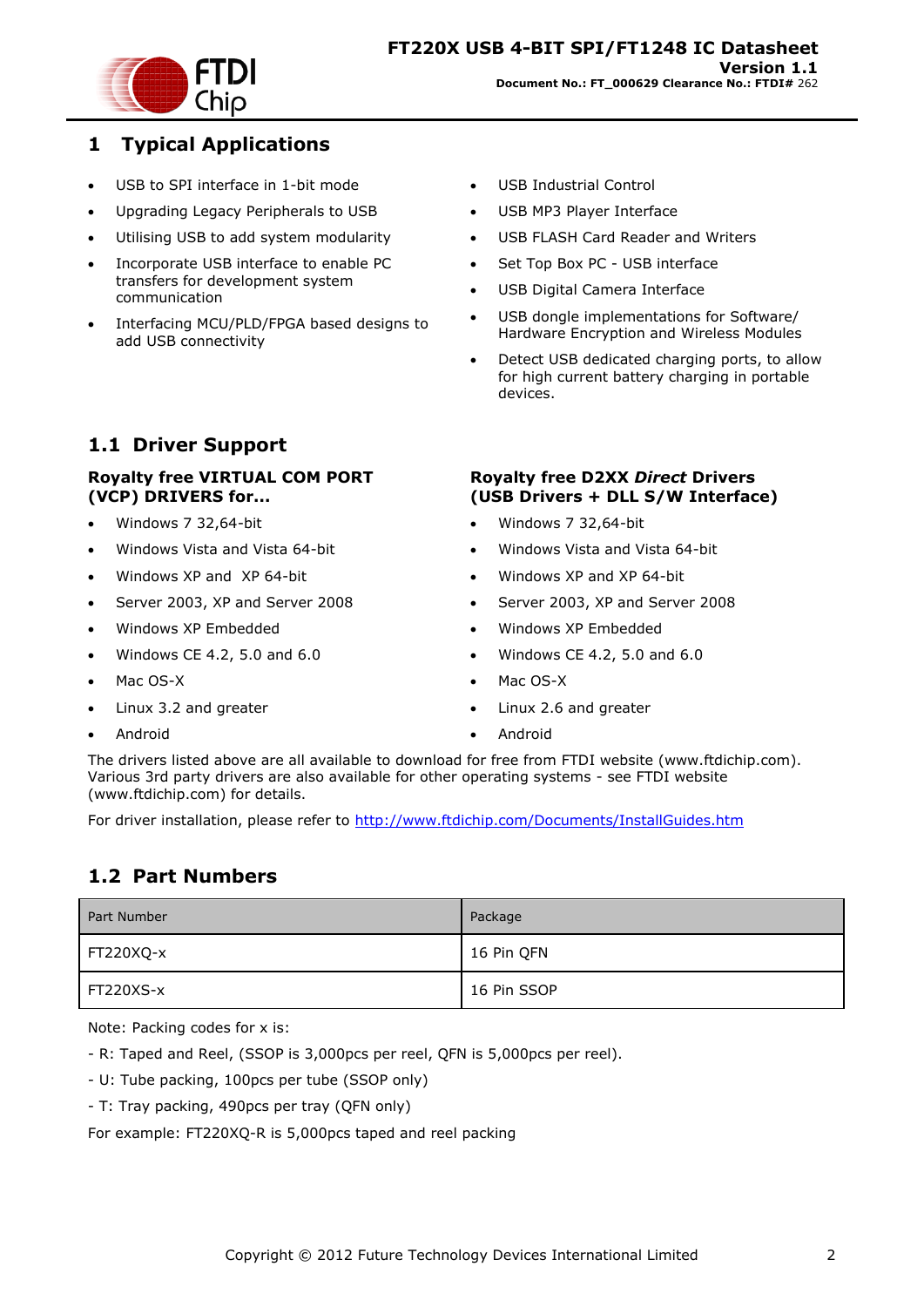

# <span id="page-2-0"></span>**1.3 USB Compliant**

The FT220X is fully compliant with the USB 2.0 specification and has been given the USB-IF Test-ID (TID) 40001333 (Rev B).

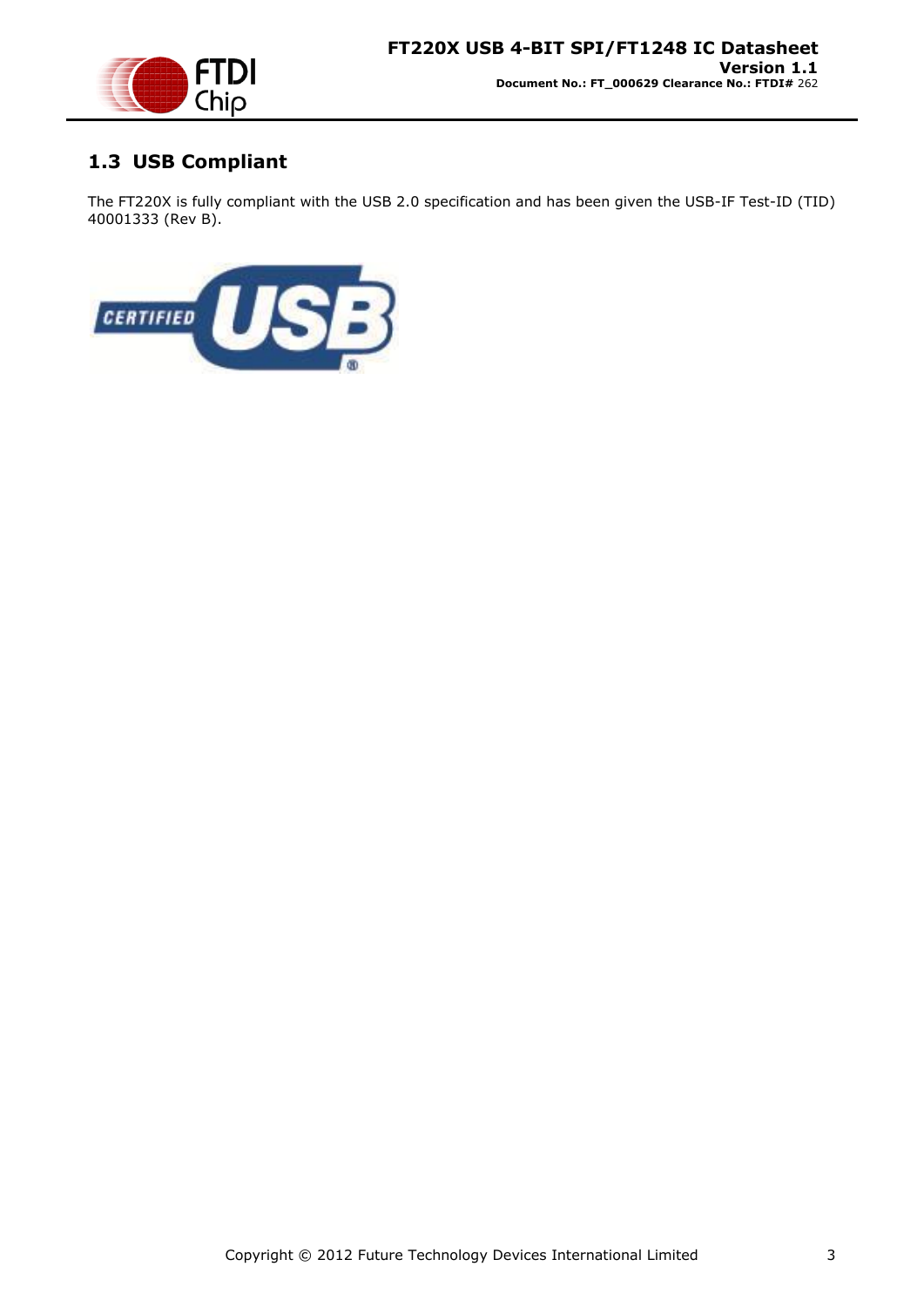

### <span id="page-3-0"></span>**2 FT220X Block Diagram**



#### <span id="page-3-1"></span>**Figure 2.1 FT220X Block Diagram**

For a description of each function please refer to Section 4.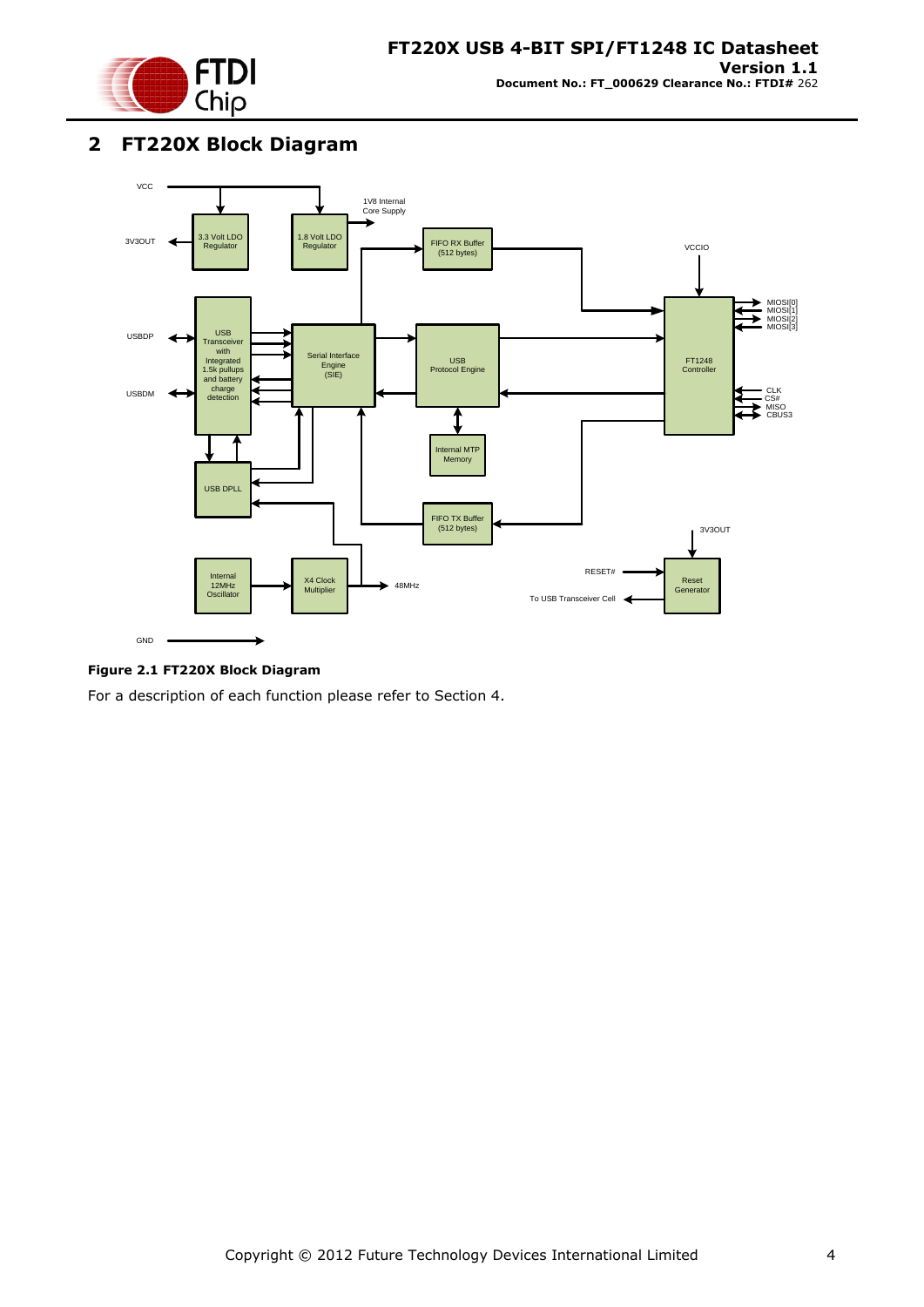

# **Table of Contents**

| 1                       |                                                        |  |
|-------------------------|--------------------------------------------------------|--|
| 1.1                     |                                                        |  |
| 1.2                     |                                                        |  |
| 1.3                     |                                                        |  |
| $\overline{\mathbf{2}}$ |                                                        |  |
| 3                       |                                                        |  |
| 3.1                     |                                                        |  |
| 3.1.1                   |                                                        |  |
| 3.2                     |                                                        |  |
| 3.2.1                   |                                                        |  |
| 3.3                     |                                                        |  |
| 4                       |                                                        |  |
| 4.1                     |                                                        |  |
| 4.2                     |                                                        |  |
| 5                       |                                                        |  |
| 5.1                     |                                                        |  |
| 5.2                     | Supported Commands on the FT1248 Interface 16          |  |
| 5.3                     |                                                        |  |
| 5.4                     |                                                        |  |
| 5.4.1                   |                                                        |  |
| 5.5                     |                                                        |  |
| 6                       |                                                        |  |
| 6.1                     |                                                        |  |
| 6.2                     |                                                        |  |
| 6.3                     |                                                        |  |
| 6.4                     |                                                        |  |
| 6.5                     |                                                        |  |
| 7                       |                                                        |  |
| 7.1                     |                                                        |  |
| 7.2                     |                                                        |  |
| 7.3                     | USB Bus Powered with Power Switching Configuration  29 |  |
| 7.4                     |                                                        |  |
| 8                       |                                                        |  |
| 8.1                     |                                                        |  |
| 8.2                     |                                                        |  |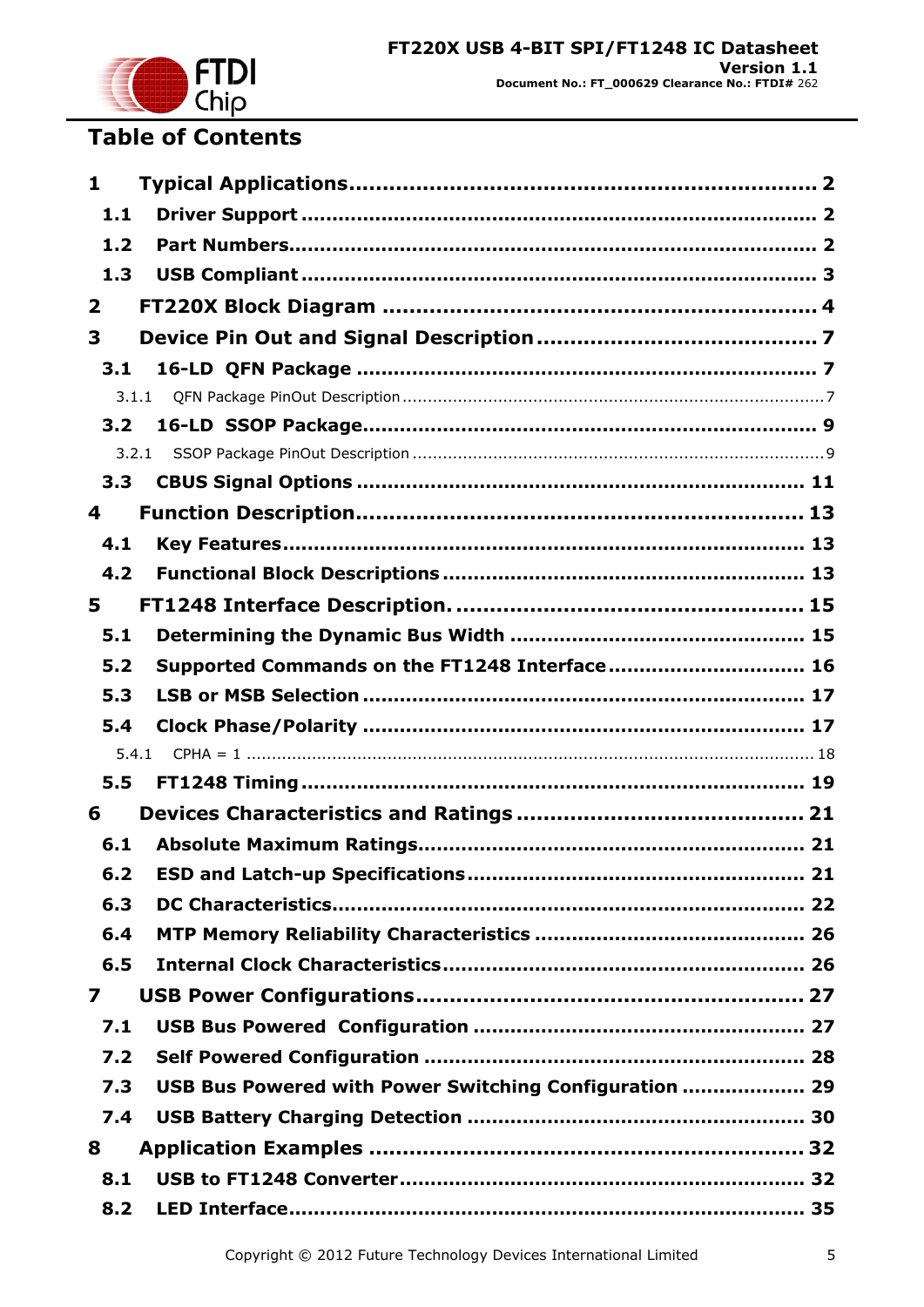### **FT220X USB 4-BIT SPI/FT1248 IC Datasheet Version 1.1 Document No.: FT\_000629 Clearance No.: FTDI#** 262



| 9     |  |
|-------|--|
| 9.1   |  |
| 9.2   |  |
| 9.2.1 |  |
| 9.2.2 |  |
| 9.3   |  |
| 9.4   |  |
| 9.5   |  |
| 9.5.1 |  |
| 9.5.2 |  |
| 9.5.3 |  |
| 9.5.4 |  |
| 10    |  |
| 10.1  |  |
| 10.2  |  |
| 10.3  |  |
| 10.4  |  |
| 10.5  |  |
| 11    |  |
|       |  |
|       |  |
|       |  |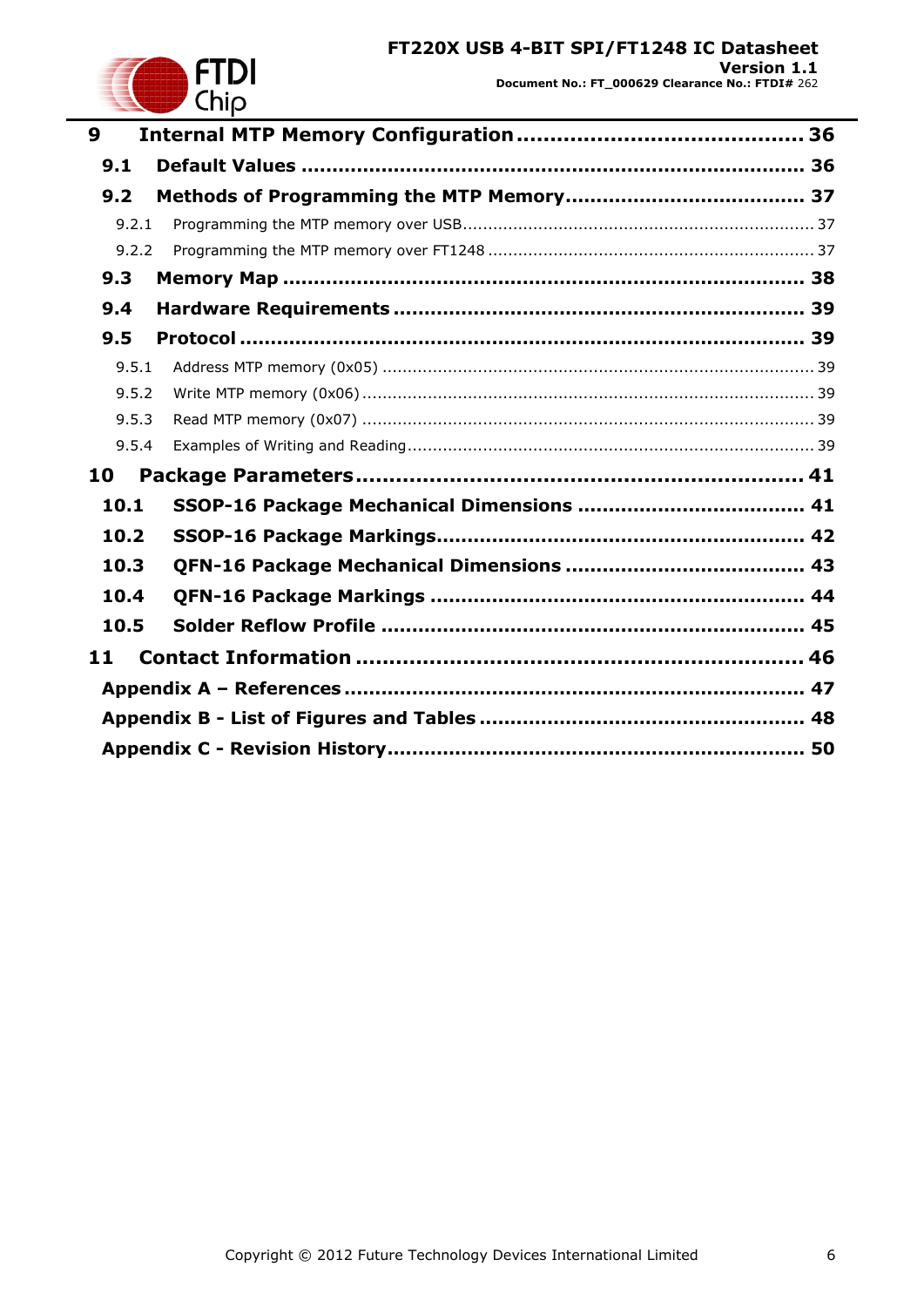

# <span id="page-6-0"></span>**3 Device Pin Out and Signal Description**

# <span id="page-6-1"></span>**3.1 16-LD QFN Package**



<span id="page-6-3"></span>**Figure 3.1 QFN Schematic Symbol**

### <span id="page-6-2"></span>**3.1.1 QFN Package PinOut Description**

Note: # denotes an active low signal.

| Pin No. | <b>Name</b>         | <b>Type</b>            | <b>Description</b>                                                                                               |  |  |
|---------|---------------------|------------------------|------------------------------------------------------------------------------------------------------------------|--|--|
| 10      | $***$<br><b>VCC</b> | <b>POWER</b><br>Input  | 5 V (or 3V3) supply to IC                                                                                        |  |  |
| 1       | <b>VCCIO</b>        | <b>POWER</b><br>Input  | 1V8 - 3V3 supply for the IO cells                                                                                |  |  |
| 8       | $***$<br>3V3OUT     | <b>POWER</b><br>Output | 3V3 output at 50mA. May be used to power VCCIO.<br>When VCC is 3V3; pin 8 is an input pin. Connect to pin<br>10. |  |  |
| 3, 13   | <b>GND</b>          | <b>POWER</b><br>Input  | OV Ground input.                                                                                                 |  |  |

<span id="page-6-4"></span>**Table 3.1 Power and Ground** 

\*Pin 17 is centre pad on base of chip package. Connect to GND.

\*\* If VCC is 3V3 then 3V3OUT must also be driven with 3V3 input

| Pin No. | <b>Name</b>  | <b>Type</b>  | <b>Description</b>        |
|---------|--------------|--------------|---------------------------|
|         | <b>USBDM</b> | <b>INPUT</b> | USB Data Signal Minus.    |
| 6       | <b>USBDP</b> | <b>INPUT</b> | USB Data Signal Plus.     |
| 9       | RESET#       | <b>INPUT</b> | Reset input (active low). |

<span id="page-6-5"></span>**Table 3.2 Common Function pins**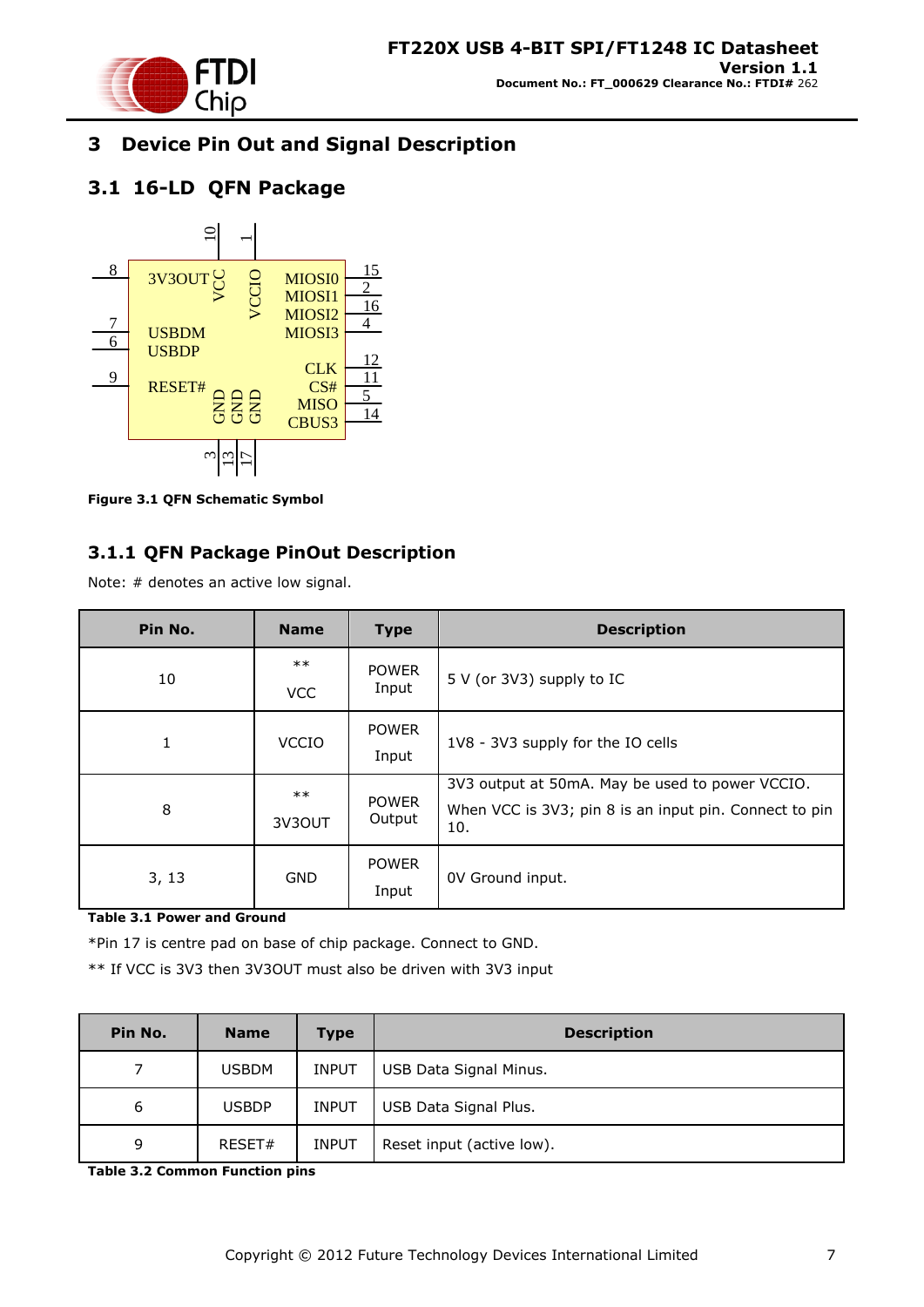

| Pin No.        | <b>Name</b> | <b>Type</b> | <b>Description</b>                                                                                                             |
|----------------|-------------|-------------|--------------------------------------------------------------------------------------------------------------------------------|
| 15             | MIOSI[0]    | I/O         | Bi-Directional data bit 0                                                                                                      |
| $\overline{2}$ | MIOSI[1]    | I/O         | Bi-Directional data bit 1                                                                                                      |
| 16             | MIOSI[2]    | I/O         | Bi-Directional data bit 2                                                                                                      |
| 4              | MIOSI[3]    | I/O         | Bi-Directional data bit 3                                                                                                      |
| 12             | CLK.        | Input       | Clock input from FT1248 interface master                                                                                       |
| 11             | CS#         | Input       | Chip select input to enable the device interface. Active low logic.                                                            |
| 5              | <b>MISO</b> | Output      | Master In Slave Out. Used to provide status information to the FT1248<br>interface master.                                     |
| 14             | CBUS3       | I/O         | Configurable CBUS I/O Pin. Function of this pin is configured in the<br>device MTP memory. See CBUS Signal Options, Table 3.7. |

#### <span id="page-7-0"></span>**Table 3.3 FT1248 Interface and CBUS Group (see note 1)**

Notes:

1. When used in Input Mode, the input pins are pulled to VCCIO via internal 75kΩ (approx) resistors. These pins can be programmed to gently pull low during USB suspend (PWREN $# = "1")$  by setting an option in the MTP memory.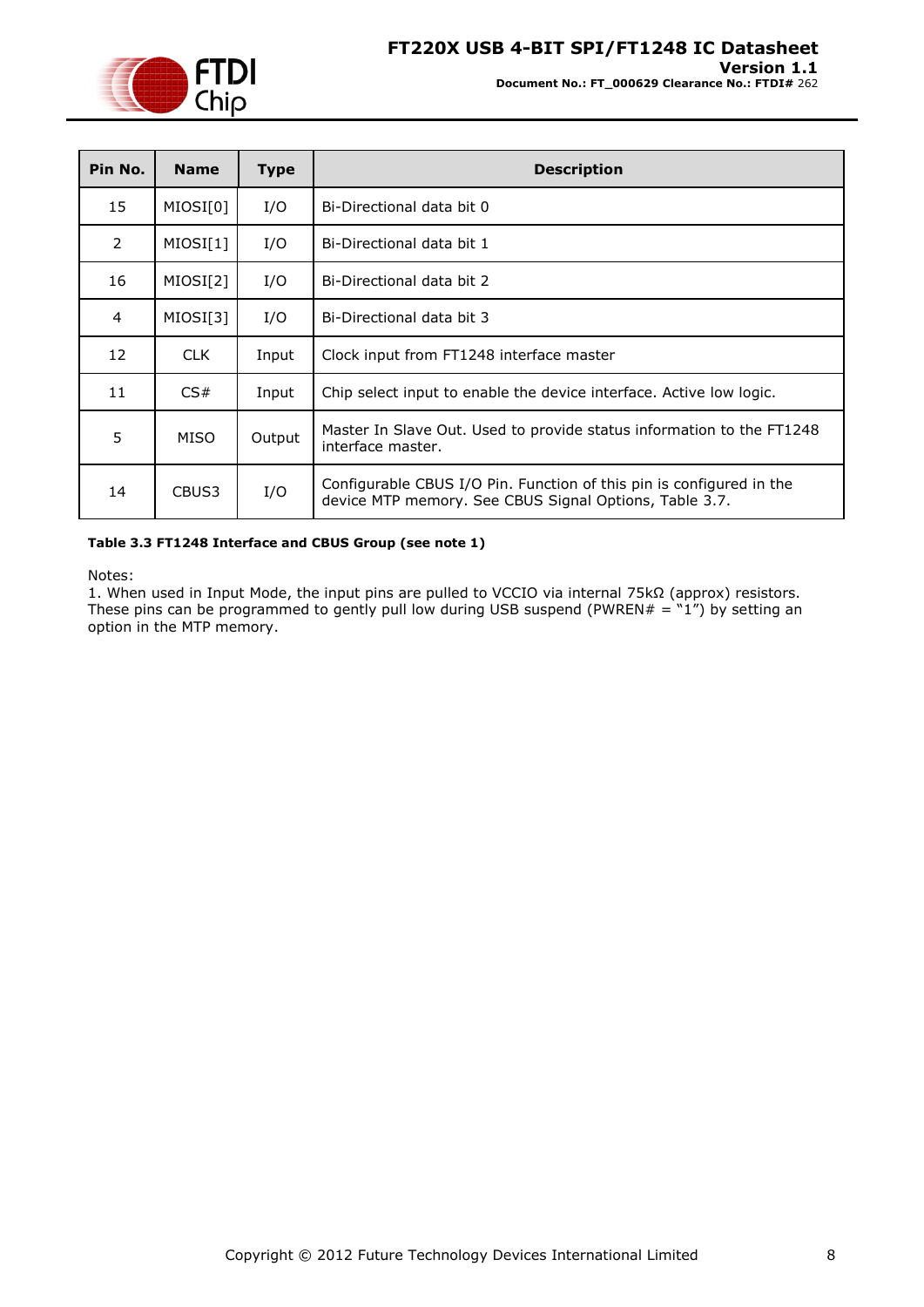

# <span id="page-8-0"></span>**3.2 16-LD SSOP Package**



<span id="page-8-2"></span>**Figure 3.2 SSOP Schematic Symbol**

### <span id="page-8-1"></span>**3.2.1 SSOP Package PinOut Description**

Note : # denotes an active low signal.

| Pin No. | <b>Name</b>         | <b>Type</b>            | <b>Description</b>                                                                                                |  |  |  |
|---------|---------------------|------------------------|-------------------------------------------------------------------------------------------------------------------|--|--|--|
| 12      | $***$<br><b>VCC</b> | <b>POWER</b><br>Input  | 5 V (or 3V3) supply to IC                                                                                         |  |  |  |
| 3       | <b>VCCIO</b>        | <b>POWER</b><br>Input  | 1V8 - 3V3 supply for the IO cells                                                                                 |  |  |  |
| 10      | $***$<br>3V3OUT     | <b>POWER</b><br>Output | 3V3 output at 50mA. May be used to power VCCIO.<br>When VCC is 3V3; pin 10 is an input pin. Connect to<br>pin 12. |  |  |  |
| 5, 13   | <b>GND</b>          | <b>POWER</b><br>Input  | OV Ground input.                                                                                                  |  |  |  |

<span id="page-8-3"></span>**Table 3.4 Power and Ground** 

\*\* If VCC is 3V3 then 3V3OUT must also be driven with 3V3 input

| Pin No. | <b>Name</b>  | Type         | <b>Description</b>        |
|---------|--------------|--------------|---------------------------|
| 9       | <b>USBDM</b> | <b>INPUT</b> | USB Data Signal Minus.    |
| 8       | <b>USBDP</b> | <b>INPUT</b> | USB Data Signal Plus.     |
| 11      | RESET#       | <b>INPUT</b> | Reset input (active low). |

<span id="page-8-4"></span>**Table 3.5 Common Function pins**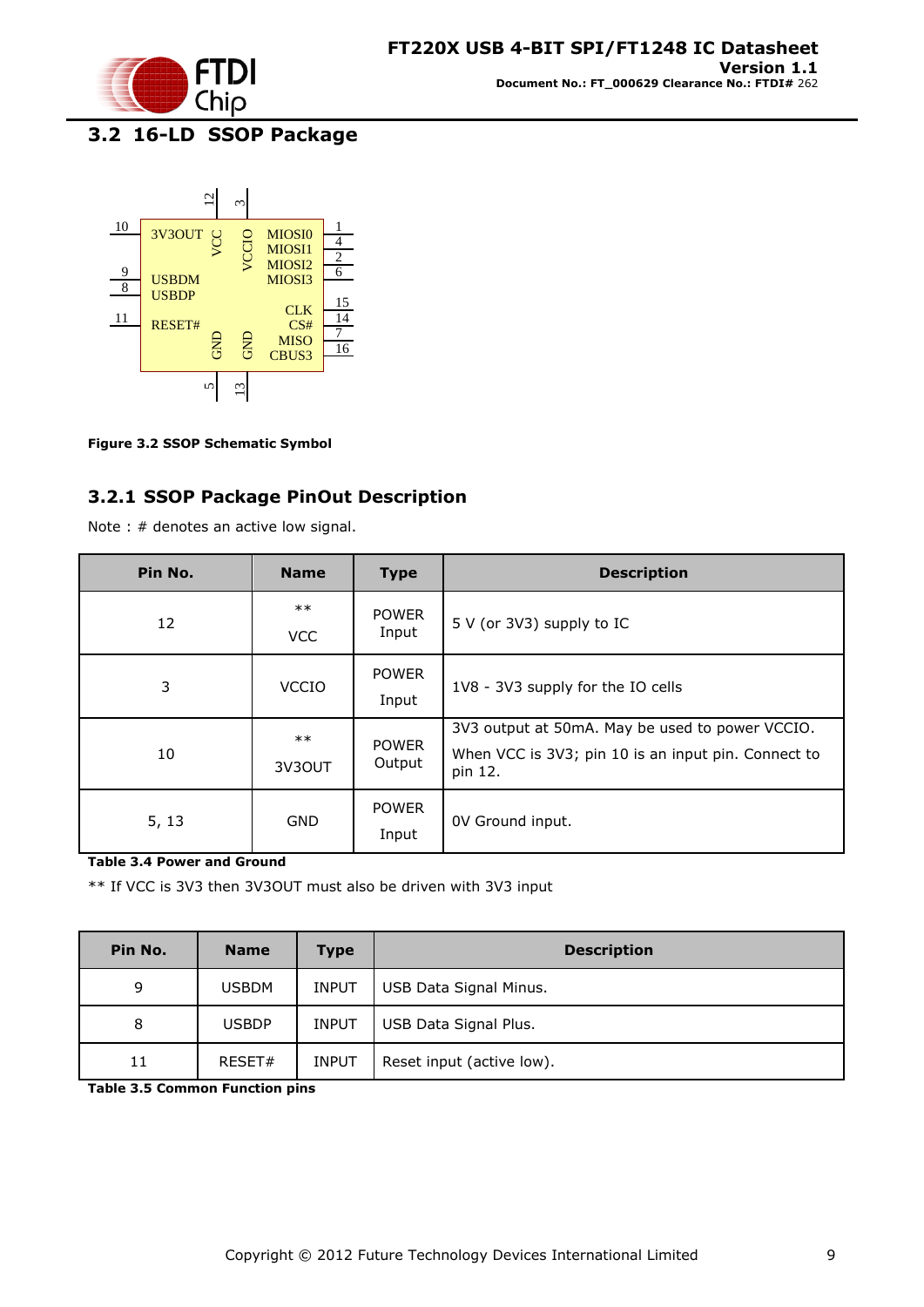

| Pin No.        | <b>Name</b> | Type   | <b>Description</b>                                                                                                             |
|----------------|-------------|--------|--------------------------------------------------------------------------------------------------------------------------------|
| 1              | MIOSI[0]    | I/O    | Bi-Directional data bit 0                                                                                                      |
| 4              | MIOSI[1]    | I/O    | Bi-Directional data bit 1                                                                                                      |
| $\overline{2}$ | MIOSI[2]    | I/O    | Bi-Directional data bit 2                                                                                                      |
| 6              | MIOSI[3]    | I/O    | Bi-Directional data bit 3                                                                                                      |
| 15             | CLK.        | Input  | Clock input from FT1248 interface master                                                                                       |
| 14             | CS#         | Input  | Chip select input to enable the device interface. Active low logic.                                                            |
| 7              | MISO        | Output | Master In Slave Out. Used to provide status information to the FT1248<br>interface master.                                     |
| 16             | CBUS3       | I/O    | Configurable CBUS I/O Pin. Function of this pin is configured in the<br>device MTP memory. See CBUS Signal Options, Table 3.7. |

#### <span id="page-9-0"></span>**Table 3.6 FT1248 Interface and CBUS Group (see note 1)**

Notes:

1. When used in Input Mode, the input pins are pulled to VCCIO via internal 75kΩ (approx) resistors. These pins can be programmed to gently pull low during USB suspend (PWREN $# = "1")$  by setting an option in the MTP memory.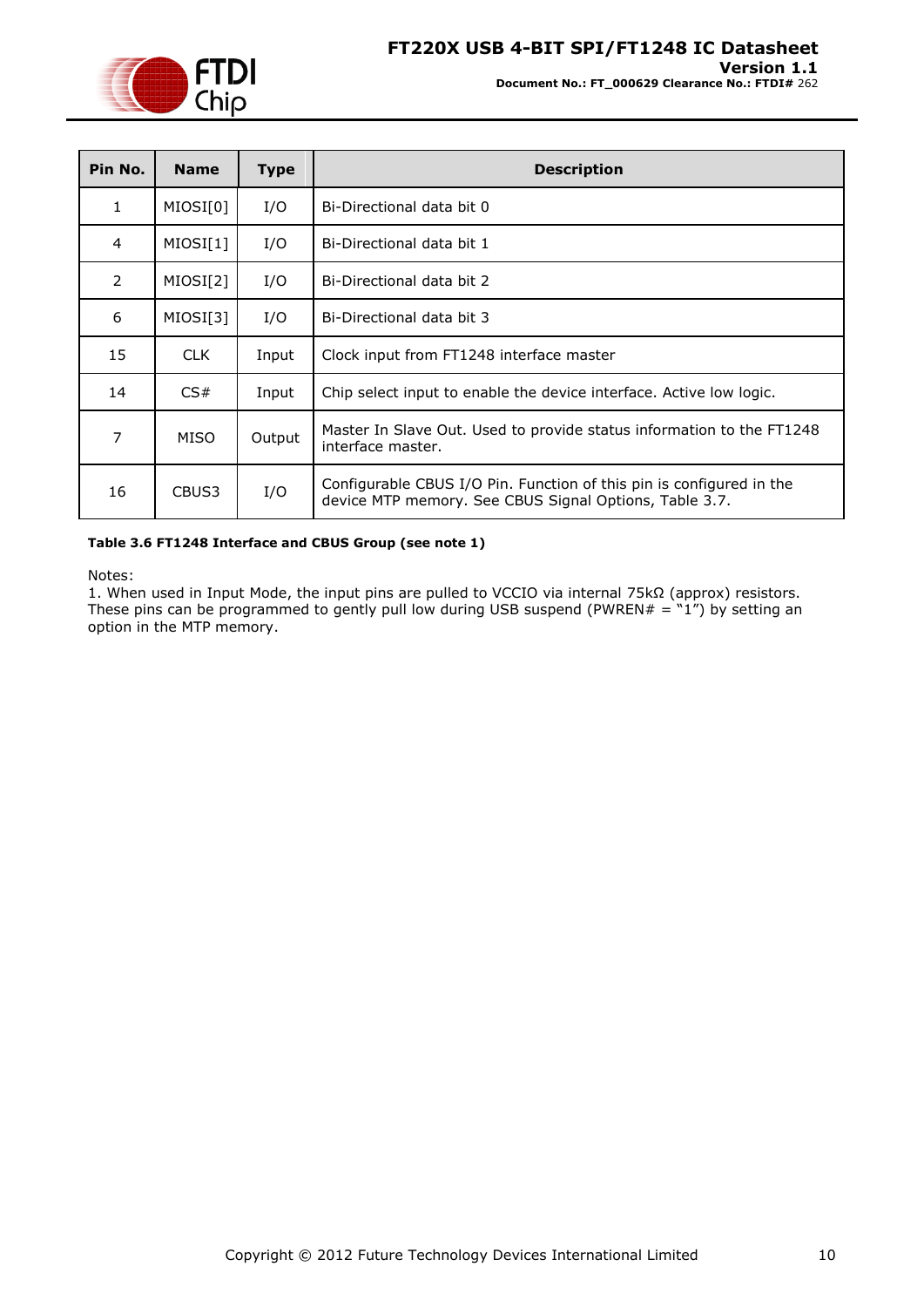

# <span id="page-10-0"></span>**3.3 CBUS Signal Options**

The following options can be configured on the CBUS I/O pin. CBUS signal options are common to both package versions of the FT220X. These options can be configured in the internal MTP memory using the software utility FT\_PPROG, which can be downloaded from the [FTDI Utilities](http://www.ftdichip.com/Resources/Utilities.htm) [\(www.ftdichip.com\)](http://www.ftdichip.com/). The default configuration is described in Section [9.](#page-35-0)

| <b>CBUS</b><br><b>Signal</b><br><b>Option</b> | <b>Available On CBUS Pin</b> | <b>Description</b>                                                                                                                                                                                                                                                                   |  |  |
|-----------------------------------------------|------------------------------|--------------------------------------------------------------------------------------------------------------------------------------------------------------------------------------------------------------------------------------------------------------------------------------|--|--|
| <b>TRI-STATE</b>                              | CBUS3                        | IO Pad is tri-stated                                                                                                                                                                                                                                                                 |  |  |
| DRIVE 1                                       | CBUS3                        | Output a constant 1                                                                                                                                                                                                                                                                  |  |  |
| DRIVE 0                                       | CBUS3                        | Output a constant 0                                                                                                                                                                                                                                                                  |  |  |
| PWREN#                                        | CBUS3                        | Output is low after the device has been configured by<br>USB, then high during USB suspend mode. This output can<br>be used to control power to external logic P-Channel logic<br>level MOSFET switch. Enable the interface pull-down<br>option when using the PWREN# in this way.   |  |  |
| TXLED#                                        | CBUS3                        | Transmit data LED drive - pulses low when transmitting<br>data via USB. See Section 8.2 for more details.                                                                                                                                                                            |  |  |
| RXLED#                                        | CBUS3                        | Receive data LED drive - pulses low when receiving data<br>via USB. See Section 8.2 for more details.                                                                                                                                                                                |  |  |
| TX&RXLED#                                     | CBUS3                        | LED drive - pulses low when transmitting or receiving data<br>via USB. See Section 8.2 for more details.                                                                                                                                                                             |  |  |
| SLEEP#                                        | CBUS3                        | Goes low during USB suspend mode. Typically used to<br>power down an external TTL to RS232 level converter IC<br>in USB to RS232 converter designs.                                                                                                                                  |  |  |
| CLK24MHz                                      | CBUS3                        | 24 MHz Clock output.*                                                                                                                                                                                                                                                                |  |  |
| CLK12MHz                                      | CBUS3                        | 12 MHz Clock output.*                                                                                                                                                                                                                                                                |  |  |
| CLK6MHz                                       | CBUS3                        | 6 MHz Clock output.*                                                                                                                                                                                                                                                                 |  |  |
| GPIO                                          | CBUS3                        | CBUS bit bang mode option. Allows the CBUS pins to be<br>used as general purpose I/O. Configured in the internal<br>MTP memory. A separate application note, AN232R-01,<br>available from FTDI website (www.ftdichip.com) describes<br>in more detail how to use CBUS bit bang mode. |  |  |
| <b>BCD Charger</b>                            | CBUS3                        | Battery Charger Detect, indicates when the device is<br>connected to a dedicated battery charger port. Active high<br>output.                                                                                                                                                        |  |  |
| <b>BCD</b><br>Charger#                        | CBUS3                        | Inverse of BCD Charger (open drain)                                                                                                                                                                                                                                                  |  |  |
| BitBang WR#                                   | CBUS3                        | Synchronous and asynchronous bit bang mode WR#<br>strobe output.                                                                                                                                                                                                                     |  |  |
| BitBang_RD#                                   | CBUS3                        | Synchronous and asynchronous bit bang mode RD# strobe<br>output.                                                                                                                                                                                                                     |  |  |
| <b>VBUS Sense</b>                             | CBUS3                        | Input to detect when VBUS is present.                                                                                                                                                                                                                                                |  |  |
| Time Stamp                                    | CBUS3                        | Toggle signal which changes state each time a USB SOF is                                                                                                                                                                                                                             |  |  |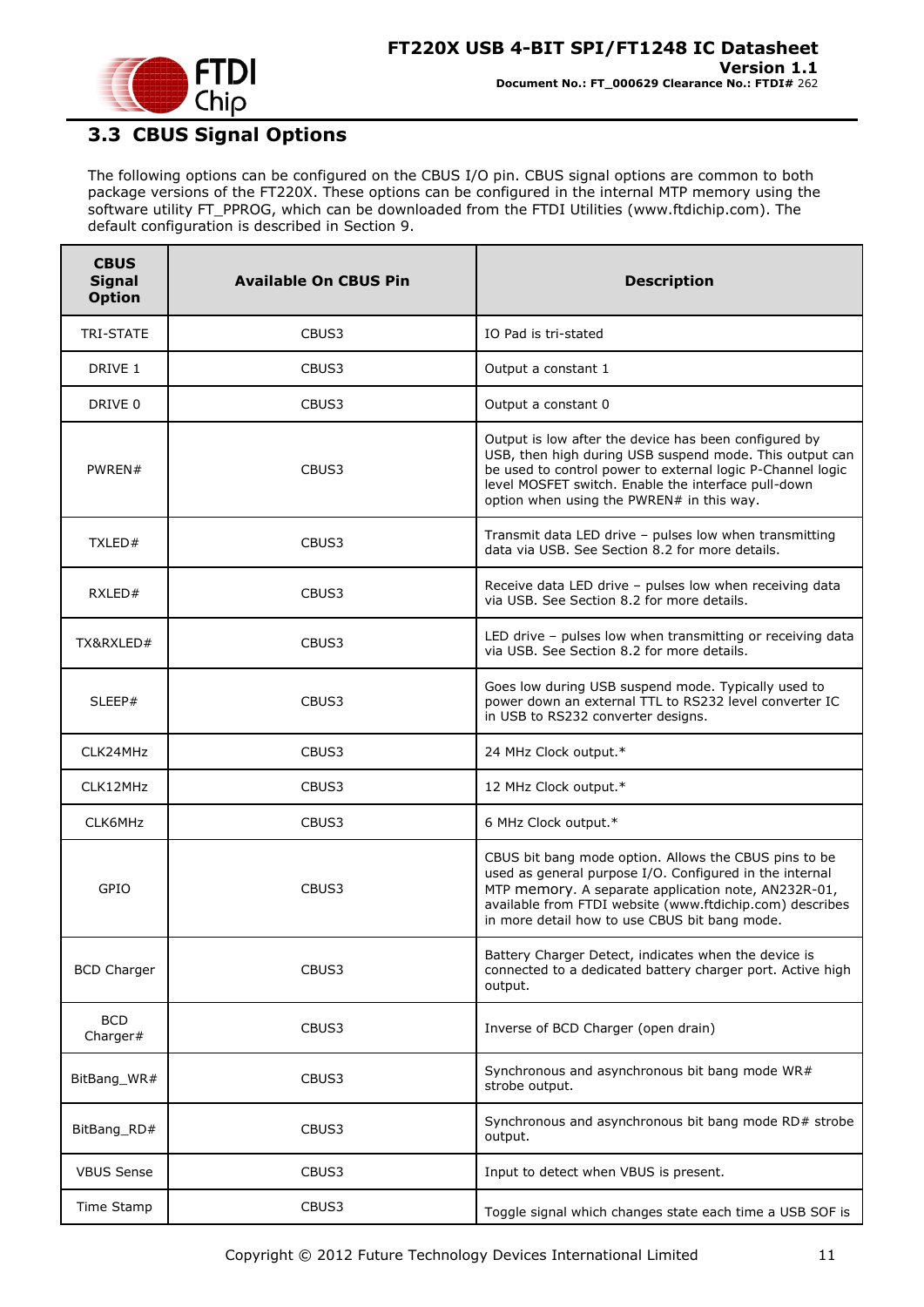### **FT220X USB 4-BIT SPI/FT1248 IC Datasheet**



#### **Version 1.1 Document No.: FT\_000629 Clearance No.: FTDI#** 262

| <b>CBUS</b><br><b>Signal</b><br><b>Option</b> | <b>Available On CBUS Pin</b> | <b>Description</b>                                                                                                                     |  |  |
|-----------------------------------------------|------------------------------|----------------------------------------------------------------------------------------------------------------------------------------|--|--|
|                                               |                              | received                                                                                                                               |  |  |
| Keep Awake#                                   | CBUS3                        | Prevents the device from entering suspend state when<br>unplugged. May be used if programming the MTP memory<br>over FT1248 interface. |  |  |

<span id="page-11-0"></span>**Table 3.7 CBUS Configuration Control**

\*When in USB suspend mode the outputs clocks are also suspended.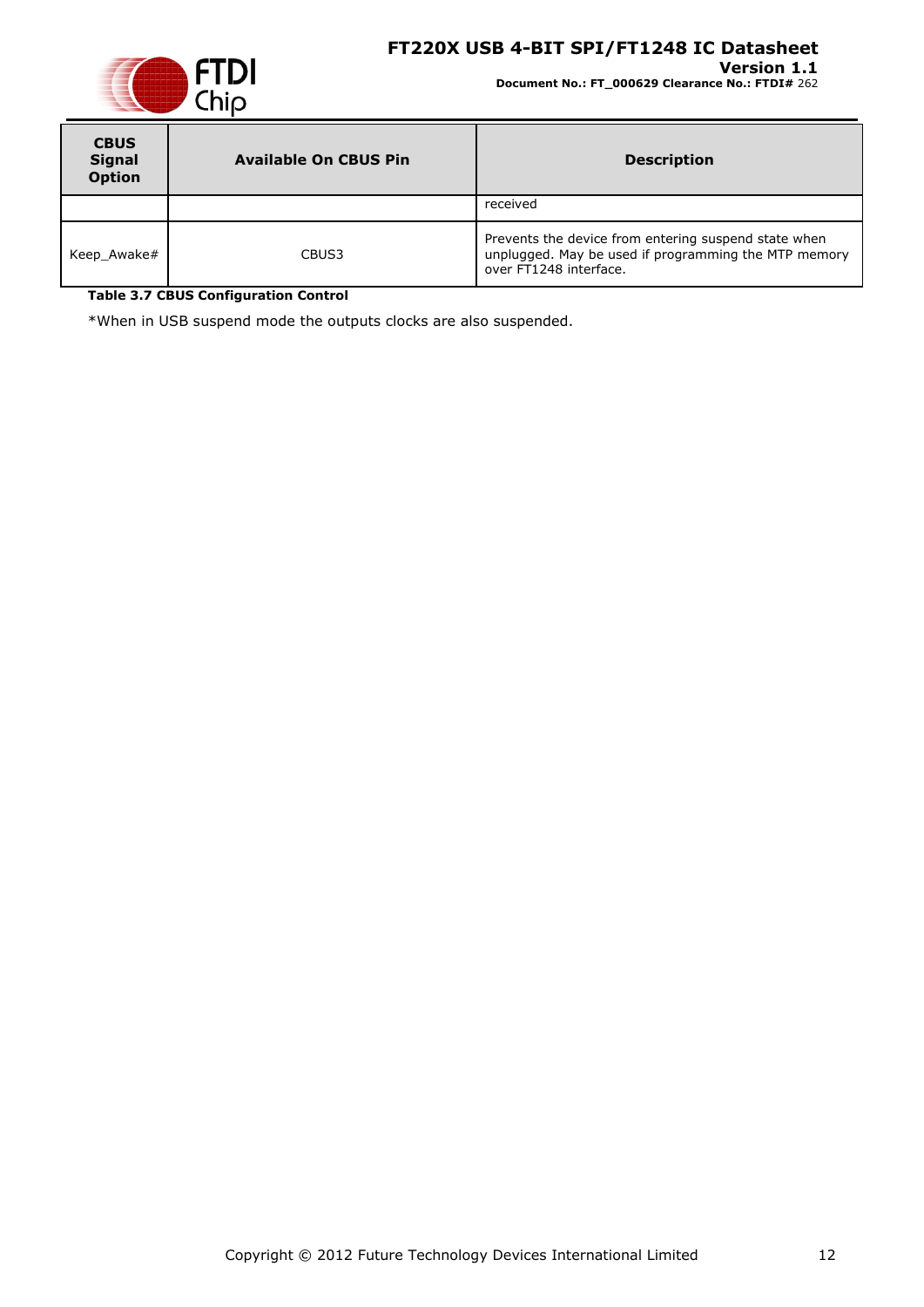

# <span id="page-12-0"></span>**4 Function Description**

The FT220X is a USB to FTDI Proprietary FT1248 interface device which simplifies USB implementations and reduces external component count by fully integrating an MTP memory and an integrated clock circuit which requires no external crystal. It has been designed to operate efficiently with USB host controllers by using as little bandwidth as possible when compared to the total USB bandwidth available.

# <span id="page-12-1"></span>**4.1 Key Features**

**Functional Integration.** Fully integrated MTP memory, clock generation, AVCC filtering, Power-On-Reset and LDO regulator.

**Configurable CBUS I/O Pin Options.** The fully integrated MTP memory allows configuration of the Control Bus (CBUS) functionality and drive strength selection. There is 1 configurable CBUS I/O pin. The configurable options are defined in section 3.3.

The CBUS line can be configured with any one of these output options by setting bits in the internal MTP memory. The device is supplied with the most commonly used pin definitions pre-programmed - see Section [9](#page-35-0) for details.

**Asynchronous Bit Bang Mode with RD# and WR# Strobes.** The FT220X supports FTDI"s previous chip generation bit-bang mode. In bit-bang mode, the 4 MIOSI data lines can be switched from the regular interface mode to a 4-bit general purpose I/O port. Data packets can be sent to the device and they will be sequentially sent to the interface at a rate controlled by an internal timer (equivalent to the baud rate pre-scalar).

**Synchronous Bit Bang Mode.** The FT220X supports synchronous bit bang mode. This mode differs from asynchronous bit bang mode in that the interface pins are only read when the device is written to. This makes it easier for the controlling program to measure the response to an output stimulus as the data returned is synchronous to the output data. An application note, [AN232R-01,](http://ftdichip.com/Documents/AppNotes/AN232R-01_FT232RBitBangModes.pdf) available from [FTDI website](http://www.ftdichip.com/) [\(www.ftdichip.com\)](http://www.ftdichip.com/) describes this feature.

**Source Power and Power Consumption.** The FT220X is capable of operating at a voltage supply between +3.3V and +5.25V with a nominal operational mode current of 8mA and a nominal USB suspend mode current of 125µA. This allows greater margin for peripheral designs to meet the USB suspend mode current limit of 2.5mA. An integrated level converter within the FT1248 interface allows the FT220X to interface to logic running at  $+1.8V$ , 2.5V,  $+3.3V$  or  $+5V$ . (Note: External pull-ups are recommended for  $IO < 3V3$ ).

# <span id="page-12-2"></span>**4.2 Functional Block Descriptions**

The following paragraphs detail each function within the FT220X. Please refer to the block diagram shown in Figure 2.1

**Internal MTP Memory.** The internal MTP memory in the FT220X is used to store USB Vendor ID (VID), Product ID (PID), device serial number, product description string and various other USB configuration descriptors. The internal MTP memory is also used to configure the CBUS pin functions. The FT220X is supplied with the internal MTP memory pre-programmed as described in Section [9.](#page-35-0) A user area of the internal MTP memory is available to system designers to allow storing additional data from the user application over USB. The internal MTP memory descriptors can be programmed in circuit, over USB without any additional voltage requirement. The descriptors can be programmed using the FTDI utility software called FT\_PROG, which can be downloaded from [FTDI Utilities](http://ftdichip.com/Resources/Utilities.htm) on the [FTDI website](http://www.ftdichip.com/) [\(www.ftdichip.com\)](http://www.ftdichip.com/). Alternatively the MTP memory may be configured over the FT1248 interface.

**+1.8V LDO Regulator.** The +1.8V LDO regulator generates the +1.8V reference voltage for driving the internal core of the IC.

**+3.3V LDO Regulator.** The +3.3V LDO regulator generates the +3.3V reference voltage for driving the USB transceiver cell output buffers. It requires an external decoupling capacitor to be attached to the 3V3OUT regulator output pin. It also provides +3.3V power to the 1.5kΩ internal pull up resistor on USBDP. The main function of the LDO is to power the USB Transceiver and the Reset Generator Cells rather than to power external logic. However, it can be used to supply external circuitry requiring a +3.3V nominal supply with a maximum current of 50mA.

**USB Transceiver.** The USB Transceiver Cell provides the USB 1.1 / USB 2.0 full-speed physical interface to the USB cable. The output drivers provide +3.3V level slew rate control signalling, whilst a differential input receiver and two single ended input receivers provide USB data in, Single-Ended-0 (SE0) and USB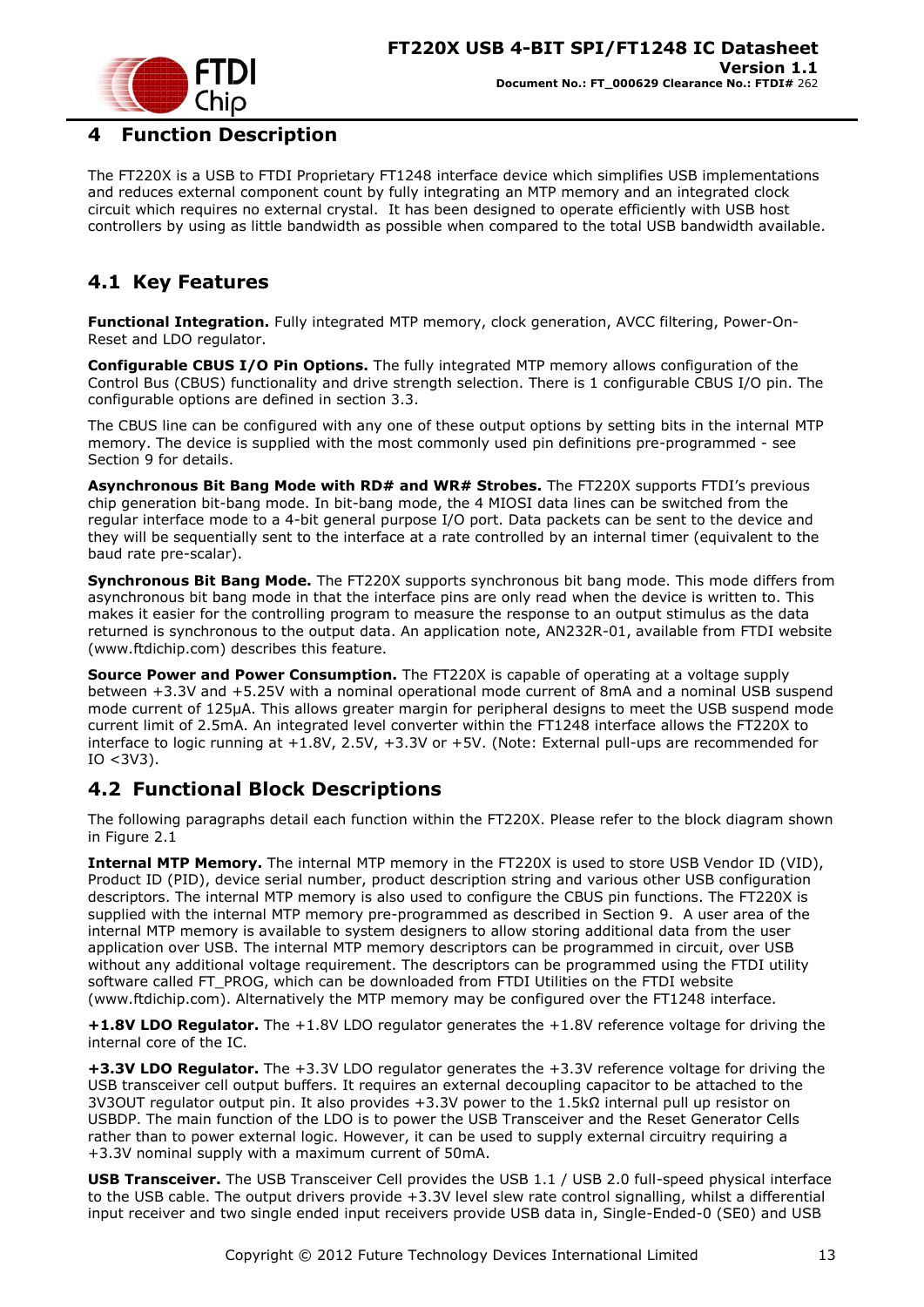

reset detection conditions respectfully. This function also incorporates a 1.5kΩ pull up resistor on USBDP. The block also detects when connected to a USB power supply which will not enumerate the device but still supply power and may be used for battery charging.

**USB DPLL.** The USB DPLL cell locks on to the incoming NRZI USB data and generates recovered clock and data signals for the Serial Interface Engine (SIE) block.

**Internal 12MHz Oscillator -** The Internal 12MHz Oscillator cell generates a 12MHz reference clock. This provides an input to the x4 Clock Multiplier function. The 12MHz Oscillator is also used as the reference clock for the SIE, USB Protocol Engine and UART FIFO controller blocks.

**Clock Multiplier / Divider.** The Clock Multiplier / Divider takes the 12MHz input from the Internal Oscillator function and generates the 48MHz, 24MHz, 12MHz and 6MHz reference clock signals. The 48Mz clock reference is used by the USB DPLL and the Baud Rate Generator blocks.

**Serial Interface Engine (SIE).** The Serial Interface Engine (SIE) block performs the parallel to serial and serial to parallel conversion of the USB data. In accordance with the USB 2.0 specification, it performs bit stuffing/un-stuffing and CRC5/CRC16 generation. It also checks the CRC on the USB data stream.

**USB Protocol Engine.** The USB Protocol Engine manages the data stream from the device USB control endpoint. It handles the low level USB protocol requests generated by the USB host controller and the commands for controlling the functional parameters of the FT1245 in accordance with the USB 2.0 specification chapter 9.

**FIFO RX Buffer (512 bytes).** Data sent from the USB host controller to the FT1248 interface via the USB data OUT endpoint is stored in the FIFO RX (receive) buffer. Data is removed from the buffer to the FT1248 transmit register under control of the FT1248 FIFO controller. (Rx relative to the USB interface).

**FIFO TX Buffer (512 bytes).** Data from the FT1248 receive register is stored in the TX buffer. The USB host controller removes data from the FIFO TX Buffer by sending a USB request for data from the device data IN endpoint. (Tx relative to the USB interface).

**FT1248 interface controller.** Controls the FT1248 interface, dynamically switching the width of the bus as commanded by the external bus master.

**RESET Generator -** The integrated Reset Generator Cell provides a reliable power-on reset to the device internal circuitry at power up. The RESET# input pin allows an external device to reset the FT220X.

RESET# can be tied to 3V3OUT.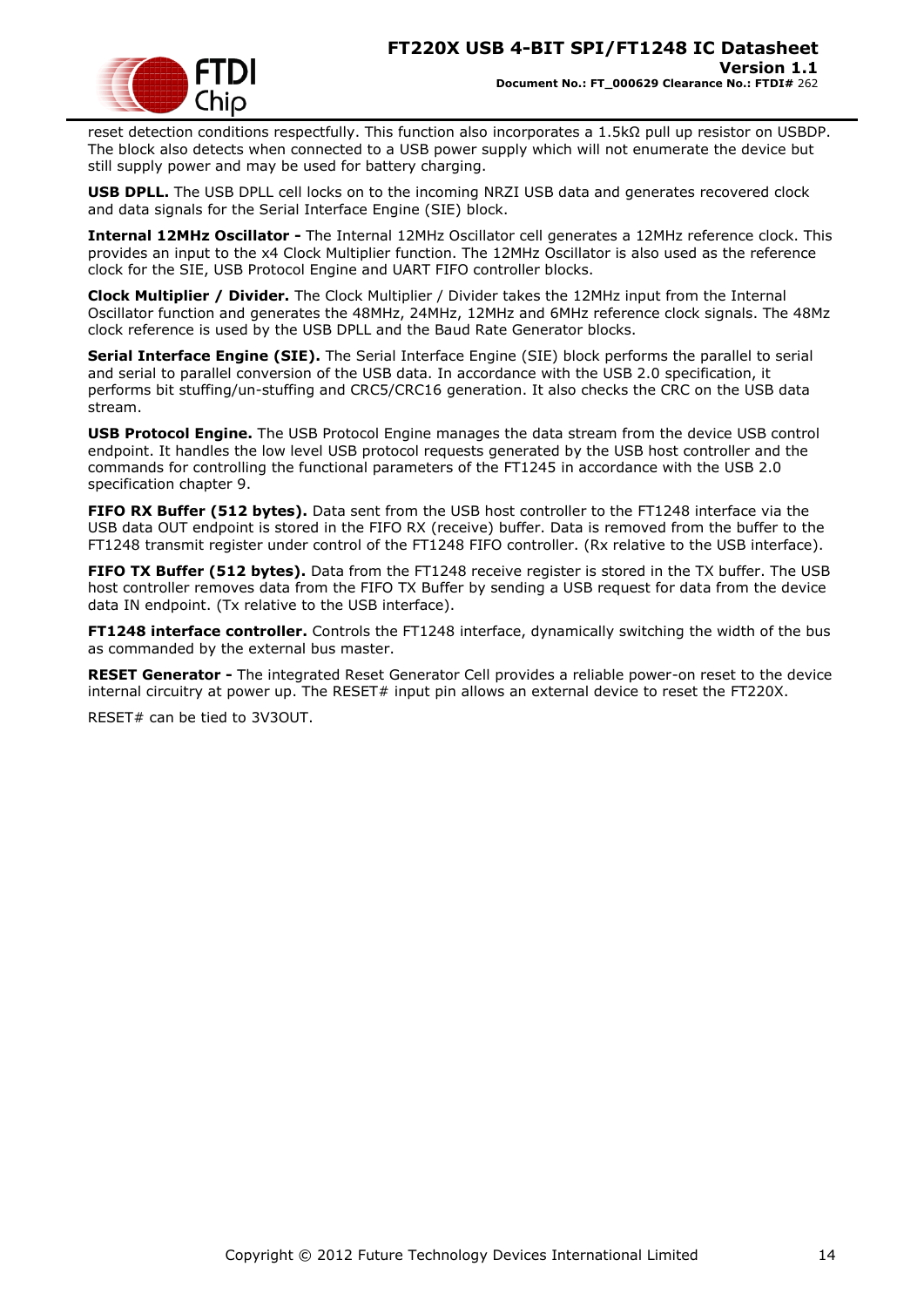

# <span id="page-14-0"></span>**5 FT1248 Interface Description.**

The FT1248 protocol has a dynamic bi-directional data bus interface that can be configured as 1, 2, 4, or 8-bits wide (only 4 bit wide on the FT220X) providing users with the flexibility to configure the interface with performance, pin count and PCB area in mind. For example, 1-bit mode it requires 8 clock cycles to get 8 data bits and in 8-bit mode all 8 bits are sent with one clock.

In the FT1248 there are 3 distinct phases:

While CS# is inactive, the FT1248 reflects the status of the write buffer and read buffers within the FT220X on the MIOSIO[0] and MISO wires respectively. The buffers are 512 Bytes each and the status will reflect if at least one byte of space is available for the external device to write to and whether at least one byte is available to be read by the external device.

Additionally, the FT1248 slave block supports multiple slave devices where a master can communicate with multiple SPI slave devices. When the slave is sharing buses with other SPI slave devices, the write and read buffer status cannot be reflected on the MIOSIO[0] and MISO wires during CS# inactivity as this would cause bus contention. Therefore, it is possible for the user to select whether they wish to have the buffer status switched on or off during inactivity.

(This setting may be applied in the internal MTP memory with FT\_PROG at the same time as selecting FT1248 mode).

When CS# is active a command/bus size phase occurs first. Following the command phase is the data phase, for each data byte transferred the FT1248 slave drives an ACK/NAK status onto the MISO wire. The master can send multiple data bytes so long as CS# is active, if a unsuccessful data transfer occurs, i.e. a NAK happens on the MISO wire then the master should immediately abort the transfer by deasserting CS#.



<span id="page-14-2"></span>**Figure 5.1: FT1248 Basic Waveform Protocol.**

# <span id="page-14-1"></span>**5.1 Determining the Dynamic Bus Width**

The bus width is dynamic. In order for the FT220X, in FT1248 mode, to determine the bus width within the command phase, the bus width is encoded along with the actual commands on the first active clock edge when  $CS#$  is active and has a data width of 4-bits.

If any of the MIOSIO[3:2] signals are driven low by the external host then the data transfer width equals 4-bits

If MIOSIO[1] signal is driven low by the external host then the data transfer width equals 2-bits

Else the bus width is defaulted to 1-bit

In order to successfully decode the bus width, all MIOSIO signals must have pull up resistors. By default, all MIOSIO signals shall be seen by the FT220X in FT1248 mode as logic "1"from the internal resistors. This means that when a FT1248 master does not wish to use certain MIOSIO signals, the slave (FT220X) is still capable of determining the requested bus width since any unused MIOSIO signals shall be pulled up by default.

The remaining bits used during the command phase are used to contain the command itself which means that it is possible to define up to 16 unique commands.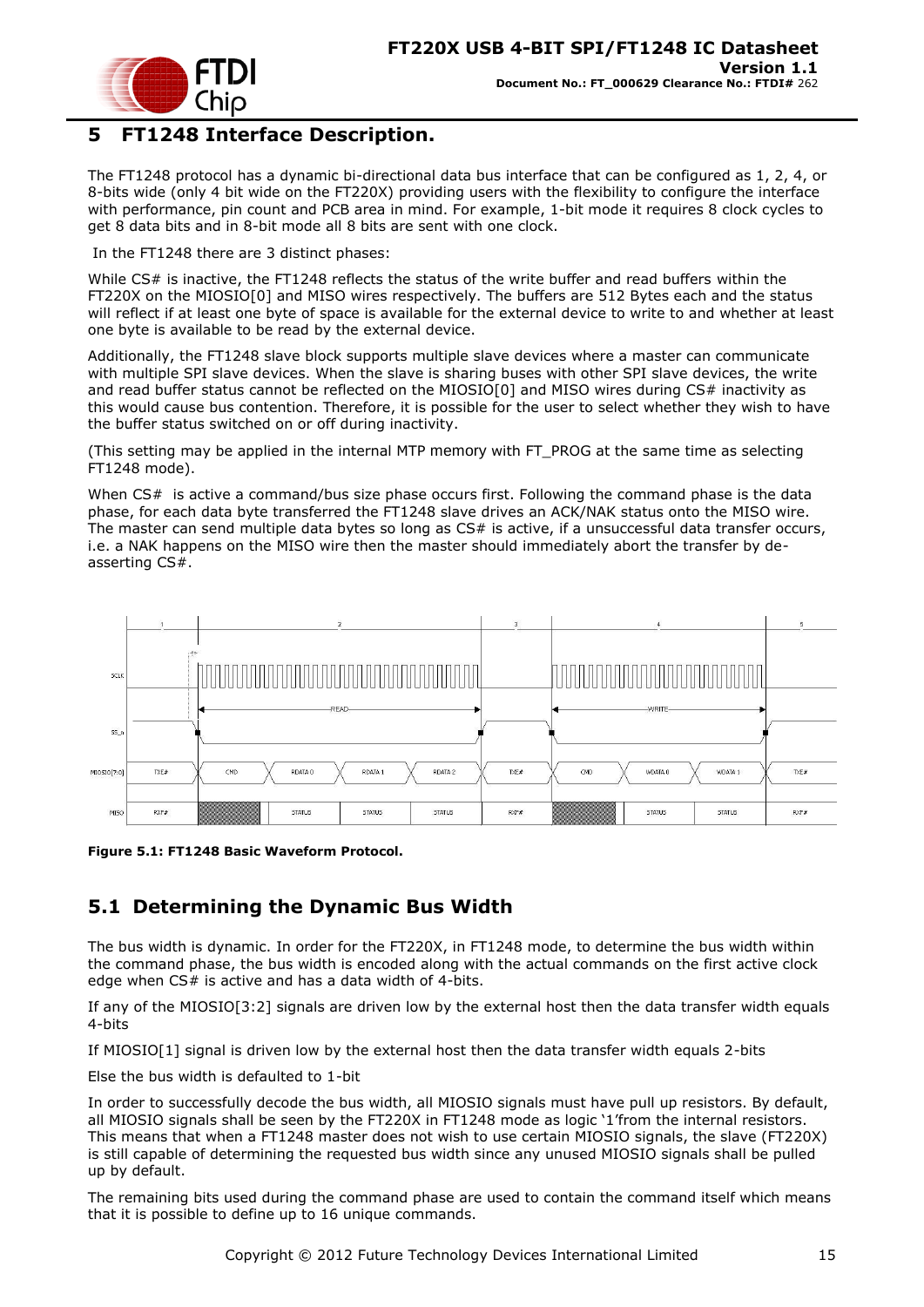

**Version 1.1**

**Document No.: FT\_000629 Clearance No.: FTDI#** 262

|                    | LSB-        |            |                |             |                |               |         | <b>MSB</b>     |
|--------------------|-------------|------------|----------------|-------------|----------------|---------------|---------|----------------|
|                    | CMD[3]      | BWID 2-bit | BWID 4-bit     | CMD[2]      | BWID 8-bit     | CMD[1]        | CMD [0] | X              |
|                    | $\mathbf 0$ | 1          | $\overline{c}$ | 3           | $\overline{4}$ | 5             | $\,6$   | $\overline{7}$ |
|                    |             |            |                |             |                |               |         |                |
| 1-bit Bus<br>Width | CMD[3]      | X          | X              | CMD[2]      | X              | CMD[1]        | CMD [0] | X              |
|                    | $\mathbf 0$ | 1          | $\overline{2}$ | 3           | $\overline{4}$ | 5             | 6       | $\overline{7}$ |
|                    |             |            |                |             |                |               |         |                |
| 2-bit Bus<br>Width | CMD[3]      | $\pmb{0}$  | X              | CMD[2]      | X              | CMD[1]        | CMD [0] | X              |
|                    | $\mathbf 0$ | 1          | $\overline{c}$ | $\mathbf 3$ | $\overline{4}$ | 5             | 6       | $\overline{7}$ |
|                    |             |            |                |             |                |               |         |                |
| 4-bit Bus<br>Width | CMD[3]      | X          | $\pmb{0}$      | CMD[2]      | X              | <b>CMD[1]</b> | CMD [0] | X              |
|                    | $\mathbf 0$ | 1          | $\overline{2}$ | 3           | $\overline{4}$ | 5             | 6       | 7              |

<span id="page-15-1"></span>Figure 5.2: FT1248 Command Structure

## <span id="page-15-0"></span>**5.2 Supported Commands on the FT1248 Interface**

The FT1248 interface can accept and decode up to 16 unique commands. At this time only 9 unique commands are implemented as shown below.

| Command            | <b>Identifier</b> | <b>Description</b>                                                                                                                                                                                                                                                                                                                                                                  |
|--------------------|-------------------|-------------------------------------------------------------------------------------------------------------------------------------------------------------------------------------------------------------------------------------------------------------------------------------------------------------------------------------------------------------------------------------|
| write              | 0x00              | Write request command                                                                                                                                                                                                                                                                                                                                                               |
| read               | 0x01              | Read request command                                                                                                                                                                                                                                                                                                                                                                |
| read modem status  | 0x02              | Read modem status command, users may wish to emulate<br>modem status control. A RMS command returns status bits<br>RTS and DTR                                                                                                                                                                                                                                                      |
| write modem status | 0x03              | Write modem status command, users may wish to emulate<br>modem status control. A WMS command allows users to set<br>status bits: DCD, RI, DSR, CTS                                                                                                                                                                                                                                  |
| write buffer flush | 0x04              | Write buffer flush request – This command is used to indicate<br>to the FT1248 slave that its write buffers should be flushed<br>rather than wait for any latency timers to expire. If this<br>command is received the FT1248 block will flag the upstream<br>controllers (USB FIFOs etc) to flush their write buffers<br>regardless of what content is present in the FT1248 write |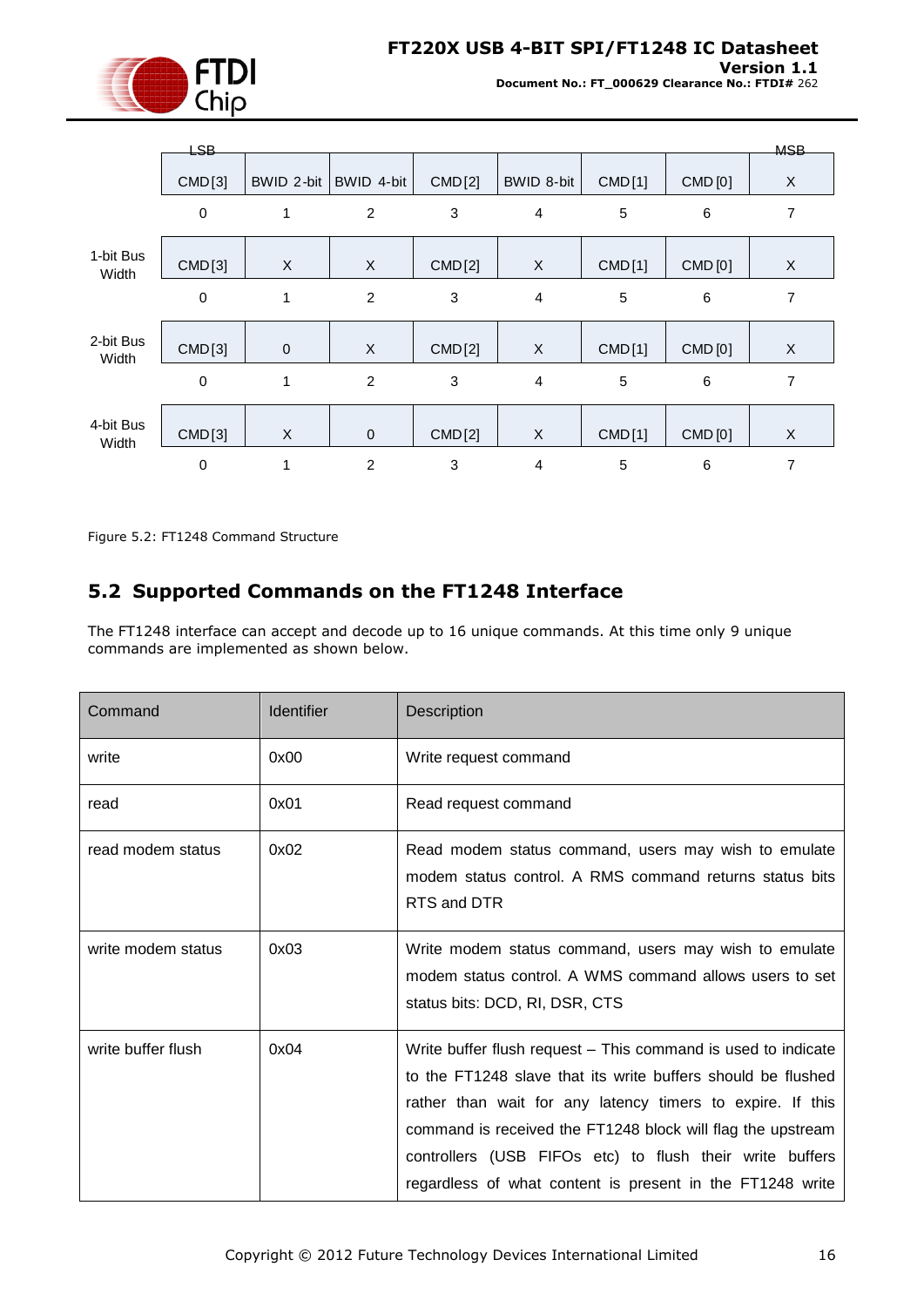### **FT220X USB 4-BIT SPI/FT1248 IC Datasheet**



**Document No.: FT\_000629 Clearance No.: FTDI#** 262

**Version 1.1**

|                 |              | buffer                                                                                              |
|-----------------|--------------|-----------------------------------------------------------------------------------------------------|
| address eeprom  | 0x05         | Address EEPROM command sets the address users wish to<br>write or read from                         |
| write eeprom    | 0x06         | Write EEPROM command sets the write data to be written into<br>the EEPROM                           |
| read eeprom     | 0x07         | Read EEPROM command reads                                                                           |
| read usb status | 0x08         | <b>Read USB Status:</b><br>$00 =$ suspended, $01 =$ default, $10 =$ addressed, $11 =$<br>configured |
| Reserved        | $0x09 - 0xF$ | <b>Unused Commands</b>                                                                              |

<span id="page-16-3"></span>**Table 5.1: FT1248 Commands**

### <span id="page-16-0"></span>**5.3 LSB or MSB Selection**

The data can be sent/received Least Significant Bit First (LSB) or Most Significant Bit First (MSB). To determine which mode is used by the FT1248 interface of the FT220X the MTP memory must be set.

This may be selected with FT\_PROG.

### <span id="page-16-1"></span>**5.4 Clock Phase/Polarity**

The FT1248 slave does not need to have any knowledge of clock rate as this is supplied by the FT1248 master. However the relationship between clock and data needs to be controllable, to allow the slave to operate in the same way as the master such that data is correctly driven and sampled on the correct clock phases. By configuring the polarity and phase of CLK with respect to the data it is possible to match the FT1248 master.

There are 4 possible modes which are determined by the Clock Polarity (CPOL) and Clock Phase (CPHA) signals. The different combinations of these signals are commonly referred to as modes, see [Table 5.2](#page-16-2) below. For the FT1248 slave, only 2 of these 4 modes are supported. CPHA will always be set to 1 in the FT1248 slave because data is available or driven on to MIOSIO wires on the first clock edge after CS# is active and is therefore sampled on the trailing edge of the first clock pulse. When CPHA equals 0, it means data must be available or driven onto the MIOSIO wires on the first leading edge of the clock after CS# is active. However, during this period between CS# becoming active and the first leading clock edge is when the MIOSIO wires are being "turned around" as when  $CS#$  is inactive the FT1248 slave is driving the write buffer status. Supporting CPHA = 0 would result in bus contention and therefore, shall not be supported.

| Mode | <b>CPOL</b> | <b>CPHA</b> | Supported  |
|------|-------------|-------------|------------|
|      |             |             | NO         |
|      | በ           |             | <b>YES</b> |
| 2    | 1           |             | NO         |
| 3    |             |             | <b>YES</b> |

#### <span id="page-16-2"></span>**Table 5.2: CPOL & CPHA Mode Numbers**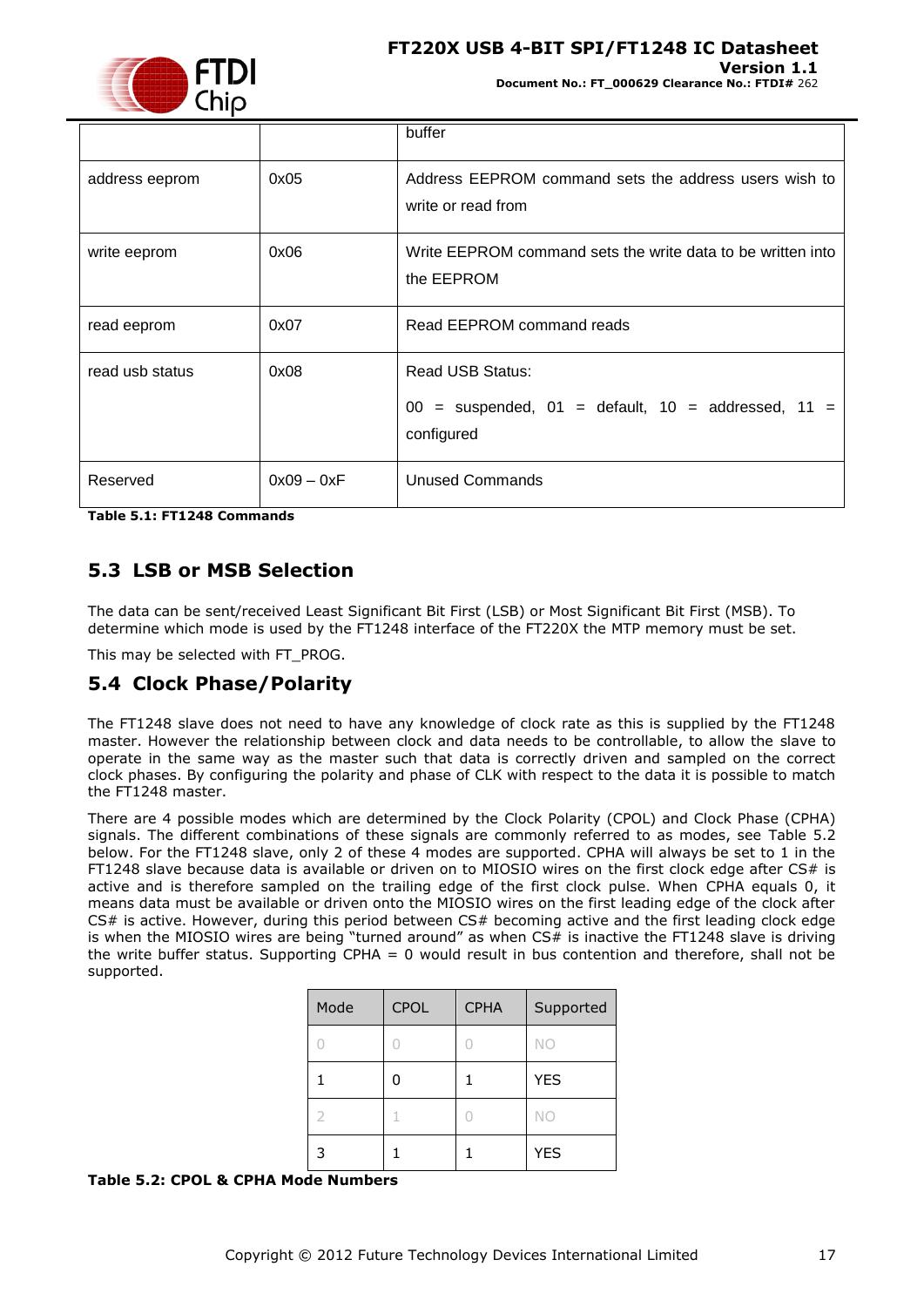

When CPOL is 1, the idle state of the clock is high. When CPOL is 0, the idle state of the clock is low. It should be noted that clock phase and polarity need to be identical for the master and attached slave device.

### <span id="page-17-0"></span>**5.4.1 CPHA = 1**

When CPHA is set to '1', the first edge after CS# goes low will be used to shift (or drive) the first data bit onto MIOSIO. Every odd numbered edge after this will shift out the next data bit. Incoming data will be sampled on the second or trailing SCLK edge and every even edge thereafter.

Figure 5.3 shows this for both CPOL =  $0$  and CPOL =  $1$ .



<span id="page-17-1"></span>**Figure 5.3: FT1248 Clock Format CPHA = 1**

Note: The CPOL value may be selected in the MTP memory. This may be done with FT\_PROG.

Note: Further information on this interface can be found in AN 167 FT1248 Parallel Serial Interface Basics from the FTDI website www.ftdichip.com.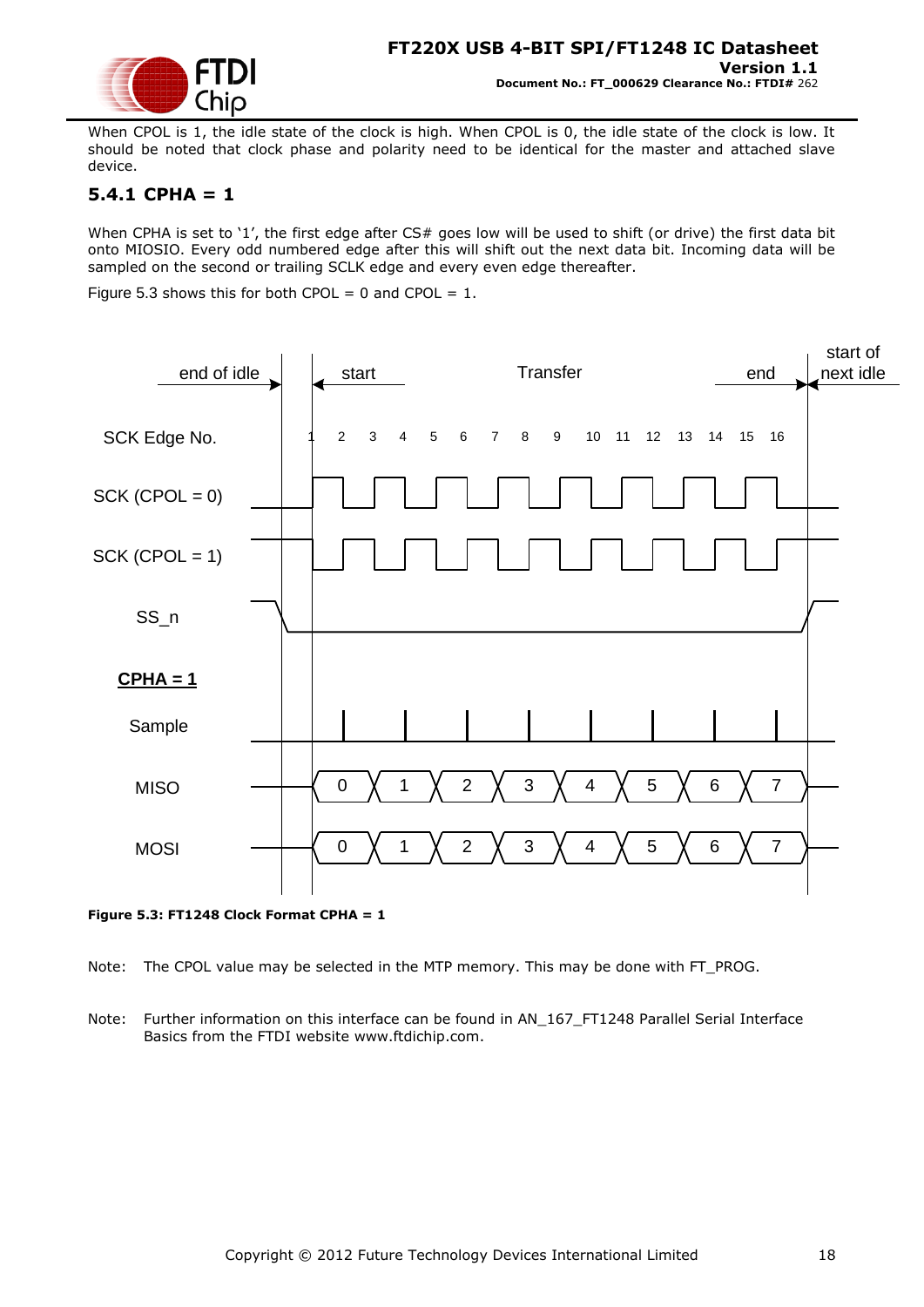

<span id="page-18-0"></span>**5.5 FT1248 Timing**



### <span id="page-18-1"></span>**Figure 5.4: FT1248 Clock Format CPHA = 1**

The timings will vary depending on VCCIO.

|    | Min $(ns)$ | Typical (ns) | Max (ns) | Description                                                 |
|----|------------|--------------|----------|-------------------------------------------------------------|
| T1 |            | 83.33        |          | <b>SCLK Period</b>                                          |
| T2 |            | 41.67        |          | <b>SCLK HIGH</b>                                            |
| T3 |            | 41.67        |          | <b>SCLK LOW</b>                                             |
| T4 |            | 1            | 30       | SCLK rising or falling driving edge to<br>MIOSIO/MSIO       |
| T5 |            | 25           |          | MIOSIO setup time to rising or falling sample<br>SCLK edge  |
| T6 |            | 3            |          | MIOSIO hold time from rising or falling sample<br>SCLK edge |
| T7 |            | 5            |          | SS_n setup time to rising or falling SCLK edge              |
| T8 |            | 5            |          | SS_n hold time from rising or falling sample SCLK<br>edge   |

<span id="page-18-2"></span>**Table 5.3: 1V8 VCCIO timings**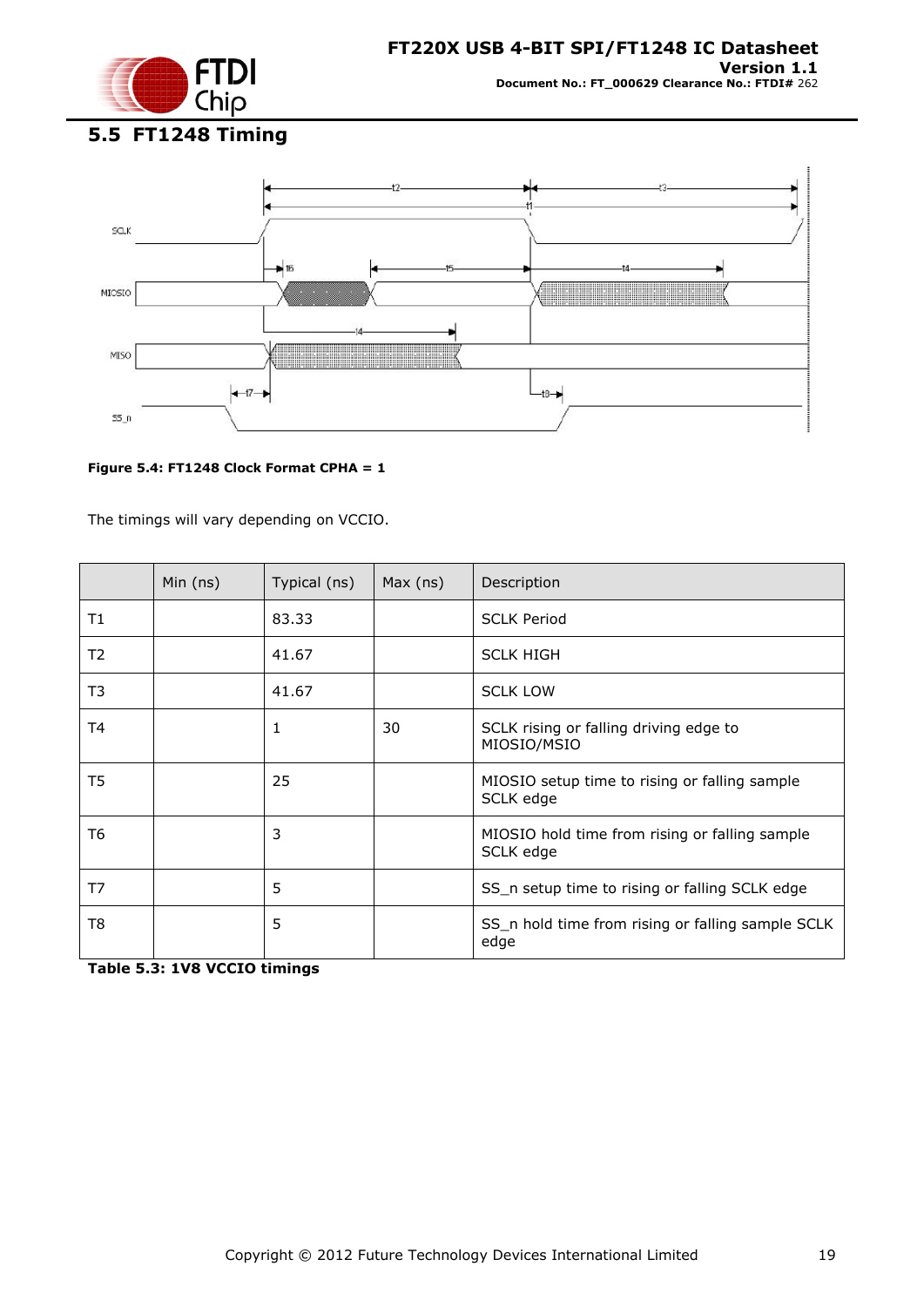

|                | Min $(ns)$ | Typical (ns) | Max (ns) | Description                                                 |
|----------------|------------|--------------|----------|-------------------------------------------------------------|
| T1             |            | 83.33ns      |          | <b>SCLK Period</b>                                          |
| T2             |            | 41.67ns      |          | <b>SCLK HIGH</b>                                            |
| T <sub>3</sub> |            | 41.67ns      |          | <b>SCLK LOW</b>                                             |
| T4             |            | 1            | 15       | SCLK rising or falling driving edge to<br>MIOSIO/MSIO       |
| T5             |            | 22           |          | MIOSIO setup time to rising or falling sample<br>SCLK edge  |
| T6             |            | 1            |          | MIOSIO hold time from rising or falling sample<br>SCLK edge |
| T7             |            | 5            |          | SS_n setup time to rising or falling SCLK edge              |
| T8             |            | 5            |          | SS_n hold time from rising or falling sample SCLK<br>edge   |

<span id="page-19-0"></span>**Table 5.4: 2V5 VCCIO timings** 

|                | Min $(ns)$ | Typical (ns) | Max (ns) | Description                                                 |
|----------------|------------|--------------|----------|-------------------------------------------------------------|
| T1             |            | 83.33ns      |          | <b>SCLK Period</b>                                          |
| T <sub>2</sub> |            | 41.67ns      |          | <b>SCLK HIGH</b>                                            |
| T3             |            | 41.67ns      |          | <b>SCLK LOW</b>                                             |
| T4             |            | 1            | 10       | SCLK rising or falling driving edge to<br>MIOSIO/MSIO       |
| T5             |            | 20           |          | MIOSIO setup time to rising or falling sample<br>SCLK edge  |
| T6             |            | 0            |          | MIOSIO hold time from rising or falling sample<br>SCLK edge |
| T7             |            | 5            |          | SS_n setup time to rising or falling SCLK edge              |
| T8             |            | 5            |          | SS_n hold time from rising or falling sample SCLK<br>edge   |

<span id="page-19-1"></span>**Table 5.5: 3V3 VCCIO timings**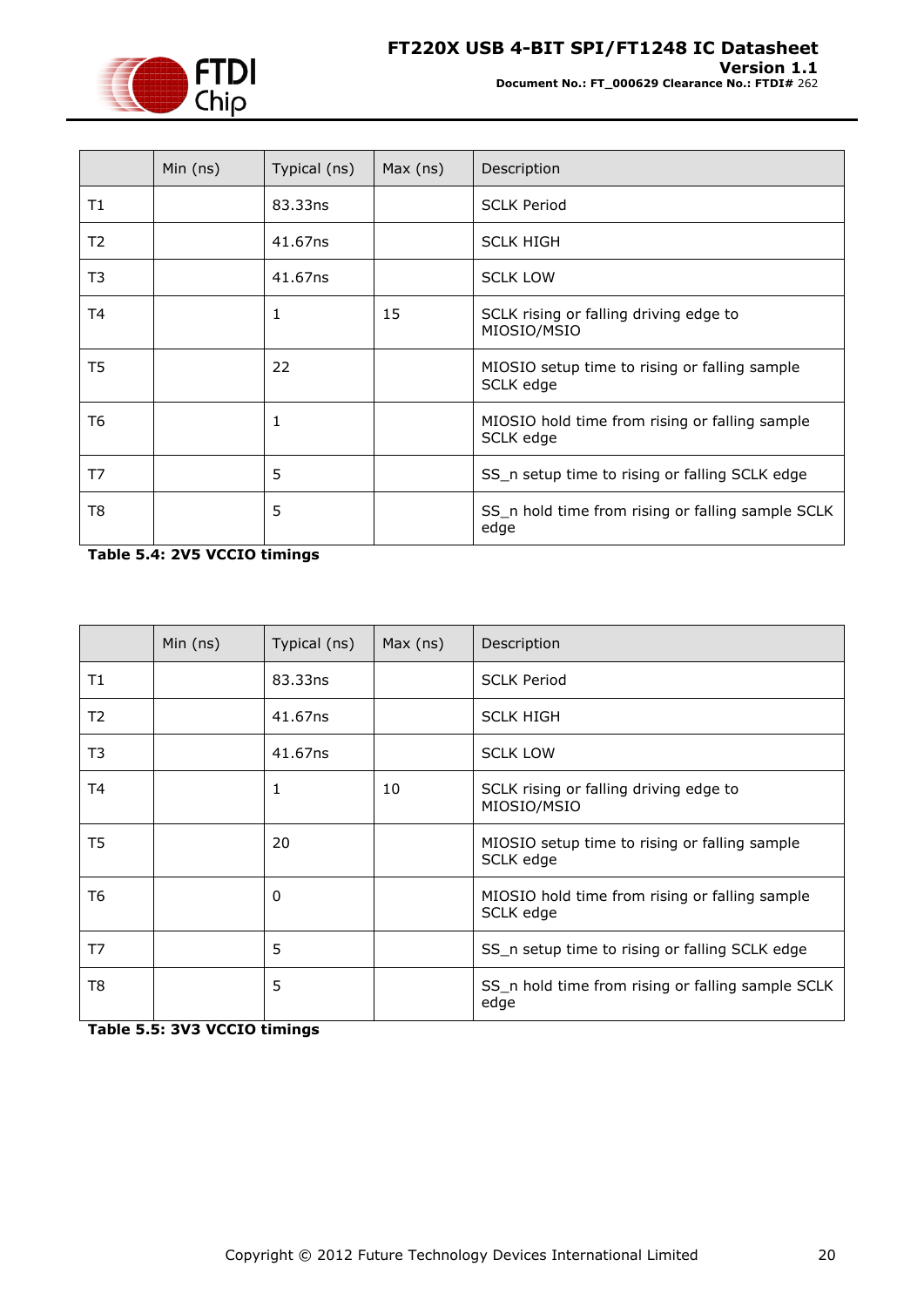

# <span id="page-20-0"></span>**6 Devices Characteristics and Ratings**

# <span id="page-20-1"></span>**6.1 Absolute Maximum Ratings**

The absolute maximum ratings for the FT220X devices are as follows. These are in accordance with the Absolute Maximum Rating System (IEC 60134). Exceeding these may cause permanent damage to the device.

| <b>Parameter</b>                                                             | <b>Value</b>                                                         | <b>Unit</b>    | <b>Conditions</b> |
|------------------------------------------------------------------------------|----------------------------------------------------------------------|----------------|-------------------|
| Storage Temperature                                                          | -65°C to 150°C                                                       | Degrees C      |                   |
| Floor Life (Out of Bag) At Factory Ambient<br>(30°C / 60% Relative Humidity) | 168 Hours<br>(IPC/JEDEC J-<br>STD-033A MSL<br>Level 3<br>Compliant)* | Hours          |                   |
| Ambient Operating Temperature (Power<br>Applied)                             | -40°C to 85°C                                                        | Degrees C      |                   |
| MTTF FT220XS                                                                 | <b>TBD</b>                                                           | Hours          |                   |
| MTTF FT220XQ                                                                 | <b>TBD</b>                                                           | Hours          |                   |
| VCC Supply Voltage                                                           | $-0.3$ to $+5.5$                                                     | $\vee$         |                   |
| VCCIO IO Voltage                                                             | $-0.3$ to $+4.0$                                                     | $\vee$         |                   |
| DC Input Voltage - USBDP and USBDM                                           | $-0.5$ to $+3.63$                                                    | $\vee$         |                   |
| DC Input Voltage - High Impedance<br>Bi-directionals (powered from VCCIO)    | $-0.3$ to $+5.8$                                                     | $\vee$         |                   |
| DC Output Current - Outputs                                                  | 22                                                                   | m <sub>A</sub> |                   |
| ESD Charge Device Mode(CDM)                                                  | 500                                                                  | $\vee$         | Class III         |
| ESD Human Body Mode (HDM)                                                    | 2000                                                                 | V              | Class 2           |

<span id="page-20-3"></span>**Table 6.1 Absolute Maximum Ratings**

\* If devices are stored out of the packaging beyond this time limit the devices should be baked before use. The devices should be ramped up to a temperature of +125°C and baked for up to 17 hours.

# <span id="page-20-2"></span>**6.2 ESD and Latch-up Specifications**

| <b>Description</b>               | <b>Specification</b> |
|----------------------------------|----------------------|
| Human Body Mode (HBM)            | $> \pm 2kV$          |
| <b>Machine mode (MM)</b>         | > 1200V              |
| <b>Charged Device Mode (CDM)</b> | $> \pm 500V$         |
| Latch-up                         | $> \pm 200$ mA       |

<span id="page-20-4"></span>**Table 6.2 ESD and Latch-Up Specifications**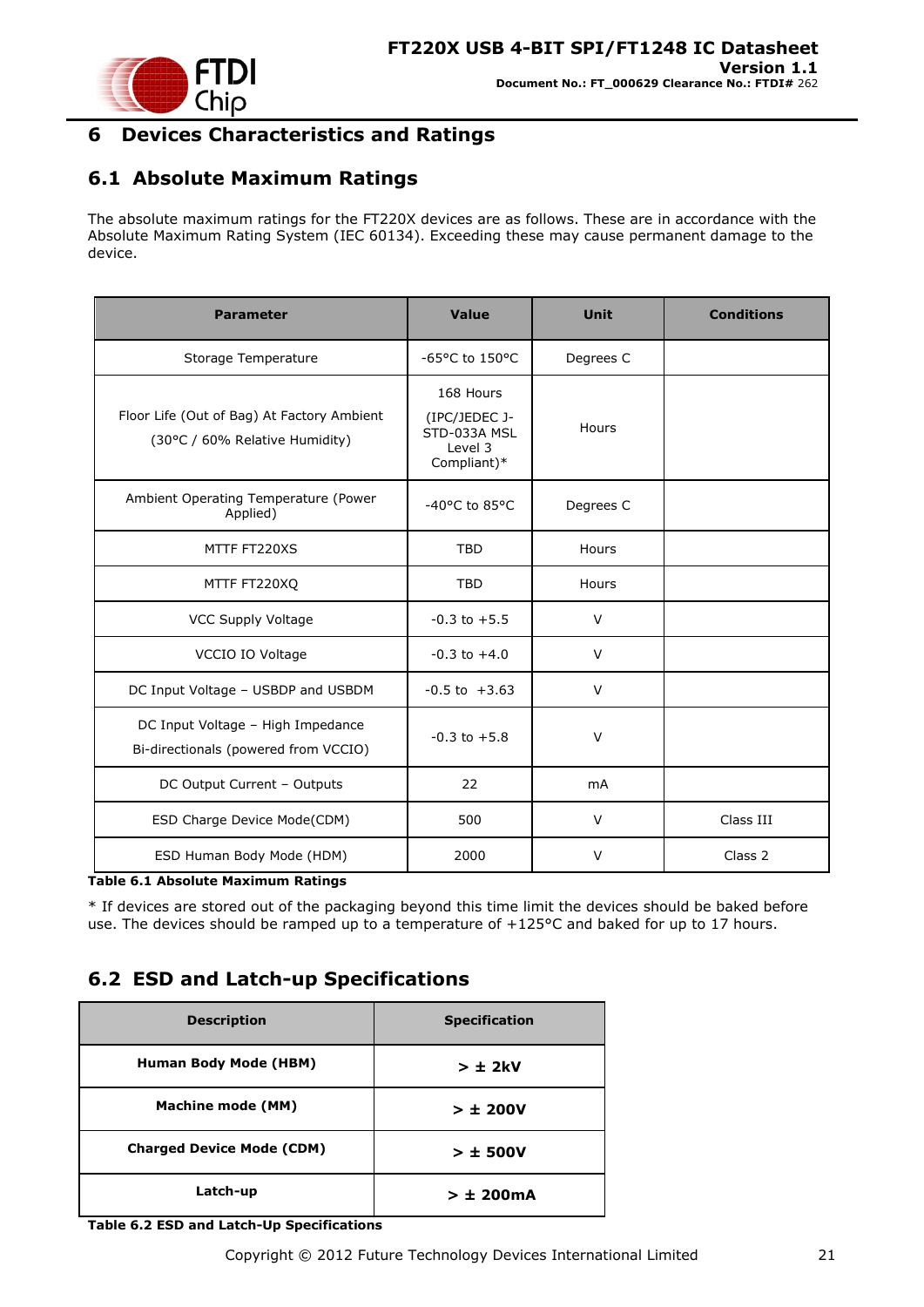

# <span id="page-21-0"></span>**6.3 DC Characteristics**

| <b>Parameter</b> | <b>Description</b>                       | <b>Minimum</b> | <b>Typical</b> | <b>Maximum</b> | <b>Units</b> | <b>Conditions</b>                                                                                       |
|------------------|------------------------------------------|----------------|----------------|----------------|--------------|---------------------------------------------------------------------------------------------------------|
| <b>VCC</b>       | <b>VCC Operating Supply</b><br>Voltage   | 2.97           | 5              | 5.5            | V            | Normal Operation                                                                                        |
| VCC <sub>2</sub> | <b>VCCIO Operating</b><br>Supply Voltage | 1.62           |                | 3.63           | $\vee$       |                                                                                                         |
| Icc1             | <b>Operating Supply</b><br>Current       | 9.7            | 10.5           | 12.3           | mA           | Normal Operation                                                                                        |
| Icc2             | <b>Operating Supply</b><br>Current       |                | 125            |                | μA           | <b>USB Suspend</b>                                                                                      |
| 3V <sub>3</sub>  | 3.3v regulator output                    | 2.97           | 3.3            | 3.63           | $\vee$       | VCC must be<br>greater than 3V3<br>otherwise 3V3OUT<br>is an input which<br>must be driven<br>with 3.3V |

DC Characteristics (Ambient Temperature =  $-40^{\circ}$ C to  $+85^{\circ}$ C)

<span id="page-21-1"></span>**Table 6.3 Operating Voltage and Current**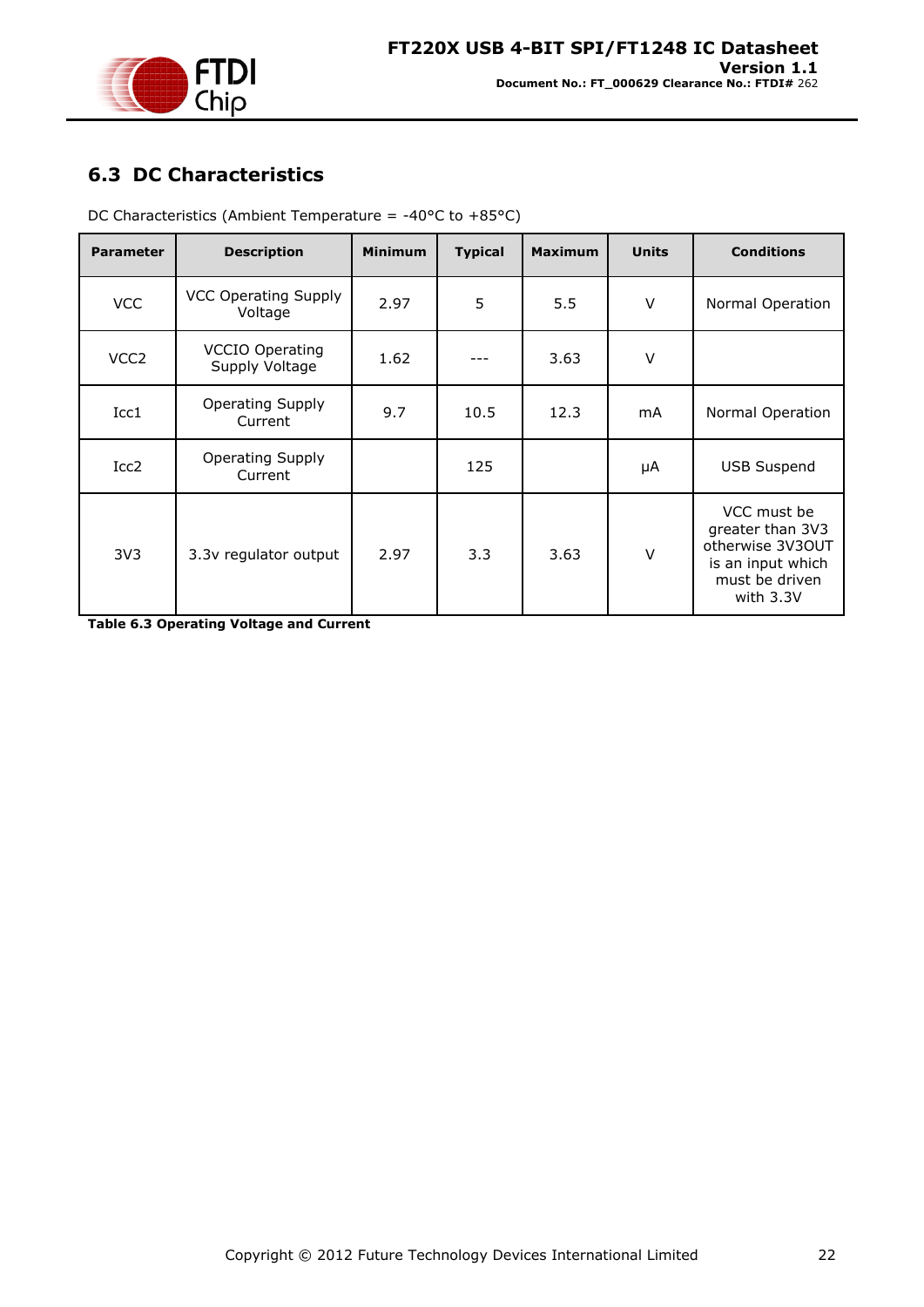

### **Version 1.1**

**Document No.: FT\_000629 Clearance No.: FTDI#** 262

| <b>Parameter</b> | <b>Description</b>                                  | <b>Minimum</b> | <b>Typical</b> | <b>Maximum</b> | <b>Units</b> | <b>Conditions</b>                                 |
|------------------|-----------------------------------------------------|----------------|----------------|----------------|--------------|---------------------------------------------------|
| Voh              |                                                     | 2.97           | <b>VCCIO</b>   | <b>VCCIO</b>   | $\vee$       | Ioh = $+/-2$ mA<br>I/O Drive strength*<br>$= 4mA$ |
|                  | Output Voltage High                                 | 2.97           | <b>VCCIO</b>   | <b>VCCIO</b>   | $\vee$       | I/O Drive strength*<br>$= 8mA$                    |
|                  |                                                     | 2.97           | <b>VCCIO</b>   | <b>VCCIO</b>   | $\vee$       | I/O Drive strength*<br>$= 12mA$                   |
|                  |                                                     | 2.97           | <b>VCCIO</b>   | <b>VCCIO</b>   | $\vee$       | I/O Drive strength*<br>$= 16mA$                   |
|                  |                                                     |                | $\pmb{0}$      | 0.4            | $\vee$       | $Iol = +/-2mA$<br>I/O Drive strength*<br>$= 4mA$  |
| Vol              | Output Voltage Low                                  |                | $\pmb{0}$      | 0.4            | $\vee$       | I/O Drive strength*<br>$= 8mA$                    |
|                  |                                                     |                | $\pmb{0}$      | 0.4            | $\vee$       | I/O Drive strength*<br>$= 12mA$                   |
|                  |                                                     |                | 0              | 0.4            | $\vee$       | I/O Drive strength*<br>$= 16mA$                   |
| Vil              | Input low Switching<br>Threshold                    |                |                | 0.8            | $\vee$       | <b>LVTTL</b>                                      |
| Vih              | Input High Switching<br>Threshold                   | 2.0            |                |                | $\vee$       | <b>LVTTL</b>                                      |
| Vt               | Switching Threshold                                 |                | 1.49           |                | V            | LVTTL                                             |
| Vt-              | Schmitt trigger negative<br>going threshold voltage |                | 1.15           |                | V            |                                                   |
| $Vt+$            | Schmitt trigger positive<br>going threshold voltage |                | 1.64           |                | V            |                                                   |
| Rpu              | Input pull-up resistance                            | 40             | 75             | 190            | KΩ           | $Vin = 0$                                         |
| Rpd              | Input pull-down<br>resistance                       | 40             | 75             | 190            | KΩ           | $V$ in = $VCCIO$                                  |
| Iin              | Input Leakage Current                               | $-10$          | $+/-1$         | 10             | $\mu A$      | $Vin = 0$                                         |
| Ioz              | Tri-state output leakage<br>current                 | $-10$          | $+/-1$         | 10             | μA           | Vin = $5.5V$ or 0                                 |

<span id="page-22-0"></span>**Table 6.4 I/O Pin Characteristics VCCIO = +3.3V (except USB PHY pins)**

\* The I/O drive strength and slow slew-rate are configurable in the MTP memory.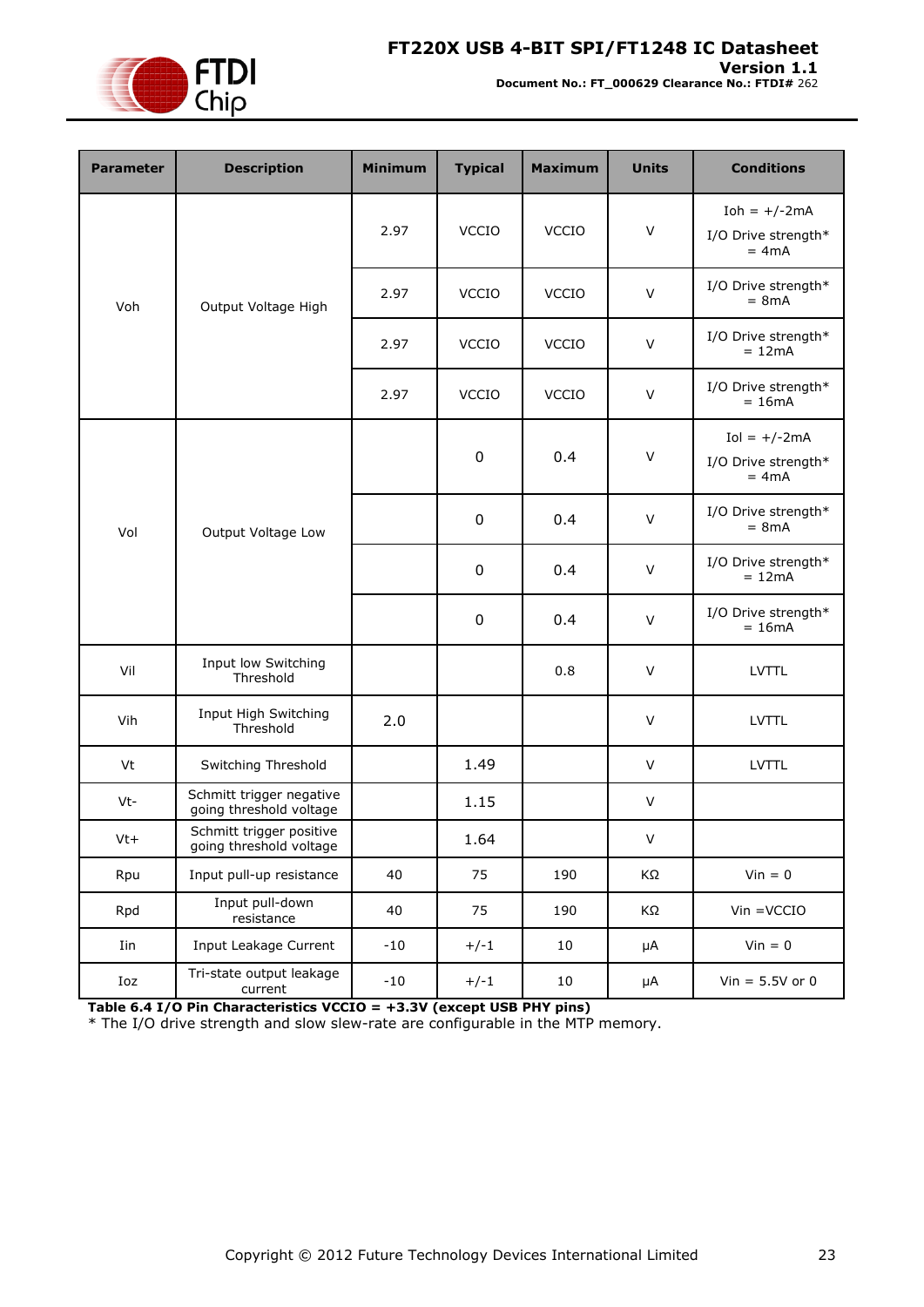### **FT220X USB 4-BIT SPI/FT1248 IC Datasheet**



**Version 1.1 Document No.: FT\_000629 Clearance No.: FTDI#** 262

| <b>Parameter</b> | <b>Description</b>                                  | <b>Minimum</b> | <b>Typical</b> | <b>Maximum</b> | <b>Units</b> | <b>Conditions</b>                                |
|------------------|-----------------------------------------------------|----------------|----------------|----------------|--------------|--------------------------------------------------|
|                  | Voh<br>Output Voltage High                          | 2.25           | <b>VCCIO</b>   | VCCIO          | $\vee$       | Ioh = $+/-2mA$<br>I/O Drive strength*<br>$= 4mA$ |
|                  |                                                     | 2.25           | <b>VCCIO</b>   | <b>VCCIO</b>   | $\sf V$      | I/O Drive strength*<br>$= 8mA$                   |
|                  |                                                     | 2.25           | <b>VCCIO</b>   | <b>VCCIO</b>   | V            | I/O Drive strength*<br>$= 12mA$                  |
|                  |                                                     | 2.25           | <b>VCCIO</b>   | <b>VCCIO</b>   | $\vee$       | I/O Drive strength*<br>$= 16mA$                  |
|                  |                                                     |                | $\pmb{0}$      | 0.4            | $\vee$       | $Iol = +/-2mA$<br>I/O Drive strength*<br>$= 4mA$ |
| Vol              | Output Voltage Low                                  |                | $\pmb{0}$      | 0.4            | $\sf V$      | I/O Drive strength*<br>$= 8mA$                   |
|                  |                                                     |                | $\pmb{0}$      | 0.4            | V            | I/O Drive strength*<br>$= 12mA$                  |
|                  |                                                     |                | $\pmb{0}$      | 0.4            | $\vee$       | I/O Drive strength*<br>$= 16mA$                  |
| Vil              | Input low Switching<br>Threshold                    |                |                | 0.8            | $\vee$       | <b>LVTTL</b>                                     |
| Vih              | Input High Switching<br>Threshold                   | 0.8            |                |                | V            | <b>LVTTL</b>                                     |
| Vt               | Switching Threshold                                 |                | 1.1            |                | $\vee$       | <b>LVTTL</b>                                     |
| Vt-              | Schmitt trigger negative<br>going threshold voltage |                | 0.8            |                | V            |                                                  |
| $Vt+$            | Schmitt trigger positive<br>going threshold voltage |                | 1.2            |                | V            |                                                  |
| Rpu              | Input pull-up resistance                            | 40             | 75             | 190            | KΩ           | $Vin = 0$                                        |
| Rpd              | Input pull-down<br>resistance                       | 40             | 75             | 190            | KΩ           | $V$ in = $V$ CCIO                                |
| Iin              | Input Leakage Current                               | $-10$          | $+/-1$         | 10             | μA           | $V$ in = 0                                       |
| Ioz              | Tri-state output leakage<br>current                 | $-10$          | $+/-1$         | 10             | μA           | Vin = $5.5V$ or 0                                |

<span id="page-23-0"></span>**Table 6.5 I/O Pin Characteristics VCCIO = +2.5V (except USB PHY pins)**

\* The I/O drive strength and slow slew-rate are configurable in the MTP memory.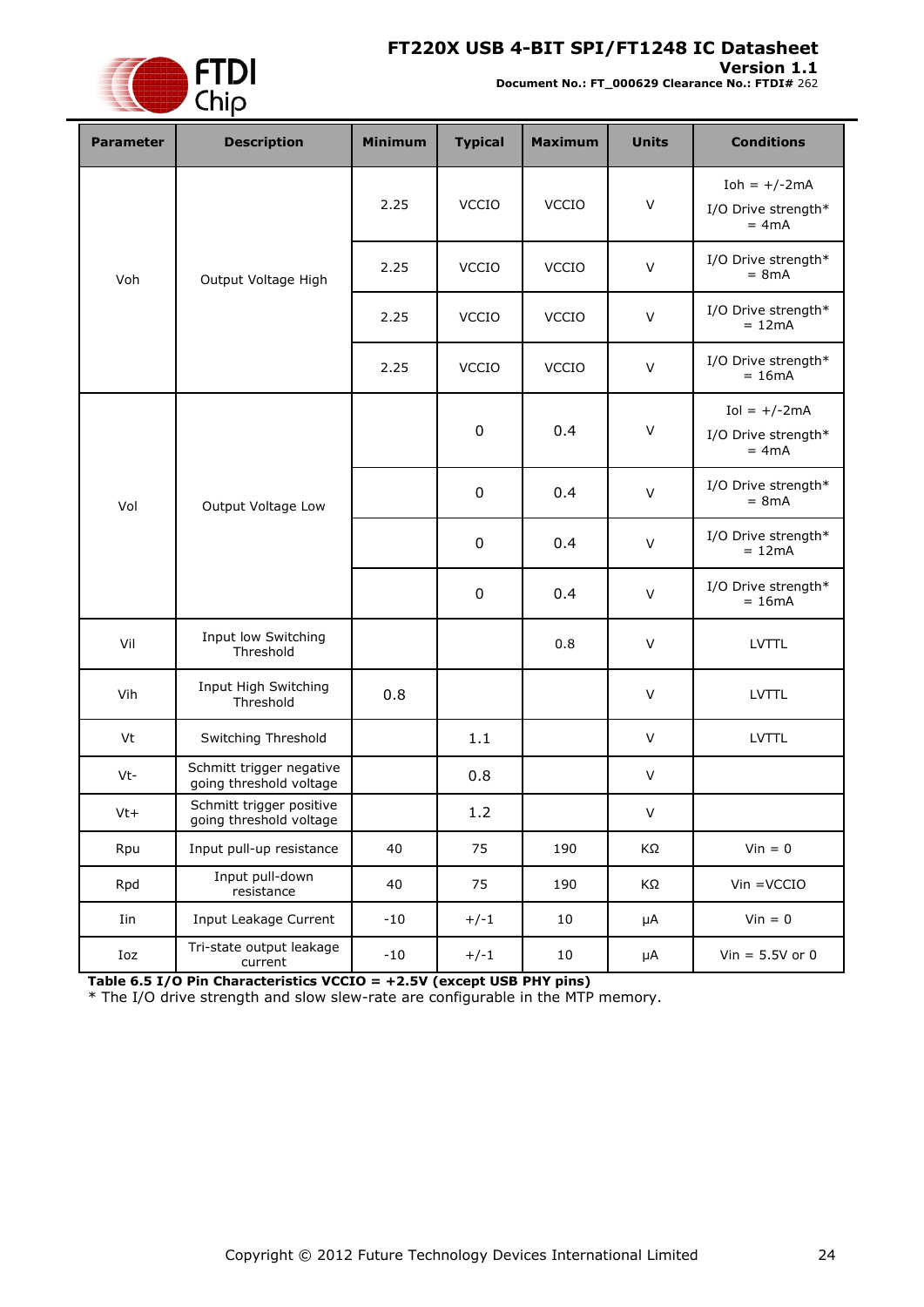### **FT220X USB 4-BIT SPI/FT1248 IC Datasheet**



**Version 1.1 Document No.: FT\_000629 Clearance No.: FTDI#** 262

| <b>Parameter</b> | <b>Description</b>                                  | <b>Minimum</b> | <b>Typical</b> | <b>Maximum</b> | <b>Units</b> | <b>Conditions</b>                                 |
|------------------|-----------------------------------------------------|----------------|----------------|----------------|--------------|---------------------------------------------------|
|                  |                                                     | 1.62           | VCCIO          | <b>VCCIO</b>   | $\vee$       | Ioh = $+/-2$ mA<br>I/O Drive strength*<br>$= 4mA$ |
| Voh              | Output Voltage High                                 | 1.62           | <b>VCCIO</b>   | <b>VCCIO</b>   | $\vee$       | I/O Drive strength*<br>$= 8mA$                    |
|                  |                                                     | 1.62           | <b>VCCIO</b>   | <b>VCCIO</b>   | $\vee$       | I/O Drive strength*<br>$= 12mA$                   |
|                  |                                                     | 1.62           | <b>VCCIO</b>   | <b>VCCIO</b>   | $\vee$       | I/O Drive strength*<br>$= 16mA$                   |
|                  |                                                     |                | $\pmb{0}$      | 0.4            | $\vee$       | $Iol = +/-2mA$<br>I/O Drive strength*<br>$= 4mA$  |
| Vol              | Output Voltage Low                                  |                | 0              | 0.4            | $\vee$       | I/O Drive strength*<br>$= 8mA$                    |
|                  |                                                     |                | $\pmb{0}$      | 0.4            | $\vee$       | I/O Drive strength*<br>$= 12mA$                   |
|                  |                                                     |                | 0              | 0.4            | V            | I/O Drive strength*<br>$= 16mA$                   |
| Vil              | Input low Switching<br>Threshold                    |                |                | 0.77           | $\vee$       | <b>LVTTL</b>                                      |
| Vih              | Input High Switching<br>Threshold                   | 1.6            |                |                | $\vee$       | <b>LVTTL</b>                                      |
| Vt               | Switching Threshold                                 |                | 0.77           |                | $\vee$       | <b>LVTTL</b>                                      |
| Vt-              | Schmitt trigger negative<br>going threshold voltage |                | 0.557          |                | $\vee$       |                                                   |
| $Vt+$            | Schmitt trigger positive<br>going threshold voltage |                | 0.893          |                | $\vee$       |                                                   |
| Rpu              | Input pull-up resistance                            | 40             | 75             | 190            | ΚΩ           | $Vin = 0$                                         |
| Rpd              | Input pull-down<br>resistance                       | 40             | 75             | 190            | ΚΩ           | $V$ in = $VCCIO$                                  |
| Iin              | Input Leakage Current                               | $-10$          | $+/-1$         | 10             | μA           | $Vin = 0$                                         |
| Ioz              | Tri-state output leakage<br>current                 | $-10$          | $+/-1$         | 10             | μA           | $Vin = 5.5V$ or 0                                 |

<span id="page-24-0"></span>**Table 6.6 I/O Pin Characteristics VCCIO = +1.8V (except USB PHY pins)**

\* The I/O drive strength and slow slew-rate are configurable in the MTP memory.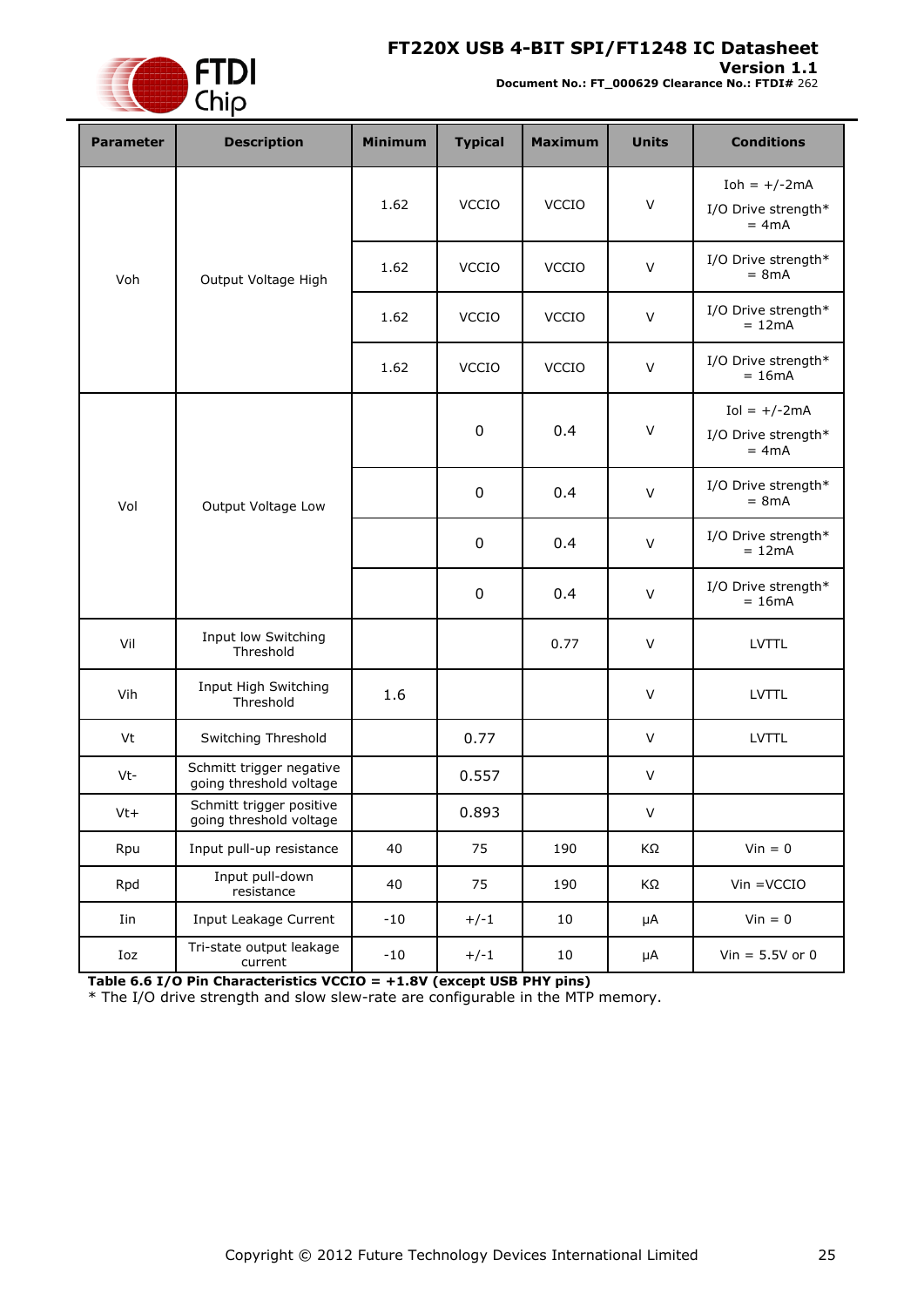

**Document No.: FT\_000629 Clearance No.: FTDI#** 262

| <b>Parameter</b> | <b>Description</b>                | <b>Minimum</b> | <b>Typical</b> | <b>Maximum</b> | <b>Units</b> | <b>Conditions</b> |
|------------------|-----------------------------------|----------------|----------------|----------------|--------------|-------------------|
| Voh              | Output Voltage High               | $VCC-0.2$      |                |                | V            |                   |
| Vol              | Output Voltage Low                |                |                | 0.2            | V            |                   |
| Vil              | Input low Switching<br>Threshold  |                |                | 0.8            | V            |                   |
| Vih              | Input High Switching<br>Threshold | 2.0            |                |                | V            |                   |

<span id="page-25-2"></span>**Table 6.7 USB I/O Pin (USBDP, USBDM) Characteristics**

# <span id="page-25-0"></span>**6.4 MTP Memory Reliability Characteristics**

The internal 2048 Bytes MTP memory has the following reliability characteristics:

| Parameter      | Value     | Unit   |
|----------------|-----------|--------|
| Data Retention | 10        | Years  |
| Write Cycle    | 2,000     | Cycles |
| Read Cycle     | Unlimited | Cycles |

<span id="page-25-3"></span>**Table 6.8 MTP Memory Characteristics**

# <span id="page-25-1"></span>**6.5 Internal Clock Characteristics**

The internal Clock Oscillator has the following characteristics:

| <b>Parameter</b>                       |                | <b>Unit</b> |         |               |  |
|----------------------------------------|----------------|-------------|---------|---------------|--|
|                                        | <b>Minimum</b> | Typical     | Maximum |               |  |
| Frequency of Operation<br>(see Note 1) | 11.98          | 12.00       | 12.02   | <b>MHz</b>    |  |
| Clock Period                           | 83.19          | 83.33       | 83.47   | ns            |  |
| Duty Cycle                             | 45             | 50          | 55      | $\frac{0}{0}$ |  |

<span id="page-25-4"></span>**Table 6.9 Internal Clock Characteristics**

Note 1: Equivalent to +/-1667ppm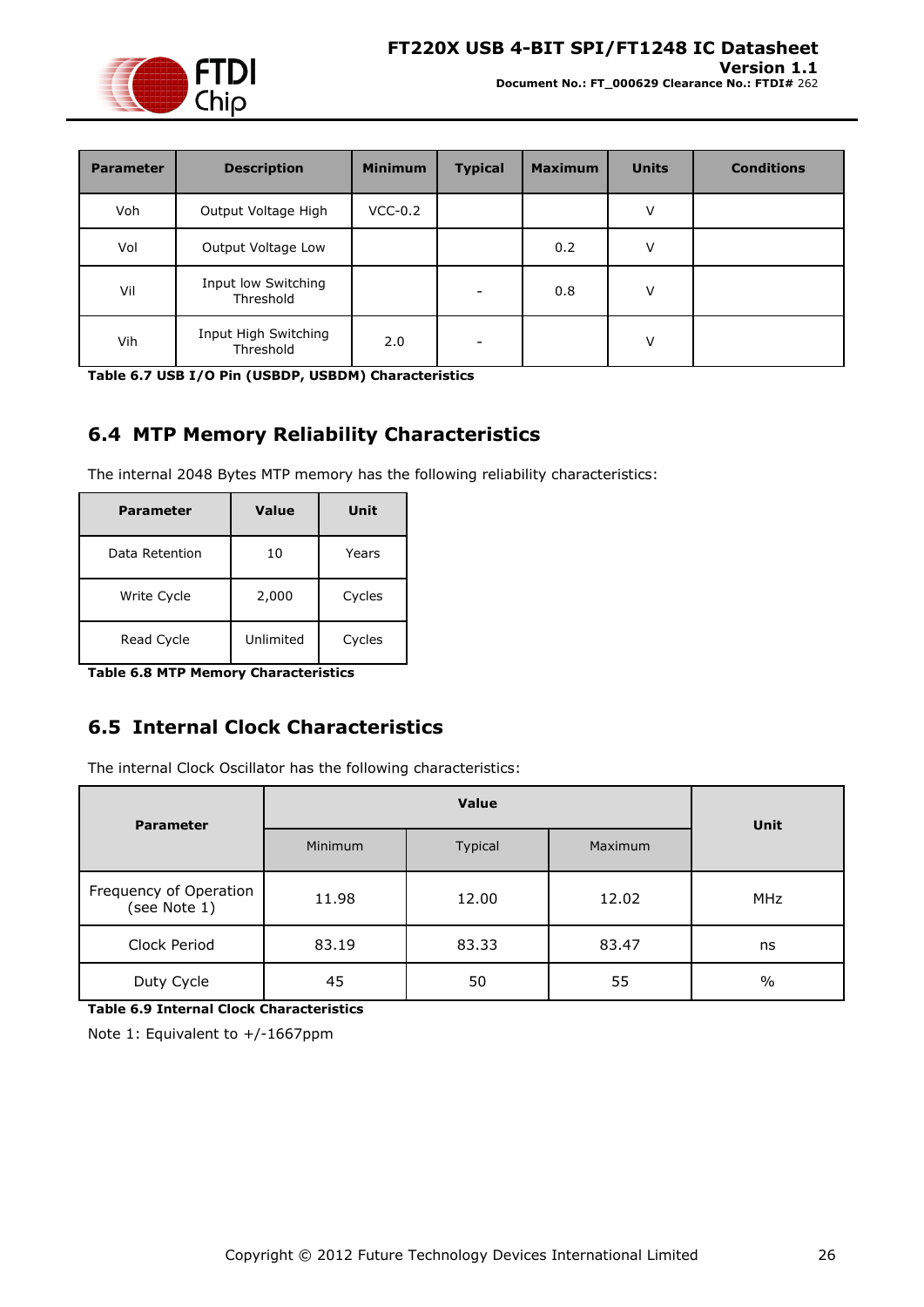

# <span id="page-26-0"></span>**7 USB Power Configurations**

The following sections illustrate possible USB power configurations for the FT220X. The illustrations have omitted pin numbers for ease of understanding since the pins differ between the FT220XS and FT220XQ package options.

All USB power configurations illustrated apply to both package options for the FT220X device. Please refer to Section [3](#page-6-0) for the package option pin-out and signal descriptions.

# <span id="page-26-1"></span>**7.1 USB Bus Powered Configuration**



#### <span id="page-26-2"></span>**Figure 7.1 Bus Powered Configuration**

[Figure 7.1](#page-26-2) Illustrates the FT220X in a typical USB bus powered design configuration. A USB bus powered device gets its power from the USB bus. Basic rules for USB bus power devices are as follows –

- i) On plug-in to USB, the device should draw no more current than 100mA.
- ii) In USB Suspend mode the device should draw no more than 2.5mA.
- iii) A bus powered high power USB device (one that draws more than 100mA) should use one of the CBUS pins configured as PWREN# and use it to keep the current below 100mA on plug-in and 2.5mA on USB suspend.
- iv) A device that consumes more than 100mA cannot be plugged into a USB bus powered hub.
- v) No device can draw more than 500mA from the USB bus.

The power descriptors in the internal MTP memory of the FT220X should be programmed to match the current drawn by the device.

A ferrite bead is connected in series with the USB power supply to reduce EMI noise from the FT220X and associated circuitry being radiated down the USB cable to the USB host. The value of the Ferrite Bead depends on the total current drawn by the application. A suitable range of Ferrite Beads is available from Steward [\(www.steward.com\)](file://glaspssv1/General/Engineering/Engineering%20_Documents/DS_FT232R/DS_FT232R_V200/www.steward.com), for example Steward Part # MI0805K400R-10.

Note: If using PWREN# (available using the CBUS) the pin should be pulled to VCCIO using a 10kΩ resistor.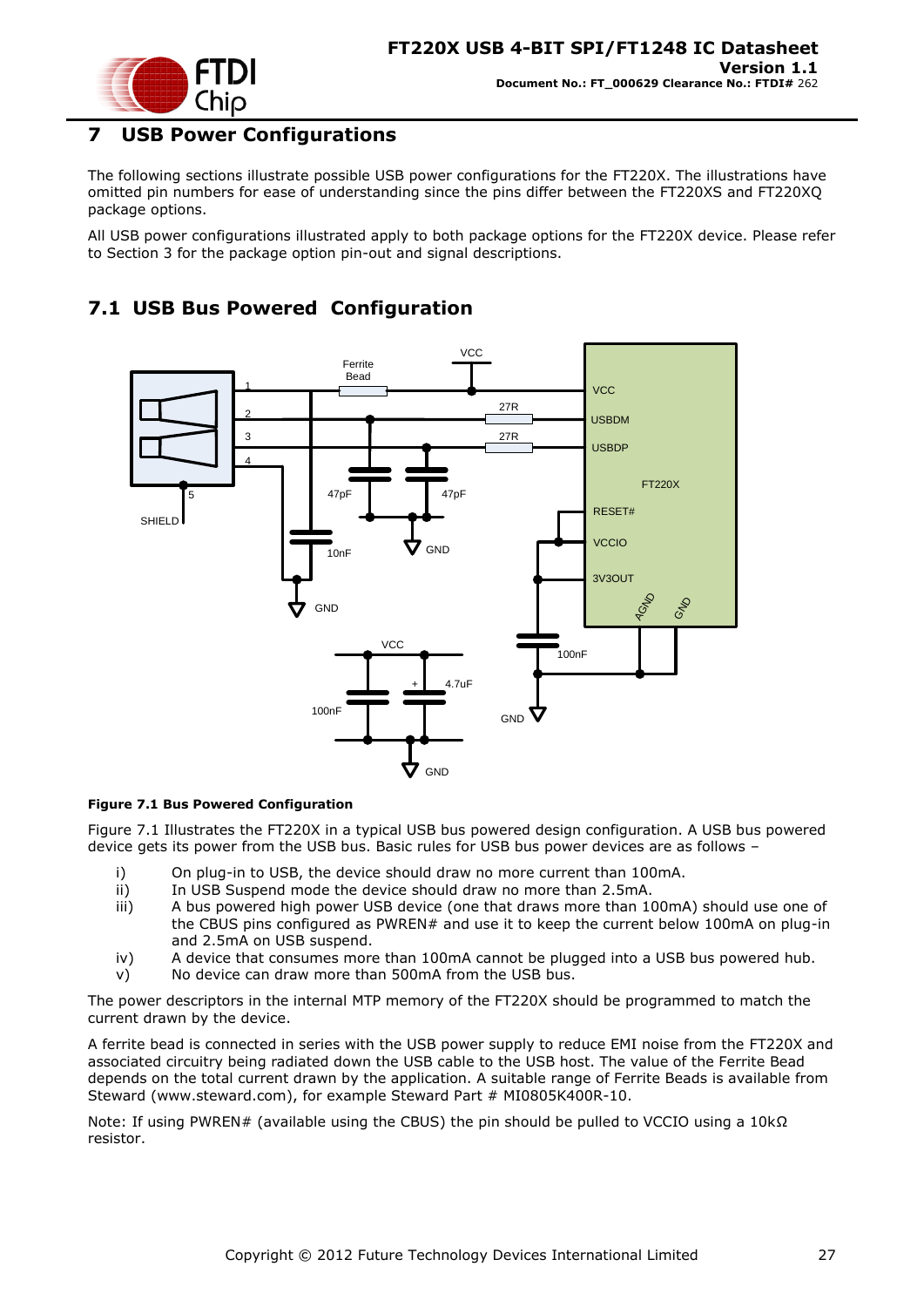

### <span id="page-27-0"></span>**7.2 Self Powered Configuration**



#### <span id="page-27-1"></span>**Figure 7.2 Self Powered Configuration**

[Figure 7.2](#page-27-1) illustrates the FT220X in a typical USB self powered configuration. A USB self powered device gets its power from its own power supply, VCC, and does not draw current from the USB bus. The basic rules for USB self powered devices are as follows –

- i) A self powered device should not force current down the USB bus when the USB host or hub controller is powered down.
- ii) A self powered device can use as much current as it needs during normal operation and USB suspend as it has its own power supply.
- iii) A self powered device can be used with any USB host, a bus powered USB hub or a self powered USB hub.

The power descriptor in the internal MTP memory of the FT220X should be programmed to a value of zero (self powered).

In order to comply with the first requirement above, the USB bus power (pin 1) is used to control the VBUS\_Sense pin of the FT220X device. When the USB host or hub is powered up an internal 1.5kΩ resistor on USBDP is pulled up to +3.3V, thus identifying the device as a full speed device to the USB host or hub. When the USB host or hub is powered off, VBUS Sense pin will be low and the FT220X is held in a suspend state. In this state the internal 1.5kΩ resistor is not pulled up to any power supply (hub or host is powered down), so no current flows down USBDP via the 1.5kΩ pull-up resistor. Failure to do this may cause some USB host or hub controllers to power up erratically.

[Figure 7.2](#page-27-1) illustrates a self powered design which has a +3.3V to +5.25V supply.

Note:

1. When the FT220X is in reset, the FT1248 interface I/O pins are tri-stated. Input pins have internal 75kΩ pull-up resistors to VCCIO, so they will gently pull high unless driven by some external logic.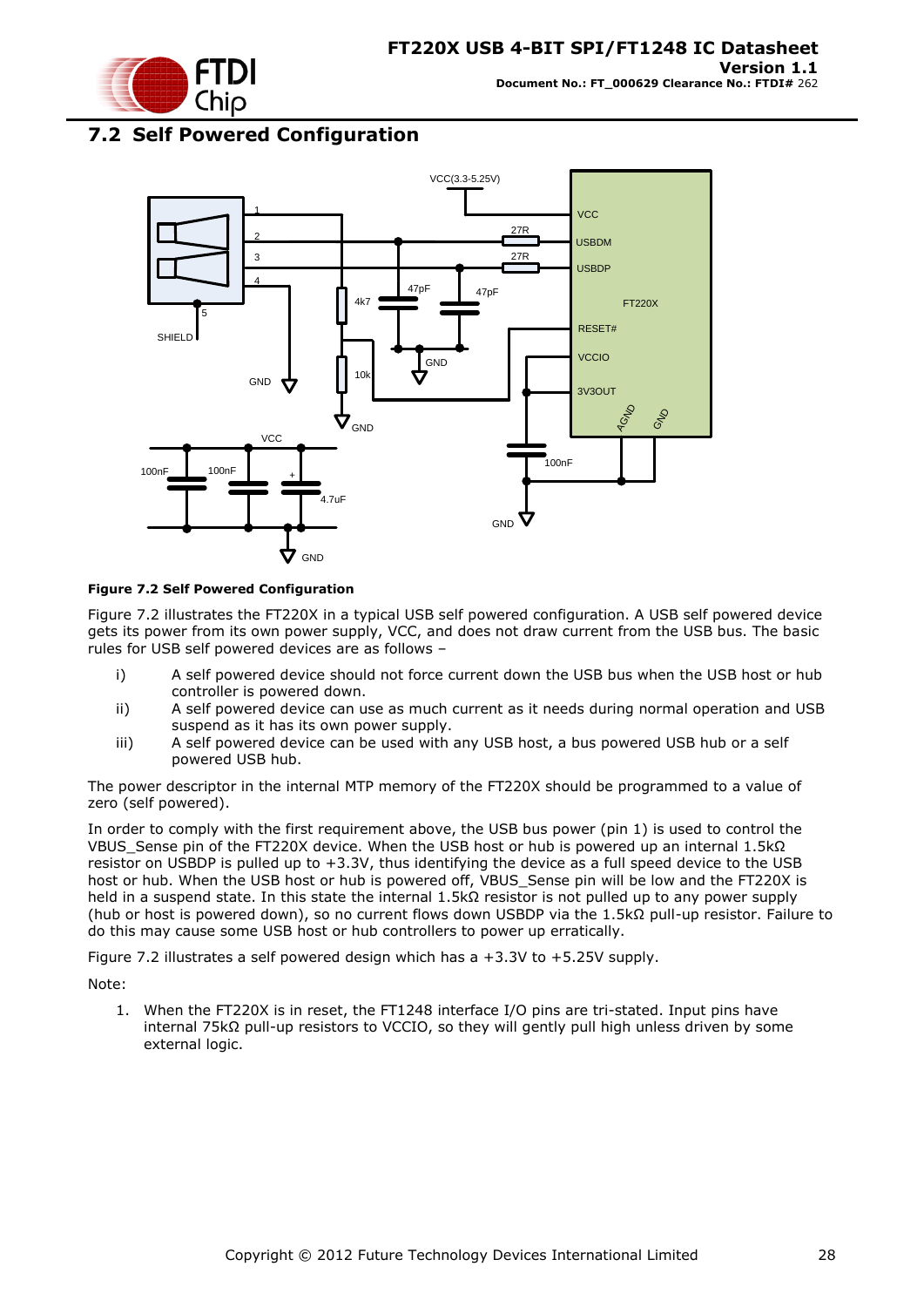

### <span id="page-28-0"></span>**7.3 USB Bus Powered with Power Switching Configuration**



#### <span id="page-28-1"></span>**Figure 7.3 Bus Powered with Power Switching Configuration**

A requirement of USB bus powered applications, is when in USB suspend mode, the application draws a total current of less than 2.5mA. This requirement includes external logic. Some external logic has the ability to power itself down into a low current state by monitoring the PWREN# signal. For external logic that cannot power itself down in this way, the FT220X provides a simple but effective method of turning off power during the USB suspend mode.

[Figure 7.3](#page-28-1) shows an example of using a discrete P-Channel MOSFET to control the power to external logic. A suitable device to do this is an International Rectifier (www.irf.com) IRLML6402, or equivalent. It is recommended that a "soft start" circuit consisting of a 1kΩ series resistor and a 0.1μF capacitor is used to limit the current surge when the MOSFET turns on. Without the soft start circuit it is possible that the transient power surge, caused when the MOSFET switches on, will reset the FT220X or the USB host/hub controller. The soft start circuit example shown in [Figure 7.3](#page-28-1) powers up with a slew rate of approximaely12.5V/ms. Thus supply voltage to external logic transitions from GND to +5V in approximately 400 microseconds.

As an alternative to the MOSFET, a dedicated power switch IC with inbuilt "soft-start" can be used. A suitable power switch IC for such an application is the Micrel [\(www.micrel.com\)](file://glaspssv1/General/Engineering/Engineering%20_Documents/DS_FT232R/DS_FT232R_V200/www.micrel.com) MIC2025-2BM or equivalent.

With power switching controlled designs the following should be noted:

- i) The external logic to which the power is being switched should have its own reset circuitry to automatically reset the logic when power is re-applied when moving out of suspend mode.
- ii) Set the Pull-down on Suspend option in the internal FT220X MTP memory.
- iii) One of the CBUS Pins should be configured as PWREN# in the internal FT220X MTP memory, and used to switch the power supply to the external circuitry.
- iv) For USB high-power bus powered applications (one that consumes greater than 100mA, and up to 500mA of current from the USB bus), the power consumption of the application must be set in the Max Power field in the internal FT220X MTP memory. A high-power bus powered application uses the descriptor in the internal FT220X MTP memory to inform the system of its power requirements.
- v) PWREN# gets its VCC from VCCIO. For designs using 3V3 logic, ensure VCCIO is not powered down using the external logic. In this case use the +3V3OUT.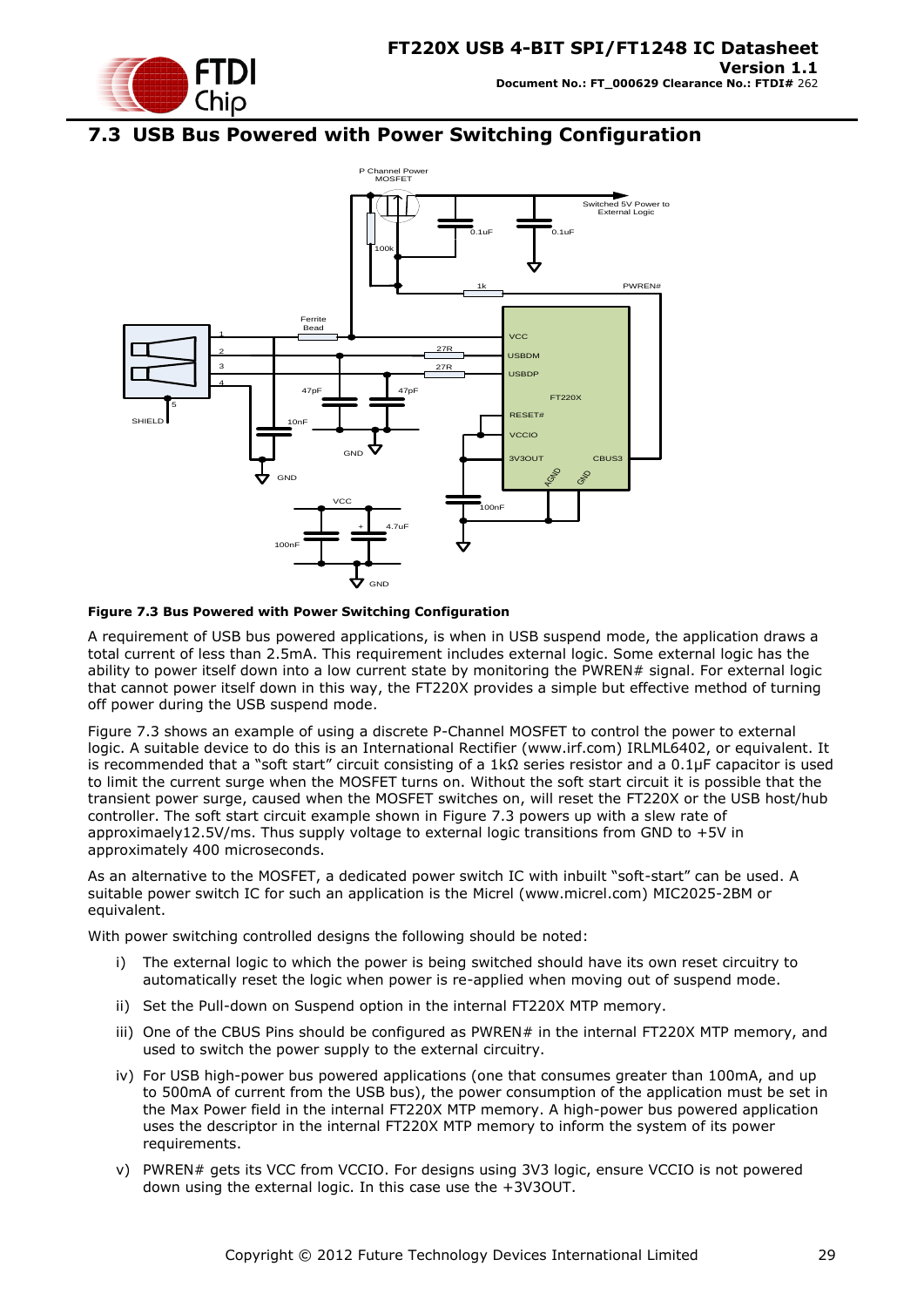

# <span id="page-29-0"></span>**7.4 USB Battery Charging Detection**

#### A recent addition to the USB specification

[\(http://www.usb.org/developers/devclass\\_docs/BCv1.2\\_011912.zip](http://www.usb.org/developers/devclass_docs/BCv1.2_011912.zip) ) is to allow for additional charging profiles to be used for charging batteries in portable devices. These charging profiles do not enumerate the USB port of the peripheral. The FT220X device will detect that a USB compliant dedicated charging port (DCP) is connected. Once detected while in suspend mode a battery charge detection signal is then provided to allow external logic to switch to charging mode as opposed to operation mode.



<span id="page-29-1"></span>**Figure 7.4 USB Battery Charging Detection**

To use the FT220X with battery charging detection the CBUS pin must be reprogrammed to allow for the BCD Charger output to switch the external charger circuitry on. The CBUS pins are configured in the internal MTP memory with the free utility FT\_PROG. If the charging circuitry requires an active low signal to enable it, the CBUS pin can be programmed to BCD Charger# as an alternative.

When connected to a USB compliant dedicated charging port (DCP, as opposed to a standard USB host) the device USB signals will be shorted together and the device suspended. The BCD charger signal will bring the LTC4053 out of suspend and allow battery charging to start. The charge current in the example above is 1A as defined by the resistance on the PROG pin.

To calculate the equivalent resistance on the LTC4053 PROG pin select a charge current, then Res =  $1500V/I<sub>cha</sub>$ 

For more configuration options of the LTC4053 refer to: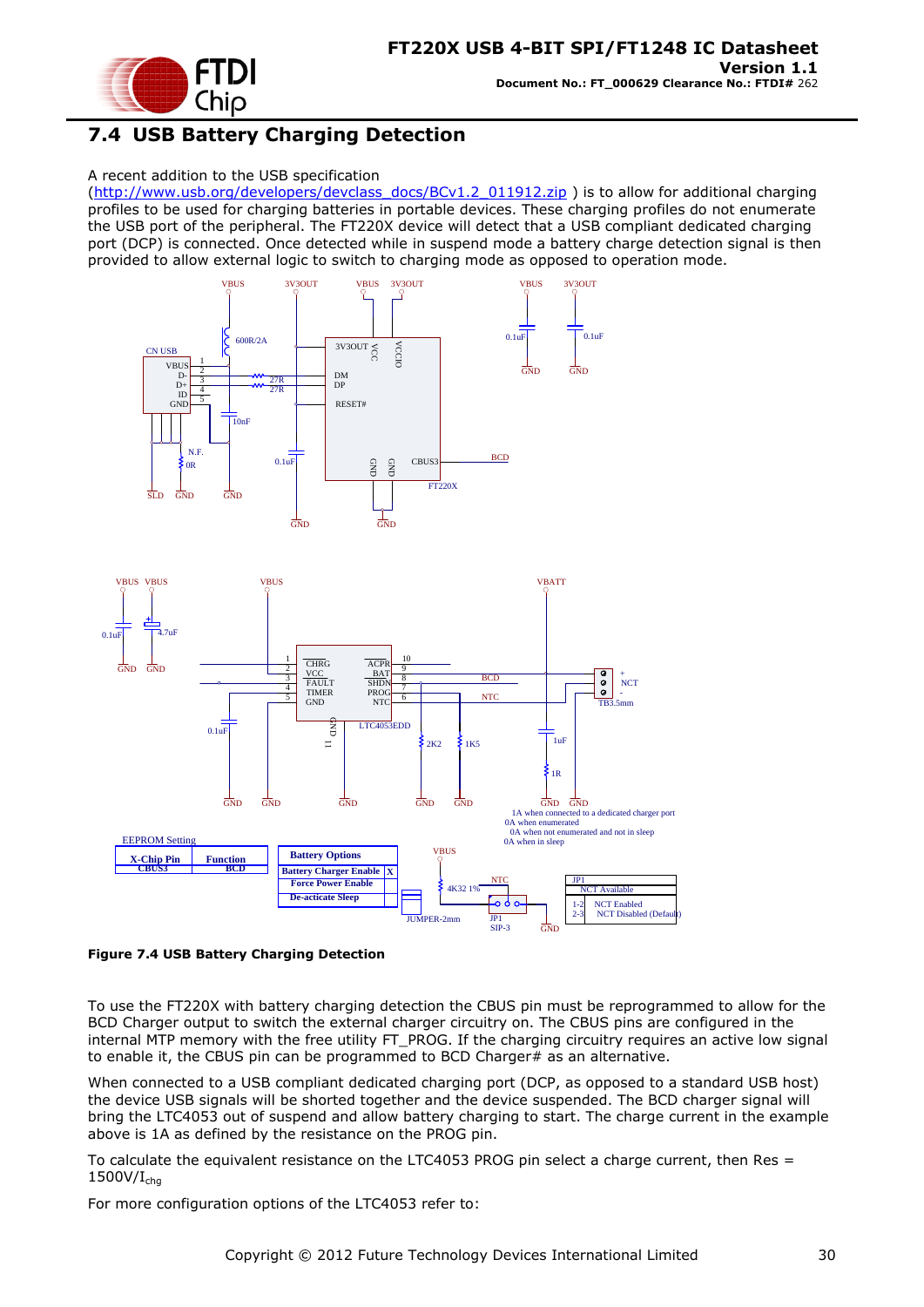

### AN\_175\_Battery Charging Over USB

Note: If the FT220X is connected to a standard host port such that the device is enumerated the battery charge detection signal is inactive as the device will not be in suspend.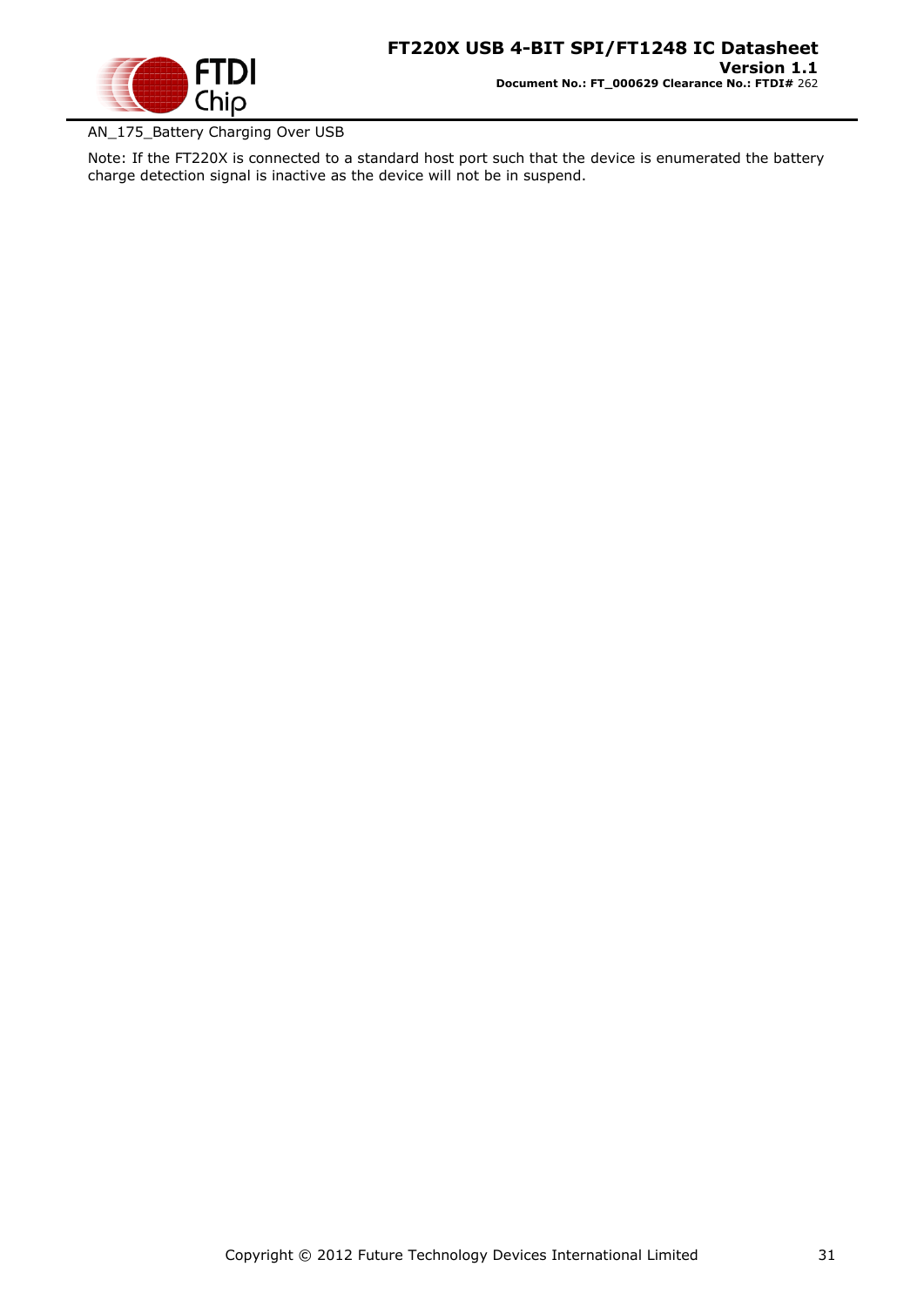

# <span id="page-31-0"></span>**8 Application Examples**

The following sections illustrate possible applications of the FT220X. The illustrations have omitted pin numbers for ease of understanding since the pins differ between the FT220XS and FT220XQ package options.

# <span id="page-31-1"></span>**8.1 USB to FT1248 Converter**



<span id="page-31-2"></span>**Figure 8.1 Application Example showing USB to FT1248 host**

The FT1248 can be used with 1-bit. 2-bit, or 4-bit wide data. The Figure 8.1 is showing 1 bit mode. By using 4 data bits you need fewer clock cycles to get the data across.

The FT220X is the slave device and the external FPGA/MCU is the bus master. The FT220X will auto detect the bus width from the initial command byte sent by the controller. If not using all 4 data lines the pins may be left unterminated as an internal pull-up ensures the device detects logic 1.

Timing diagrams for 1-bit accesses can be seen in figures 8.2 and 8.3.

For further information on the mode see AN\_167 FT1248 Basics from the FTDI website.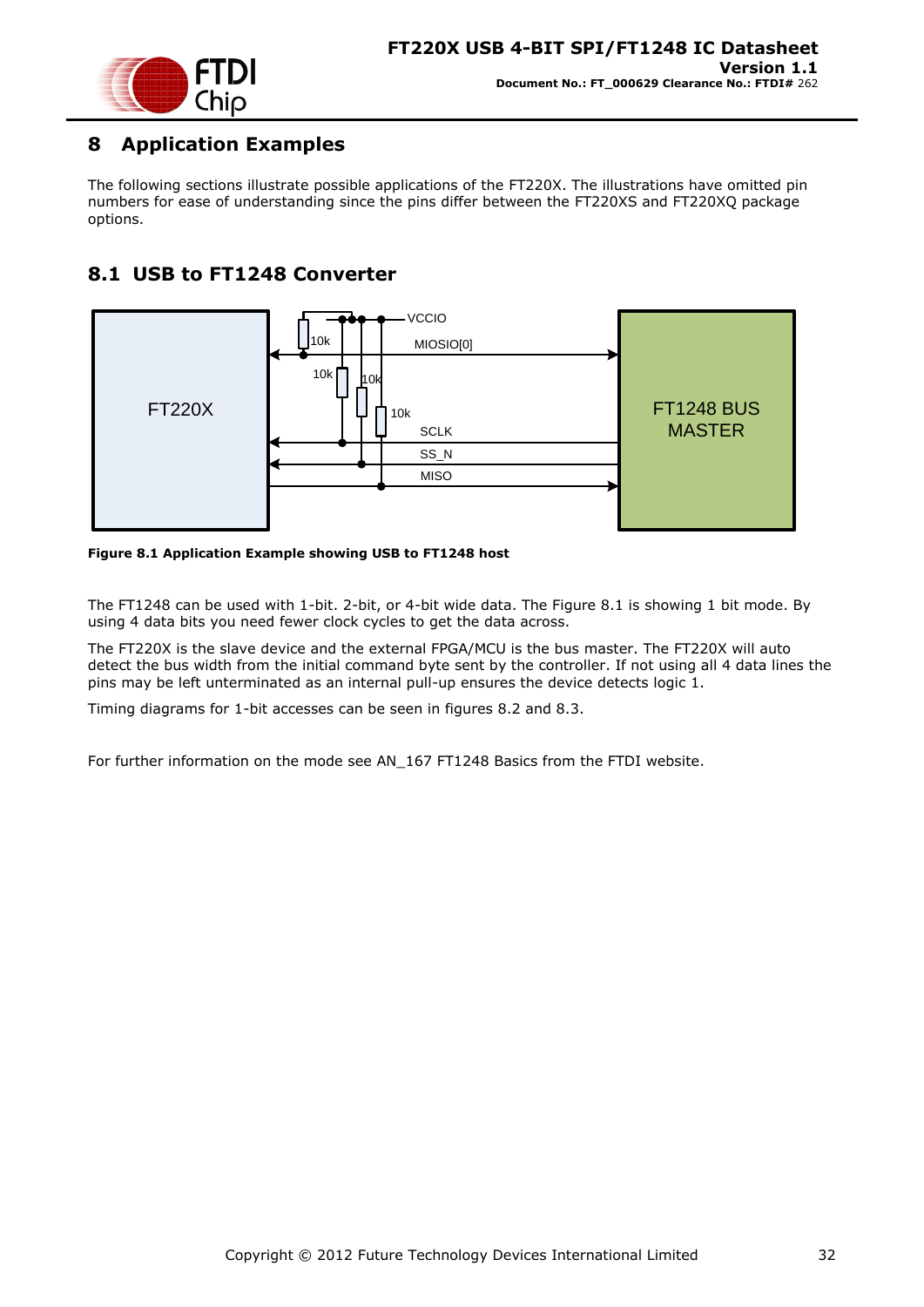



<span id="page-32-0"></span>**Figure 8.2 FT1248 1- bit write timing diagram**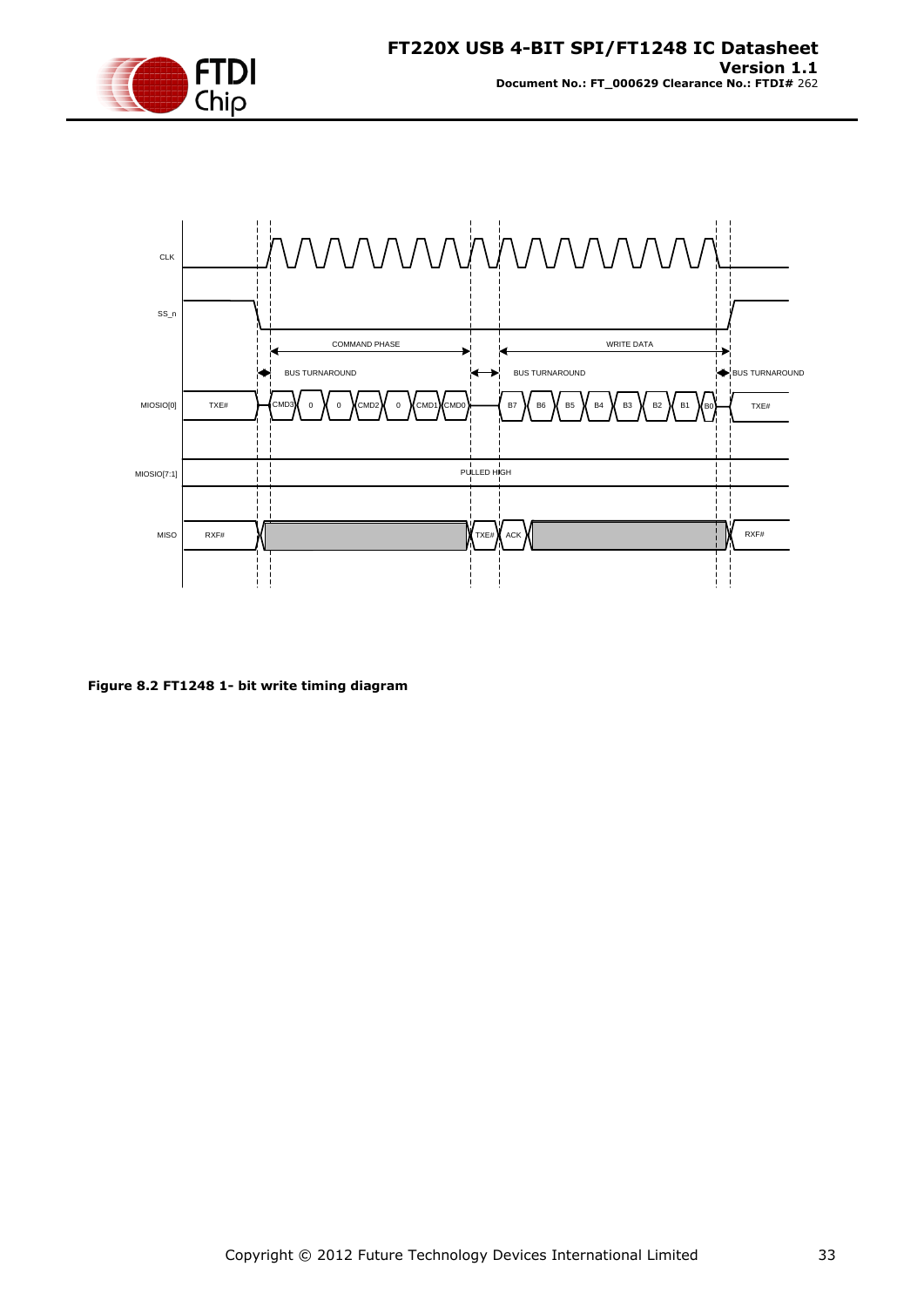



<span id="page-33-0"></span>**Figure 8.3 FT1248 1- bit read timing diagram**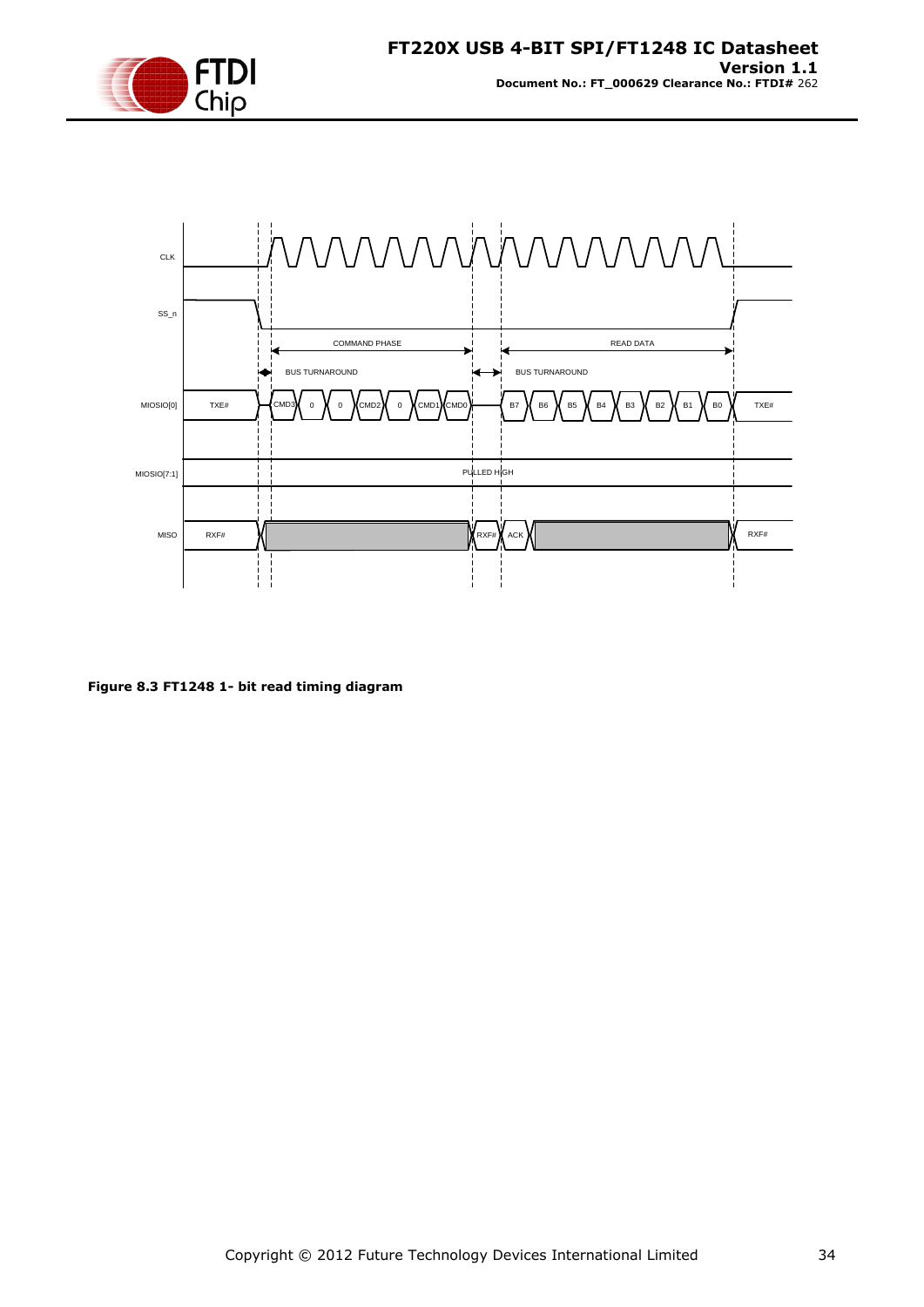

# <span id="page-34-0"></span>**8.2 LED Interface**

Any of the CBUS I/O pins can be configured to drive an LED. The FT220X has 3 configuration options for driving LEDs from the CBUS. These are TXLED#, RXLED#, and TX&RXLED#. Refer to Section [3.3](#page-10-0) for configuration options.



#### <span id="page-34-1"></span>**Figure 8.4 Single LED Configuration**

Another example of using the FT220X to drive LEDs is shown in [Figure 8.4.](#page-34-1) In this example one of the CBUS pins is used to indicate when data is being transmitted or received by the device (TX&RXLED). In this configuration the FT220X will drive only a single LED.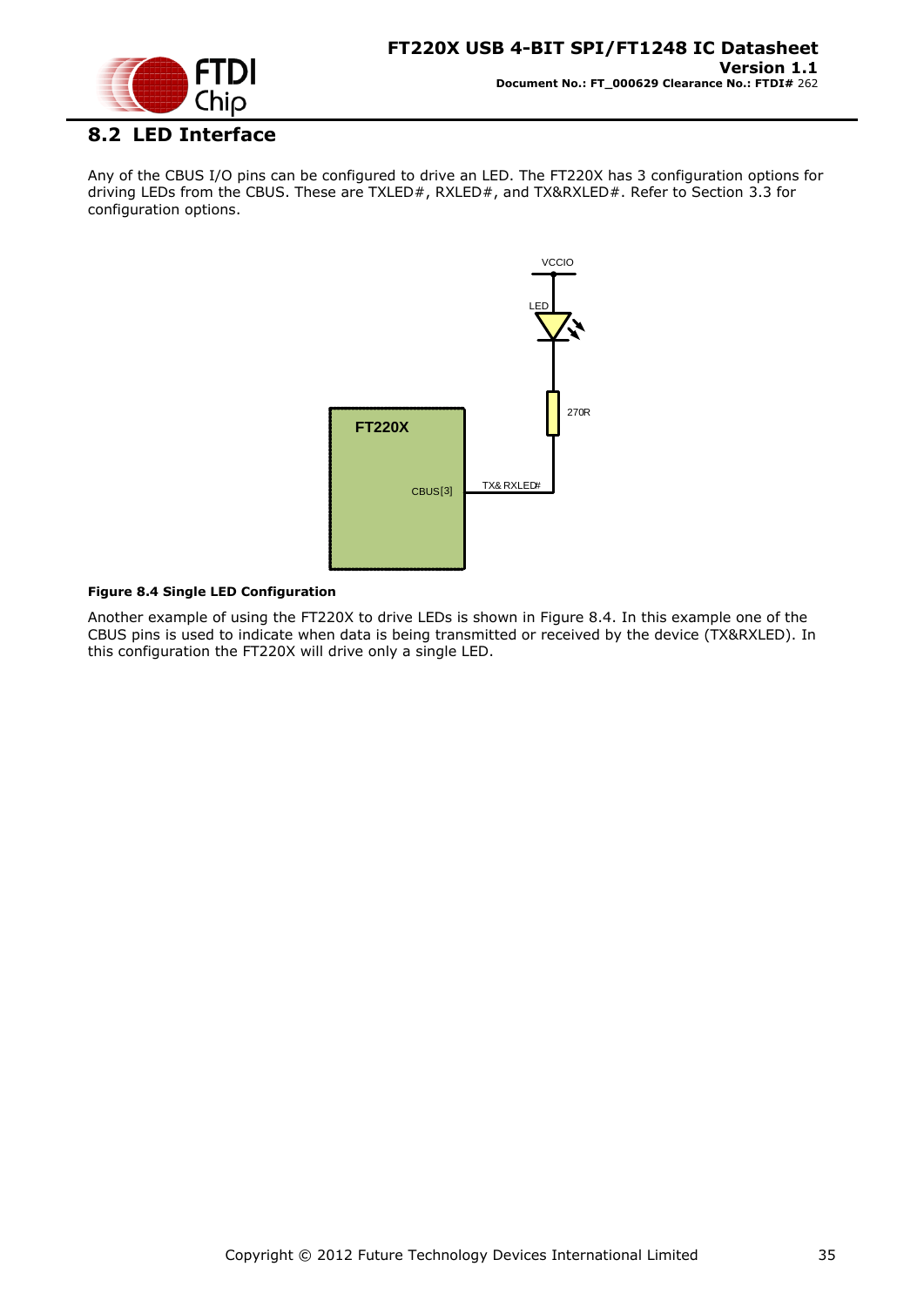

# <span id="page-35-0"></span>**9 Internal MTP Memory Configuration**

The FT220X includes an internal MTP memory which holds the USB configuration descriptors, other configuration data for the chip and also user data areas. Following a power-on reset or a USB reset the FT220X will scan its internal MTP memory and read the USB configuration descriptors stored there.

In many cases, the default values programmed into the MTP memory will be suitable and no reprogramming will be necessary. The defaults can be found in Section [9.1.](#page-35-1)

The MTP memory in the FT220X can be programmed over USB or over the FT1248 bus if the values need to be changed for a particular application. Further details of this are provided from section [9.2](#page-36-0) onwards.

Users who do not have their own USB Vendor ID but who would like to use a unique Product ID in their design can apply to FTDI for a free block of unique PIDs. See TN\_100 – USB Vendor ID/Product ID Guidelines for more details.

# <span id="page-35-1"></span>**9.1 Default Values**

The default factory programmed values of the internal MTP memory are shown in [Table 9.1.](#page-36-3)

| <b>Parameter</b>                                          | Value                  | <b>Notes</b>                                                                                                                                                           |
|-----------------------------------------------------------|------------------------|------------------------------------------------------------------------------------------------------------------------------------------------------------------------|
| USB Vendor ID (VID)                                       | 0403h                  | FTDI default VID (hex)                                                                                                                                                 |
| USB Product UD (PID)                                      | 6015h                  | FTDI default PID (hex)                                                                                                                                                 |
| Serial Number Enabled?                                    | Yes                    |                                                                                                                                                                        |
| Serial Number                                             | See Note               | A unique serial number is generated and<br>programmed into the MTP memory during device<br>final test.                                                                 |
| Pull down I/O Pins in USB<br>Suspend                      | <b>Disabled</b>        | Enabling this option will make the device pull down<br>on the UART interface lines when in USB suspend<br>mode (PWREN# is high).                                       |
| Manufacturer Name                                         | <b>FTDI</b>            |                                                                                                                                                                        |
| Product Description                                       | FT220X 4-BIT<br>FT1248 |                                                                                                                                                                        |
| Max Bus Power Current                                     | 90 <sub>m</sub> A      |                                                                                                                                                                        |
| Power Source                                              | <b>Bus Powered</b>     |                                                                                                                                                                        |
| Device Type                                               | <b>FT220X</b>          |                                                                                                                                                                        |
| <b>USB Version</b><br>0200                                |                        | Returns USB 2.0 device description to the host.<br>Note: The device is a USB 2.0 Full Speed device<br>(12Mb/s) as opposed to a USB 2.0 High Speed<br>device (480Mb/s). |
| Remote Wake Up                                            | Disabled               |                                                                                                                                                                        |
| <b>DBUS Drive Current</b><br>4 <sub>m</sub> A<br>Strength |                        | Options are 4mA, 8mA, 12mA, 16mA                                                                                                                                       |
| DBUS slew rate<br>Slow                                    |                        | Options are slow or fast                                                                                                                                               |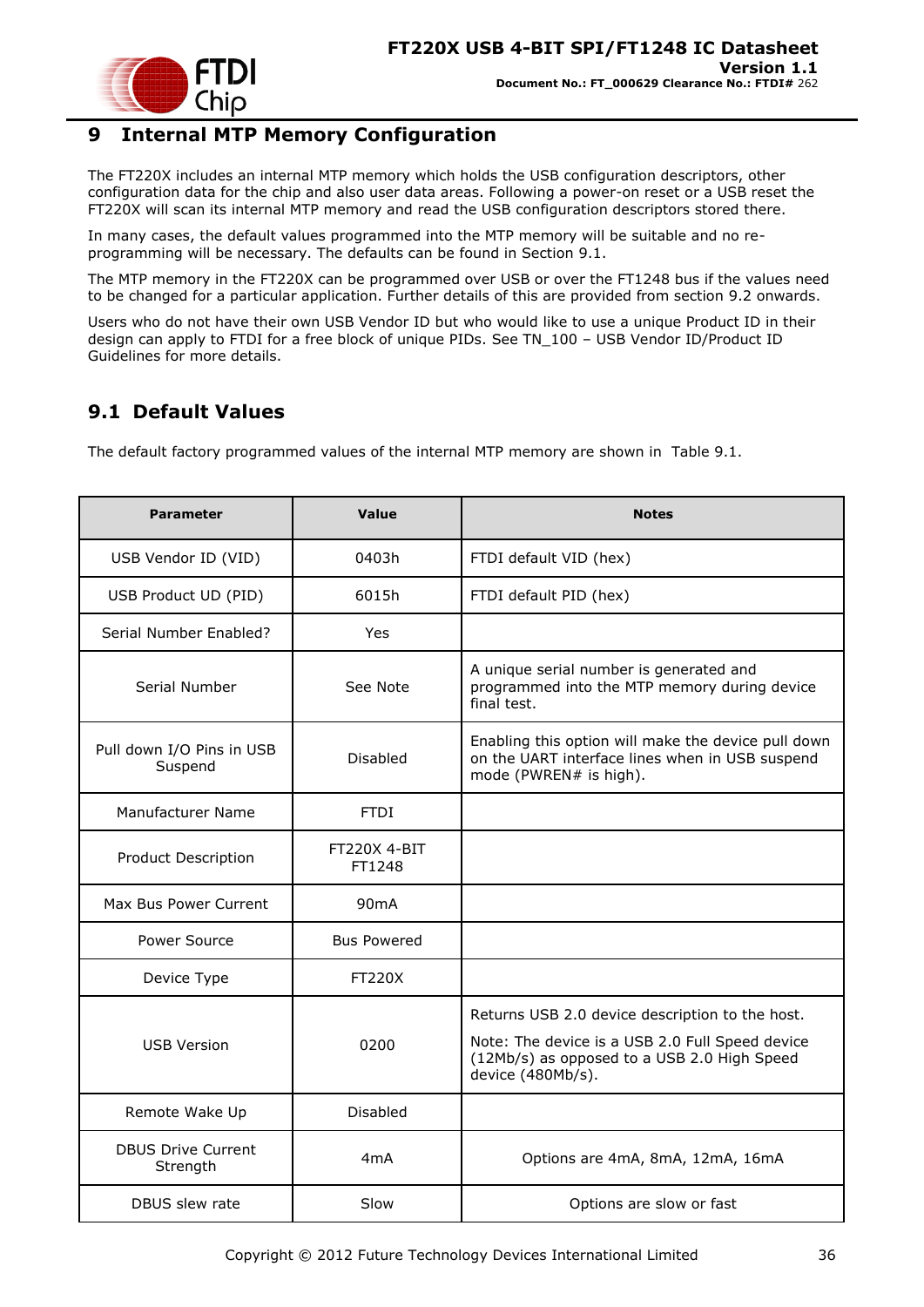

### **FT220X USB 4-BIT SPI/FT1248 IC Datasheet**

#### **Version 1.1**

**Document No.: FT\_000629 Clearance No.: FTDI#** 262

| <b>Parameter</b>                      | Value            | <b>Notes</b>                                                                                                                                |
|---------------------------------------|------------------|---------------------------------------------------------------------------------------------------------------------------------------------|
| DBUS Schmitt Trigger<br>Enable        | Normal           | Options are normal or Schmitt                                                                                                               |
| <b>CBUS Drive Current</b><br>Strength | 4 <sub>m</sub> A | Options are 4mA, 8mA, 12mA, 16mA                                                                                                            |
| CBUS slew rate                        | Slow             | Options are slow or fast                                                                                                                    |
| <b>CBUS Schmitt Trigger</b><br>Enable | Normal           | Options are normal or Schmitt                                                                                                               |
| Load VCP Driver                       | Disabled         | Enabling this will load the VCP driver interface for<br>the device.                                                                         |
| CBUS3                                 | Keep_Awake#      | Prevents the device from entering suspend state<br>when unplugged. May b3e used if programming the<br>MTP memory over the FT1248 interface. |

<span id="page-36-3"></span>**Table 9.1 Default Internal MTP Memory Configuration**

### <span id="page-36-0"></span>**9.2 Methods of Programming the MTP Memory**

### <span id="page-36-1"></span>**9.2.1 Programming the MTP memory over USB**

The MTP memory on all FT-X devices can be programmed over USB. This method is the same as for the EEPROM on other FTDI devices such as the FT232R. No additional hardware, connections or programming voltages are required. The device is simply connected to the host computer in the same way that it would be for normal applications, and the FT\_Prog utility is used to set the required options and program the device.

The FT\_Prog utility is provided free-of-charge from the FTDI website, and can be found at the link below. The user guide is also available at this link.

[http://www.ftdichip.com/Support/Utilities.htm#FT\\_Prog](http://www.ftdichip.com/Support/Utilities.htm#FT_Prog)

Additionally, D2XX commands can be used to program the MTP memory from within user applications. For more information on the commands available, please see the D2XX Programmers Guide below.

[http://www.ftdichip.com/Support/Documents/ProgramGuides/D2XX\\_Programmer's\\_Guide\(FT\\_000071\).p](http://www.ftdichip.com/Support/Documents/ProgramGuides/D2XX_Programmer) [df](http://www.ftdichip.com/Support/Documents/ProgramGuides/D2XX_Programmer)

### <span id="page-36-2"></span>**9.2.2 Programming the MTP memory over FT1248**

In the FT220X device, it is possible to program the MTP memory over its FT1248 interface. This is the same interface which is used in the normal application of the FT220X and would normally be connected to a microcontroller (MCU) or FPGA. However, special commands can also be used to access the MTP memory in the FT220X over the same FT1248 connection, allowing the MCU/FPGA to read and write locations in the MTP memory. No additional hardware, connections or programming voltages are required.

Two examples where it may be desired to use the FT1248 interface to write and read the MTP Memory are given below. In some cases, the application may use both of these possibilities.

- 1. To store and retrieve application specific data such as calibration constants in the user area (e.g. if the overall application was an analog measurement system). This can avoid the need for an extra EEPROM chip on the application board.
- 2. To read and write the configuration data (e.g. custom VID, PID, description strings or CBUS signal selection to enable signals for battery charging etc) without a USB host. This could allow an MCU/FPGA to configure the FT220X during production testing of the finished device or even when in use in the field.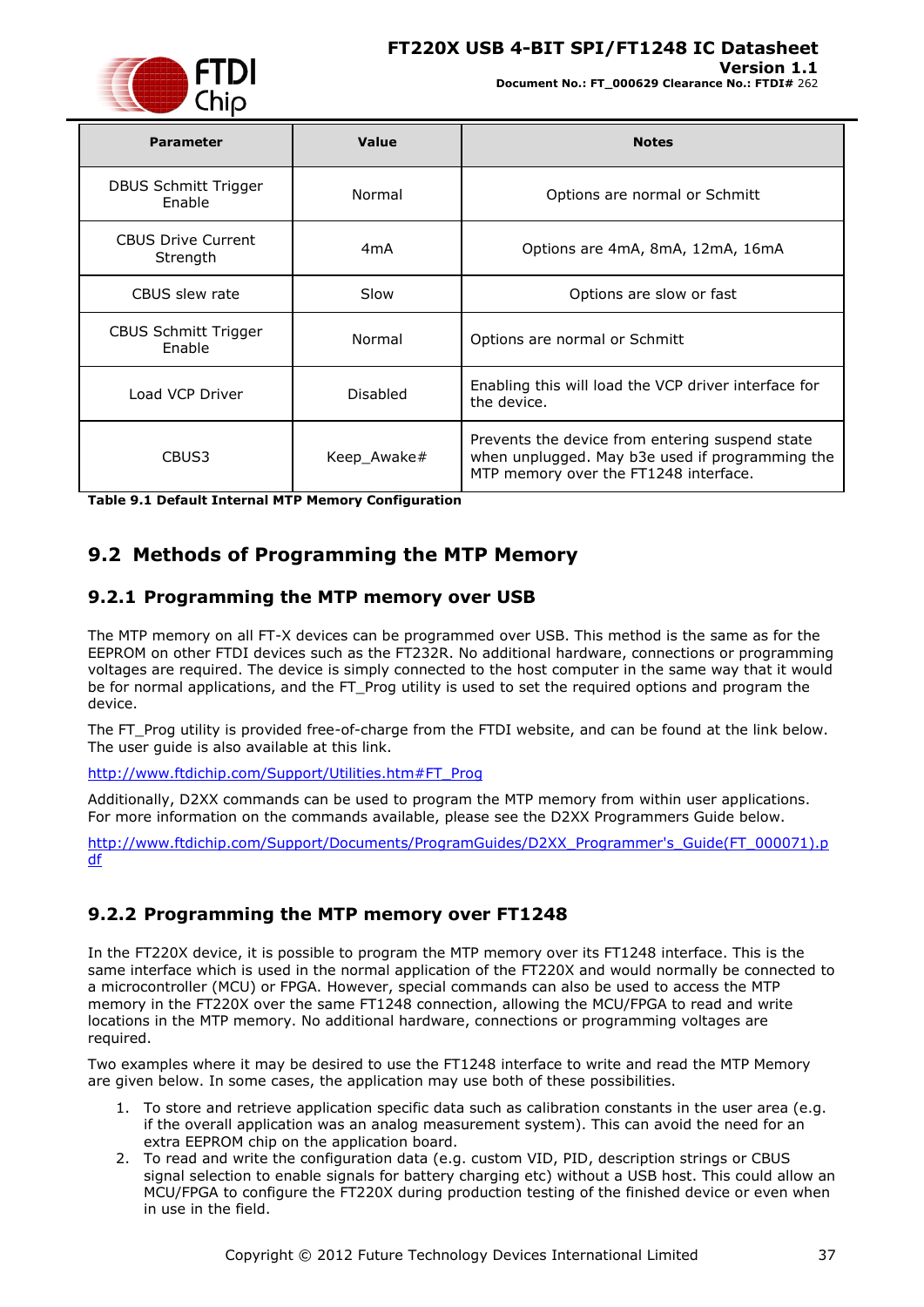

The information in the rest of this chapter can be used to implement the storing and reading of application data in the user area as in example 1 above. Example 2 requires details of the configuration data stored in the MTP memory which is FTDI proprietary information. A separate application note is available under NDA from FTDI support for customers who require to do this [\(support1@ftdichip.com\)](mailto:support1@ftdichip.com).

# <span id="page-37-0"></span>**9.3 Memory Map**

The FT-X family MTP memory has various areas which come under three main categories:

- User Memory Area
- Configuration Memory Area (writable)
- Configuration Memory Area (non-writable)

| <b>Memory Area Description</b>                                                      | <b>Word Address</b> |
|-------------------------------------------------------------------------------------|---------------------|
| <b>User Memory Area 2</b><br>Accessible via USB, I <sup>2</sup> C and FT1248        | 0x3FF - 0x80        |
| <b>Configuration Memory Area</b><br>Accessible via USB, I <sup>2</sup> C and FT1248 | $0x7E - 0x50$       |
| <b>Configuration Memory Area</b><br>Cannot be written                               | $0x4F - 0x40$       |
| <b>User Memory Area 1</b><br>Accessible via USB, I <sup>2</sup> C and FT1248        | $0x3E - 0x12$       |
| <b>Configuration Memory Area</b><br>Accessible via USB, I <sup>2</sup> C and FT1248 | $0x10 - 0x00$       |

<span id="page-37-1"></span>**Figure 9.1: Simplified memory map for the FT-X**

#### **User Memory Area**

The User Memory Areas are highlighted in Green on the memory map. They can be read and written via both USB and FT1248 on the FT220X. All locations within this range are freely programmable; no areas have special functions and there is no checksum for the user area.

Note that the application should take into account the specification for the number of write cycles in Section [6.4](#page-25-0) if it will be writing to the MTP memory multiple times.

#### **Configuration Memory Area (writable)**

This area stores the configuration data for the device, including the data which is returned to the host in the configuration descriptors (e.g. the VID, PID and string descriptions) and also values which set the hardware configuration (the signal assigned to each CBUS pin for example).

These values can have a significant effect on the behaviour of the device. Steps must be taken to ensure that these locations are not written to un-intentionally by an application which is intended to access only the user area.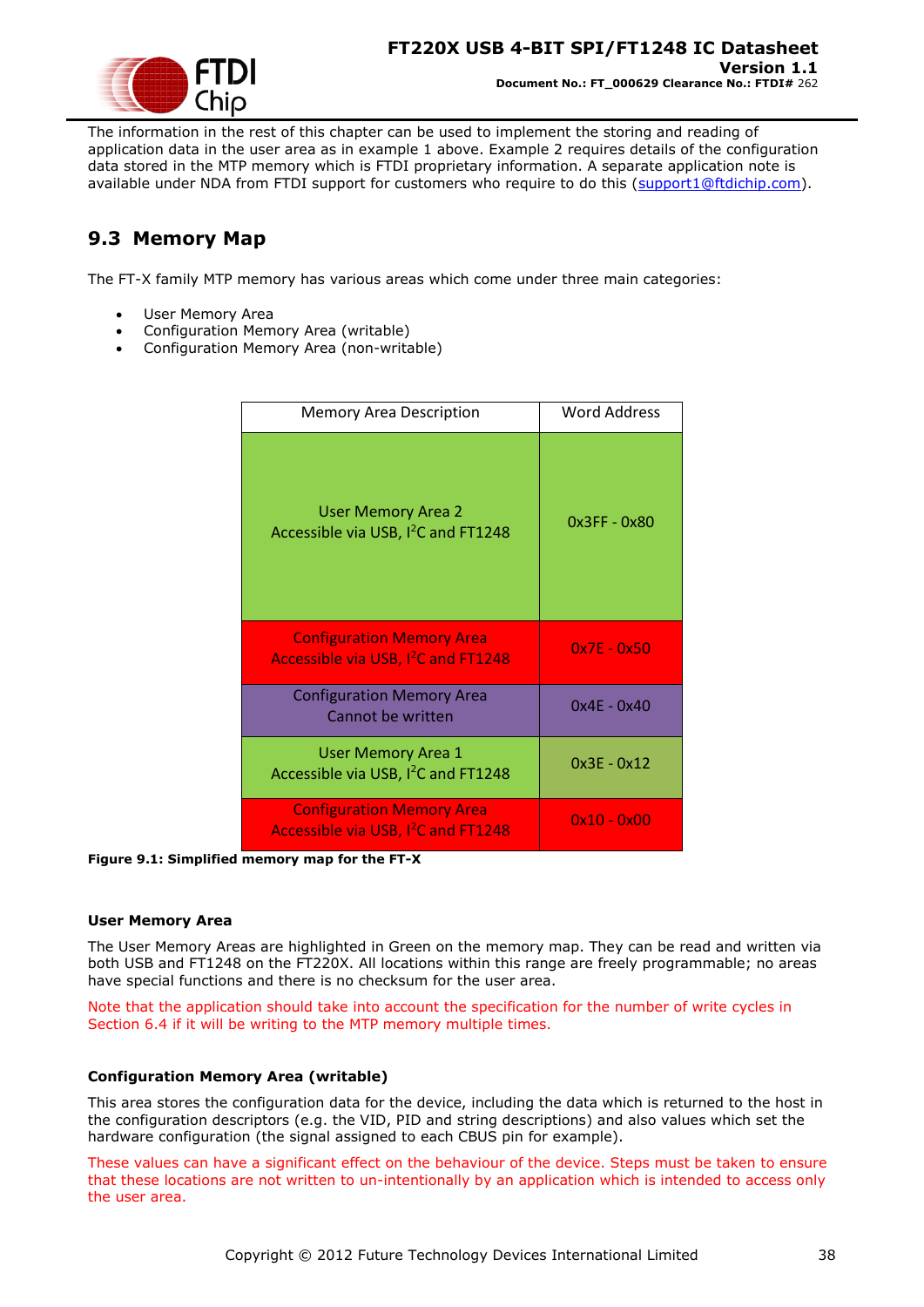

This area is included in a checksum which covers configuration areas of the memory, and so changing any value can also cause this checksum to fail.

#### **Configuration Memory Area (non-writable)**

This is a reserved area and the application should not write to this area of memory. Any attempt to write these locations will fail.

### <span id="page-38-0"></span>**9.4 Hardware Requirements**

The hardware is the same as for a typical USB-FT1248 application and no additional hardware or programming voltages are required. The FT1248 connections are the same as shown in Section [5.](#page-14-0) For the USB connections, either a bus-powered configuration (see Section [7.1a](#page-26-1)nd [7.3\)](#page-28-0) or a self-powered configuration (see Section [7.2\)](#page-27-0) could be used.

### <span id="page-38-1"></span>**9.5 Protocol**

The FT1248 MTP memory protocol consists of 3 commands:

- Address MTP memory (0x05)
- Write MTP memory (0x06)
- Read MTP memory (0x07)

For further details on the FT1248 protocol, refer to section [5.](#page-14-0)

### <span id="page-38-2"></span>**9.5.1 Address MTP memory (0x05)**

This consists of a command phase followed by 2 data bytes which represent the MTP memory address allowing users to address, potentially, up to 64K byte addresses.

### <span id="page-38-3"></span>**9.5.2 Write MTP memory (0x06)**

This consists of a command phase followed by 1 data byte which shall be programmed into the MTP memory at the address location set by the MTP memory address command.

### <span id="page-38-4"></span>**9.5.3 Read MTP memory (0x07)**

This consists of a command phase followed by 1 data byte which is the data read from the MTP memory at the address location set by the MTP memory address command.

### <span id="page-38-5"></span>**9.5.4 Examples of Writing and Reading**

When performing MTP memory write and read requests via the FT1248 protocol, users must first issue the MTP memory address command along with 2 bytes representing the MTP memory address. The status and acknowledge phases of this command represents the current status of the MTP memory (whether it is busy or not). If the MTP memory is being accessed during an FT1248 access then the status and acknowledge of the respective command and data phases will NAK the master. The address will only be updated when the MTP memory is inactive.

#### **Writing**

The first part of the communication sets the address, and this is followed by the write command along with the data to be written. The MTP memory write itself will be initiated when the FT220X receives an MTP memory write command followed by a single data byte. Two status phases occur during an MTP write (once during the command phase and the other during the data phase). Both status phases represent the current activity of the MTP memory (busy or not busy). A successful write will only occur when both status phases acknowledge the master indicating that the MTP memory can start the write. Users wishing to determine if the MTP memory write was successful should immediately try an EEPROM read.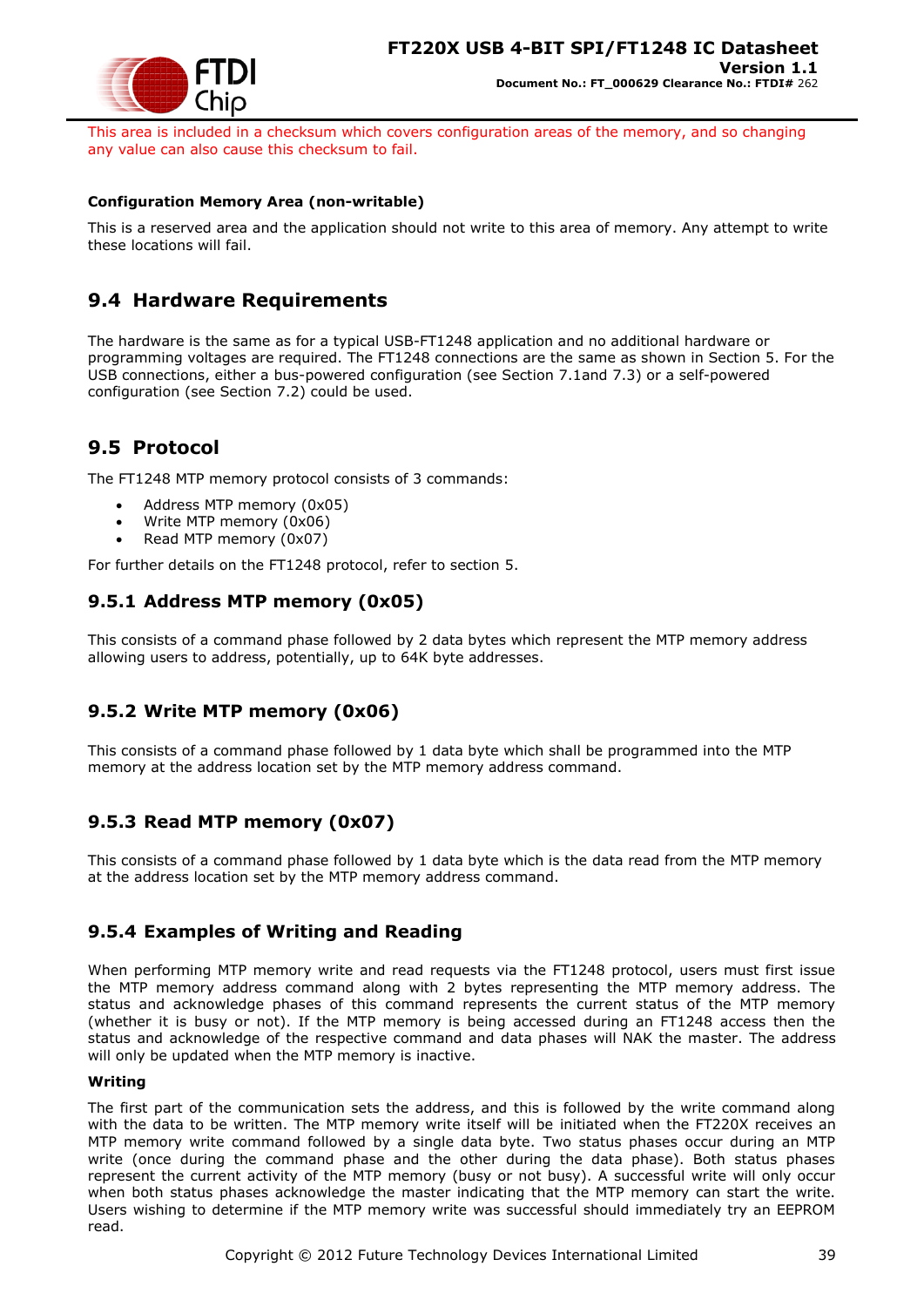

### **Reading**

As with the writing process, the first part of the communication for a read sets the address. The read will then be initiated when the FT1248 slave receives an MTP memory read command. The status during the command phase indicates whether or not the MTP memory shall be able to service the read request. If it is possible to carry out the read, the FT1248 moves into the data phase where it can either continue with the read transaction until the slave successfully returns an ACK along with the data or if it receives NAK during the data phase it can abort the read transfer and try again. When the read has been serviced the data shall be returned on the  $1<sup>st</sup>$  data byte phase.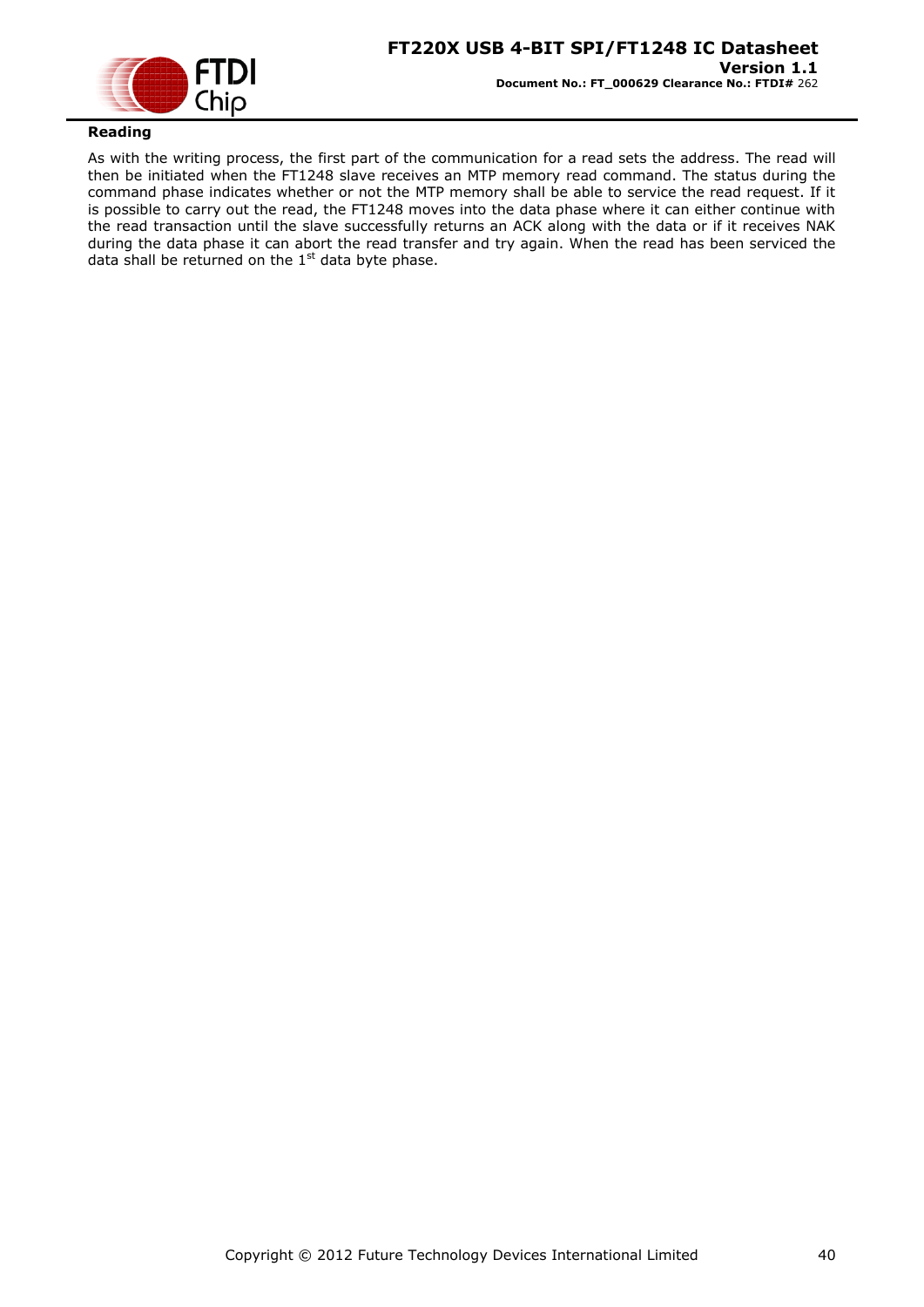

### <span id="page-40-0"></span>**10 Package Parameters**

The FT220X is available in two different packages. The FT220XS is the SSOP-16 option and the FT220XQ is the QFN-16 package option. The solder reflow profile for both packages is described in Section [10.5.](#page-44-0)

# <span id="page-40-1"></span>**10.1 SSOP-16 Package Mechanical Dimensions**



<span id="page-40-2"></span>**Figure 10.1 SSOP-16 Package Dimensions**

The FT220XS is supplied in a RoHS compliant 16 pin SSOP package. The package is lead (Pb) free and uses a "green" compound. The package is fully compliant with European Union directive 2002/95/EC.

This package is nominally 4.90mm x 3.91mm body (4.90mm x 5.99mm including pins). The pins are on a 0.635 mm pitch. The above mechanical drawing shows the SSOP-16 package.

All dimensions are in inches.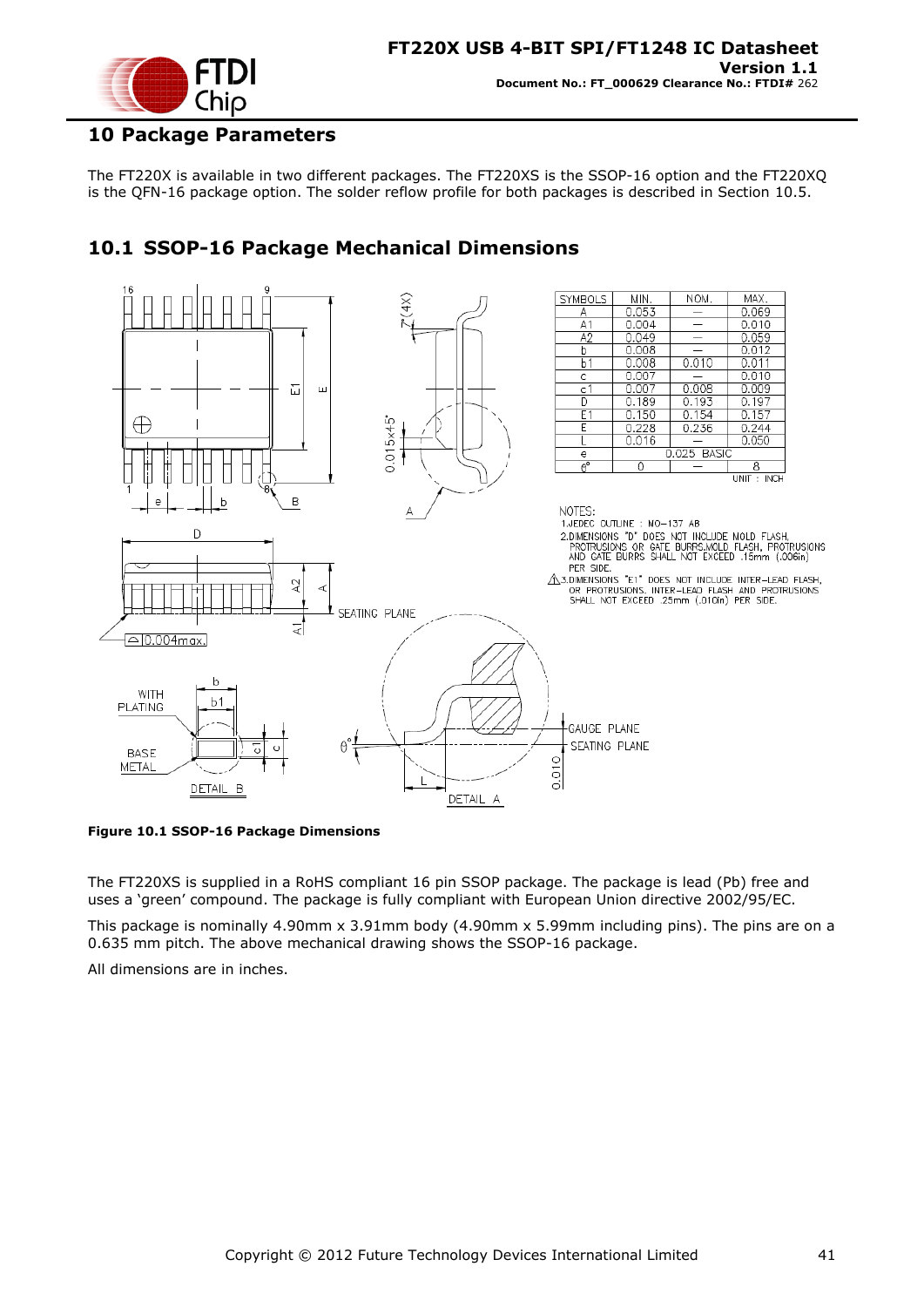

# <span id="page-41-0"></span>**10.2 SSOP-16 Package Markings**



**Figure 10.2 SSOP-16 Package Markings**

<span id="page-41-1"></span>The date code format is **YYXX** where  $XX = 2$  digit week number,  $YY = 2$  digit year number. This is followed by the revision number.

The code **XXXXXXXXXXXX** is the manufacturing LOT code.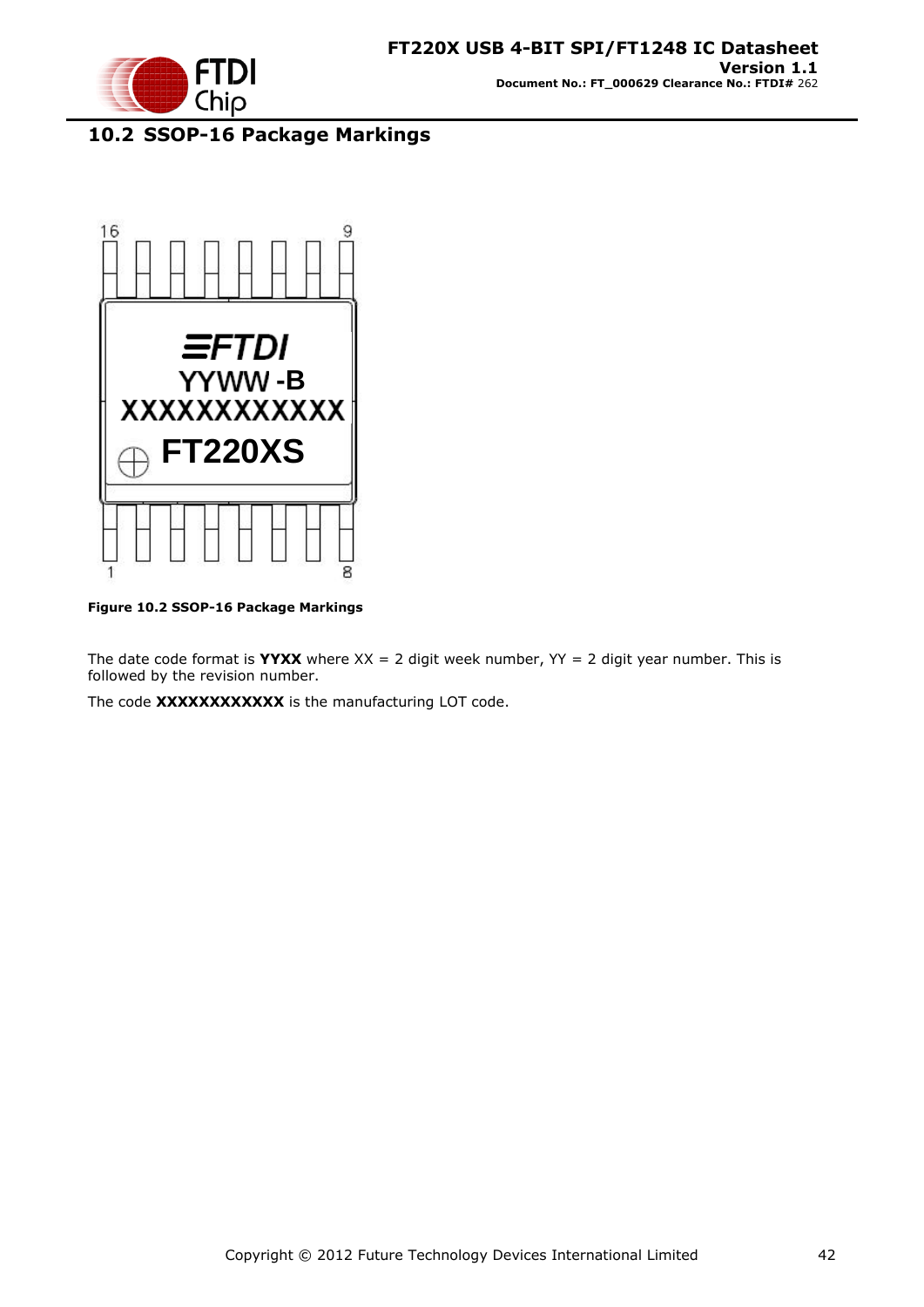

# <span id="page-42-0"></span>**10.3 QFN-16 Package Mechanical Dimensions**



|                                                                           |                    |  |             |      |      |  | LEAD FINISH            | <b>JEDEC CODE</b> |
|---------------------------------------------------------------------------|--------------------|--|-------------|------|------|--|------------------------|-------------------|
| PAD SIZEL                                                                 | MIN.   NOM.   MAX. |  | min.   nom. | MAX. | MIN. |  | NOM. MAX. Pure Tin PPF |                   |
| 98X98 MILI 2.00   2.10   2.15   2.00   2.10   2.15   0.35   0.40   0.45   |                    |  |             |      |      |  |                        | W(V)GGC           |
| 102X102 MIL  2.00   2.10   2.15   2.00   2.10   2.15   0.50   0.55   0.60 |                    |  |             |      |      |  |                        | W(V)GGC           |

<span id="page-42-1"></span>**Figure 10.3 QFN-16 Package Dimensions**

The FT220XQ is supplied in a RoHS compliant leadless QFN-16 package. The package is lead (Pb) free, and uses a "green" compound. The package is fully compliant with European Union directive 2002/95/EC.

This package is nominally 4.00mm x 4.00mm. The solder pads are on a 0.65mm pitch. The above mechanical drawing shows the QFN-16 package. All dimensions are in millimetres.

The centre pad on the base of the FT220XQ is internally connected to GND and the PCB should not have signal tracking on the top layer under this area. Connect to GND.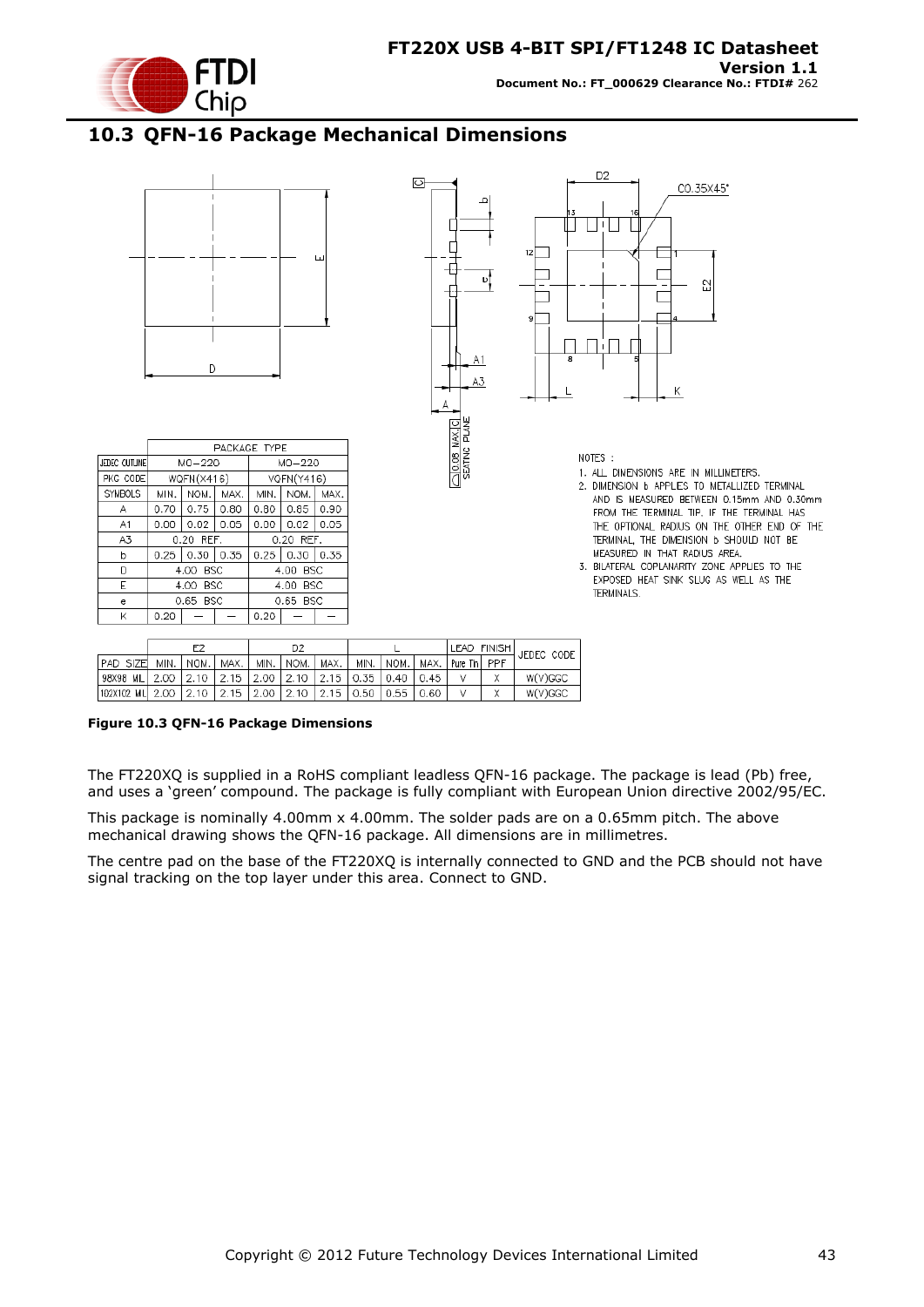

# <span id="page-43-0"></span>**10.4 QFN-16 Package Markings**



**Figure 10.4 QFN-16 Package Markings**

<span id="page-43-1"></span>The date code format is **YYXX** where  $XX = 2$  digit week number,  $YY = 2$  digit year number. This is followed by the revision number.

The code **XXXXXXX** is the manufacturing LOT code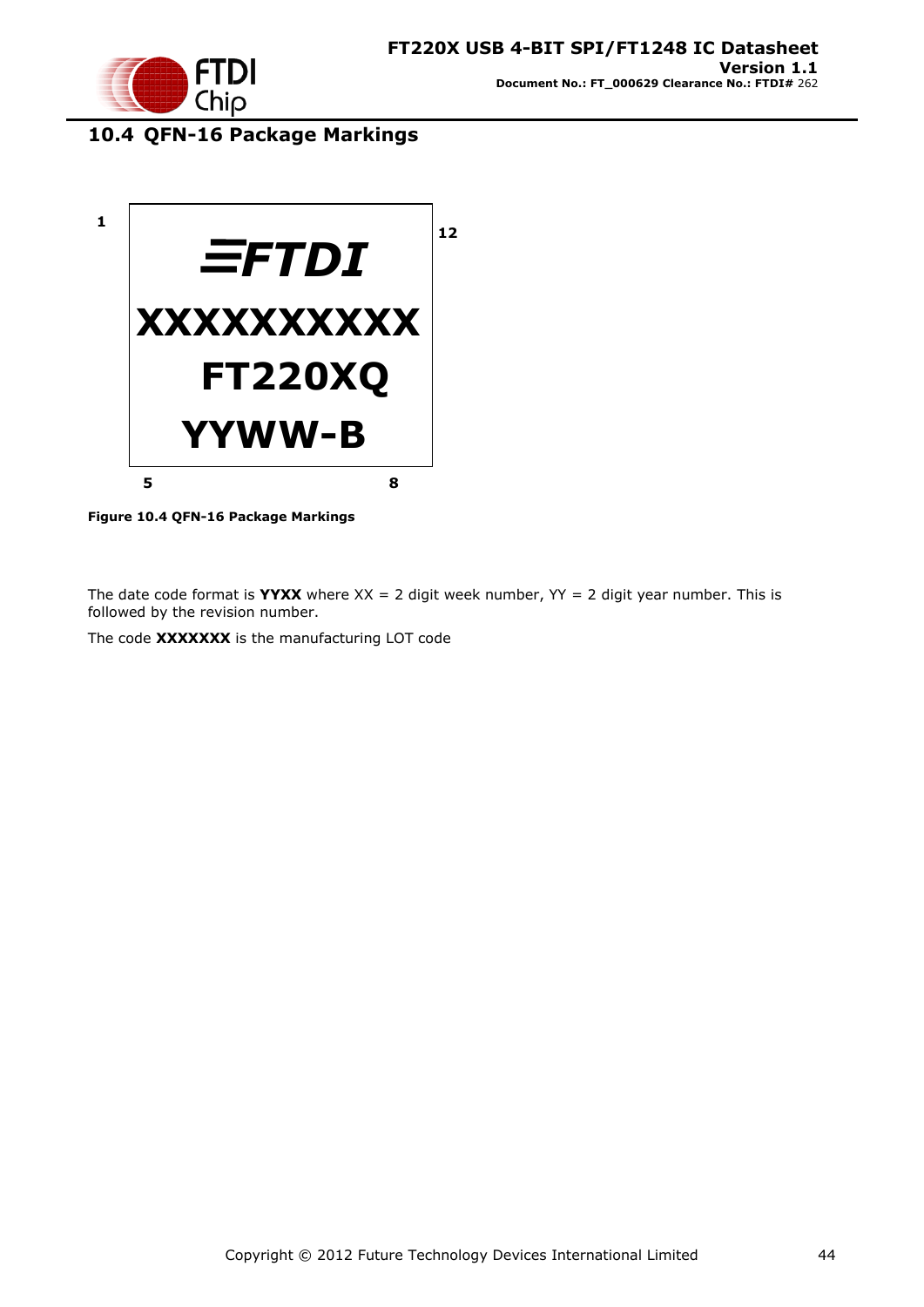

# <span id="page-44-0"></span>**10.5 Solder Reflow Profile**

The FT220X is supplied in Pb free 16 LD SSOP and QFN-16 packages. The recommended solder reflow profile for both package options is shown in [Figure 10.5.](#page-44-1)



#### <span id="page-44-1"></span>**Figure 10.5 FT220X Solder Reflow Profile**

The recommended values for the solder reflow profile are detailed in [Table 10.1.](#page-44-2) Values are shown for both a completely Pb free solder process (i.e. the FT220X is used with Pb free solder), and for a non-Pb free solder process (i.e. the FT220X is used with non-Pb free solder).

| <b>Profile Feature</b>                                                                                                  | <b>Pb Free Solder Process</b>        | <b>Non-Pb Free Solder Process</b>             |
|-------------------------------------------------------------------------------------------------------------------------|--------------------------------------|-----------------------------------------------|
| Average Ramp Up Rate $(T_s$ to $T_p$ )                                                                                  | 3°C / second Max.                    | 3°C / Second Max.                             |
| Preheat<br>- Temperature Min $(T_s$ Min.)<br>- Temperature Max (T <sub>s</sub> Max.)<br>- Time $(t_s$ Min to $t_s$ Max) | 150°C<br>200°C<br>60 to 120 seconds  | 100°C<br>$150^{\circ}$ C<br>60 to 120 seconds |
| Time Maintained Above Critical Temperature<br>$T_1$ :<br>- Temperature $(T_L)$<br>- Time $(t_L)$                        | $217^{\circ}$ C<br>60 to 150 seconds | $183^{\circ}$ C<br>60 to 150 seconds          |
| Peak Temperature $(T_{p})$                                                                                              | $260^{\circ}$ C                      | $240^{\circ}$ C                               |
| Time within 5°C of actual Peak Temperature<br>$(t_{p})$                                                                 | 20 to 40 seconds                     | 20 to 40 seconds                              |
| Ramp Down Rate                                                                                                          | 6°C / second Max.                    | 6°C / second Max.                             |
| Time for T= 25 $\degree$ C to Peak Temperature, T <sub>p</sub>                                                          | 8 minutes Max.                       | 6 minutes Max.                                |

<span id="page-44-2"></span>**Table 10.1 Reflow Profile Parameter Values**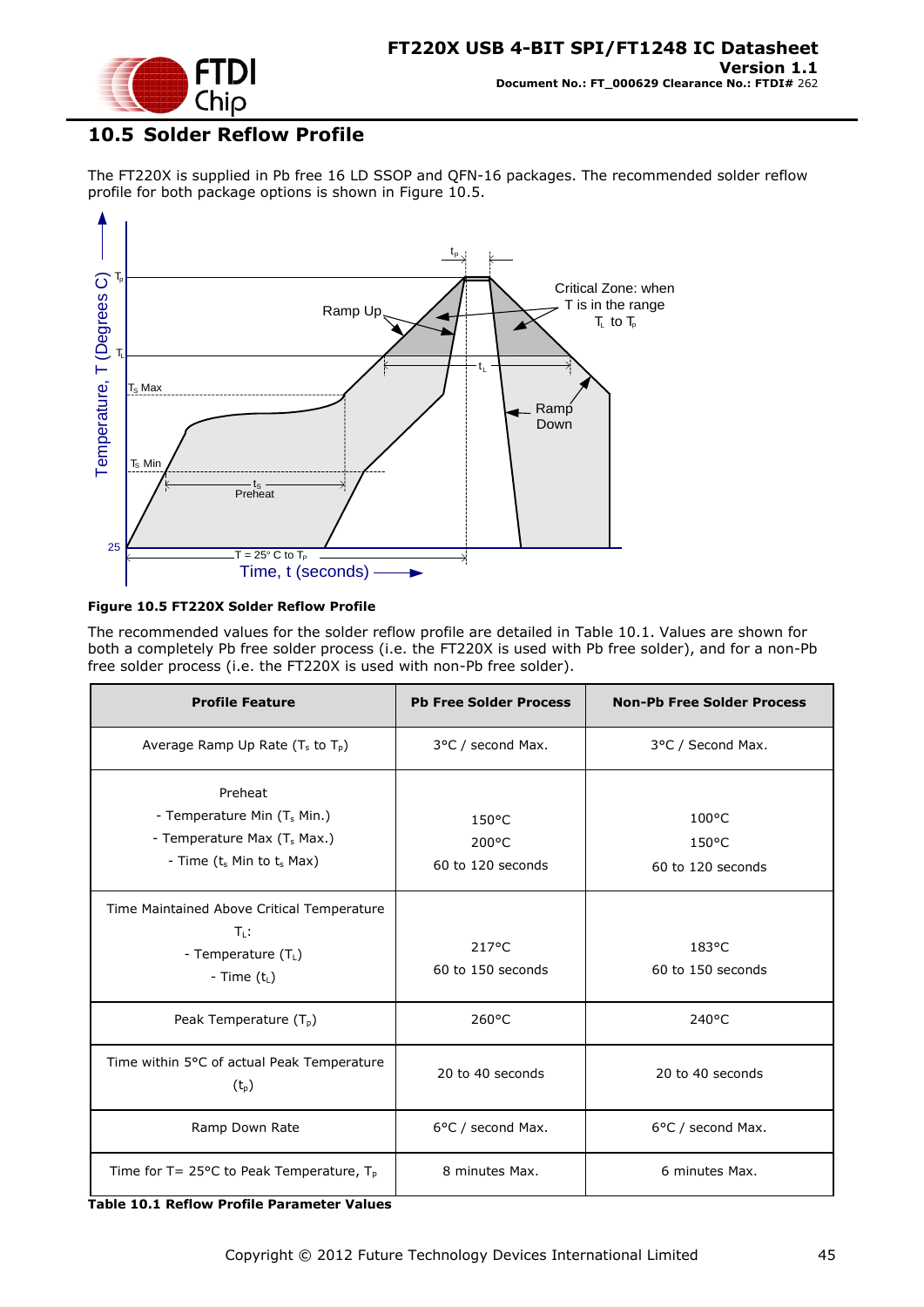

## <span id="page-45-0"></span>**11 Contact Information**

#### **Head Office – Glasgow, UK**

Future Technology Devices International Limited Unit 1, 2 Seaward Place, Centurion Business Park Glasgow G41 1HH United Kingdom Tel: +44 (0) 141 429 2777 Fax: +44 (0) 141 429 2758

E-mail (Sales) sales1@ftdichip.com<br>E-mail (Support) support1@ftdichip.com support1@ftdichip.com E-mail (General Enquiries) admin1@ftdichip.com

#### **Branch Office – Taipei, Taiwan**

Future Technology Devices International Limited (Taiwan) 2F, No. 516, Sec. 1, NeiHu Road Taipei 114 Taiwan , R.O.C. Tel: +886 (0) 2 8791 3570 Fax: +886 (0) 2 8791 3576

E-mail (Sales) tw.sales1@ftdichip.com E-mail (General Enquiries) tw.admin1@ftdichip.com

E-mail (Support) tw.support1@ftdichip.com

#### **Branch Office – Hillsboro, Oregon, USA**

Future Technology Devices International Limited (USA) 7235 NW Evergreen Parkway, Suite 600 Hillsboro, OR 97123-5803 USA Tel: +1 (503) 547 0988 Fax: +1 (503) 547 0987

E-Mail (Sales) us.sales@ftdichip.com E-Mail (Support) us.support@ftdichip.com<br>E-Mail (General Enquiries) us.admin@ftdichip.com E-Mail (General Enquiries)

#### **Branch Office – Shanghai, China**

Future Technology Devices International Limited (China) Room 408, 317 Xianxia Road, Shanghai, 200051 China Tel: +86 21 62351596 Fax: +86 21 62351595

E-mail (Sales) cn.sales@ftdichip.com E-mail (Support) cn.support@ftdichip.com E-mail (General Enquiries) cn.admin@ftdichip.com

**Web Site**

http://ftdichip.com

System and equipment manufacturers and designers are responsible to ensure that their systems, and any Future Technology Devices International Ltd (FTDI) devices incorporated in their systems, meet all applicable safety, regulatory and system-level performance requirements. All application-related information in this document (including application descriptions, suggested FTDI devices and other materials) is provided for reference only. While FTDI has taken care to assure it is accurate, this information is subject to customer confirmation, and FTDI disclaims all liability for system designs and for any applications assistance provided by FTDI. Use of FTDI devices in life support and/or safety applications is entirely at the user"s risk, and the user agrees to defend, indemnify and hold harmless FTDI from any and all damages, claims, suits or expense resulting from such use. This document is subject to change without notice. No freedom to use patents or other intellectual property rights is implied by the publication of this document. Neither the whole nor any part of the information contained in, or the product described in this document, may be adapted or reproduced in any material or electronic form without the prior written consent of the copyright holder. Future Technology Devices International Ltd, Unit 1, 2 Seaward Place, Centurion Business Park, Glasgow G41 1HH, United Kingdom. Scotland Registered Company Number: SC136640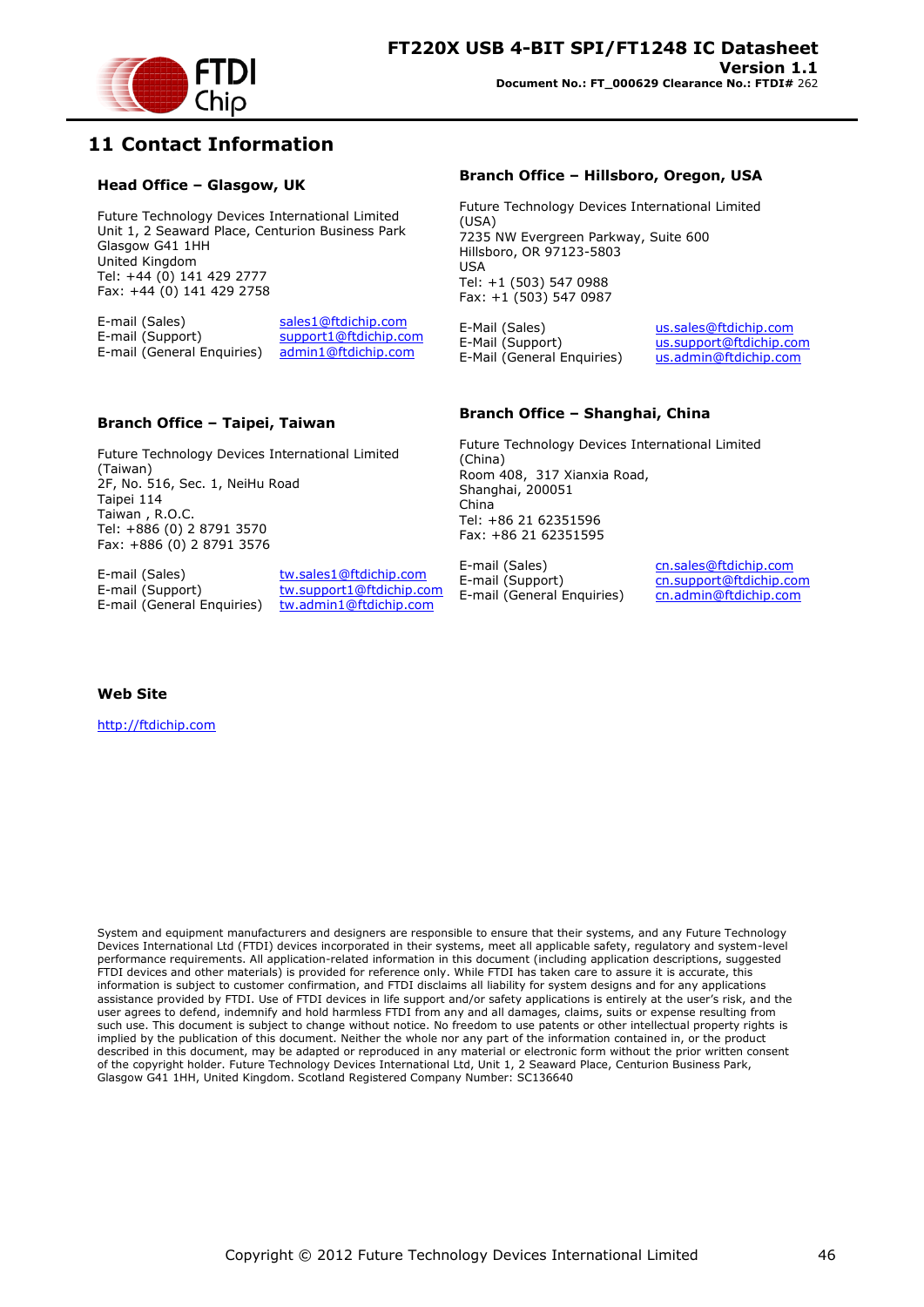

### <span id="page-46-0"></span>**Appendix A – References**

### **Useful Application Notes**

[http://www.ftdichip.com/Documents/AppNotes/AN232R-01\\_FT232RBitBangModes.pdf](http://www.ftdichip.com/Documents/AppNotes/AN232R-01_FT232RBitBangModes.pdf)

[http://www.ftdichip.com/Documents/AppNotes/AN\\_107\\_AdvancedDriverOptions\\_AN\\_000073.pdf](http://www.ftdichip.com/Documents/AppNotes/AN_107_AdvancedDriverOptions_AN_000073.pdf)

[http://www.ftdichip.com/Documents/AppNotes/AN\\_121\\_FTDI\\_Device\\_EEPROM\\_User\\_Area\\_Usage.pdf](http://www.ftdichip.com/Documents/AppNotes/AN_121_FTDI_Device_EEPROM_User_Area_Usage.pdf)

[http://www.ftdichip.com/Documents/AppNotes/AN\\_167\\_FT1248\\_Parallel\\_Serial\\_Interface\\_Basics.pdf](http://www.ftdichip.com/Documents/AppNotes/AN_167_FT1248_Parallel_Serial_Interface_Basics.pdf)

<http://www.ftdichip.com/Documents/InstallGuides.htm>

[http://www.ftdichip.com/Support/Documents/TechnicalNotes/TN\\_100\\_USB\\_VID-PID\\_Guidelines.pdf](http://www.ftdichip.com/Support/Documents/TechnicalNotes/TN_100_USB_VID-PID_Guidelines.pdf)

[http://www.ftdichip.com/Support/Documents/AppNotes/AN\\_175\\_Battery%20Charging%20Over%20USB](http://www.ftdichip.com/Support/Documents/AppNotes/AN_175_Battery%20Charging%20Over%20USB%20with%20FTEX%20Devices.pdf) [%20with%20FTEX%20Devices.pdf](http://www.ftdichip.com/Support/Documents/AppNotes/AN_175_Battery%20Charging%20Over%20USB%20with%20FTEX%20Devices.pdf)

[http://www.usb.org/developers/devclass\\_docs/BCv1.2\\_011912.zip](http://www.usb.org/developers/devclass_docs/BCv1.2_011912.zip)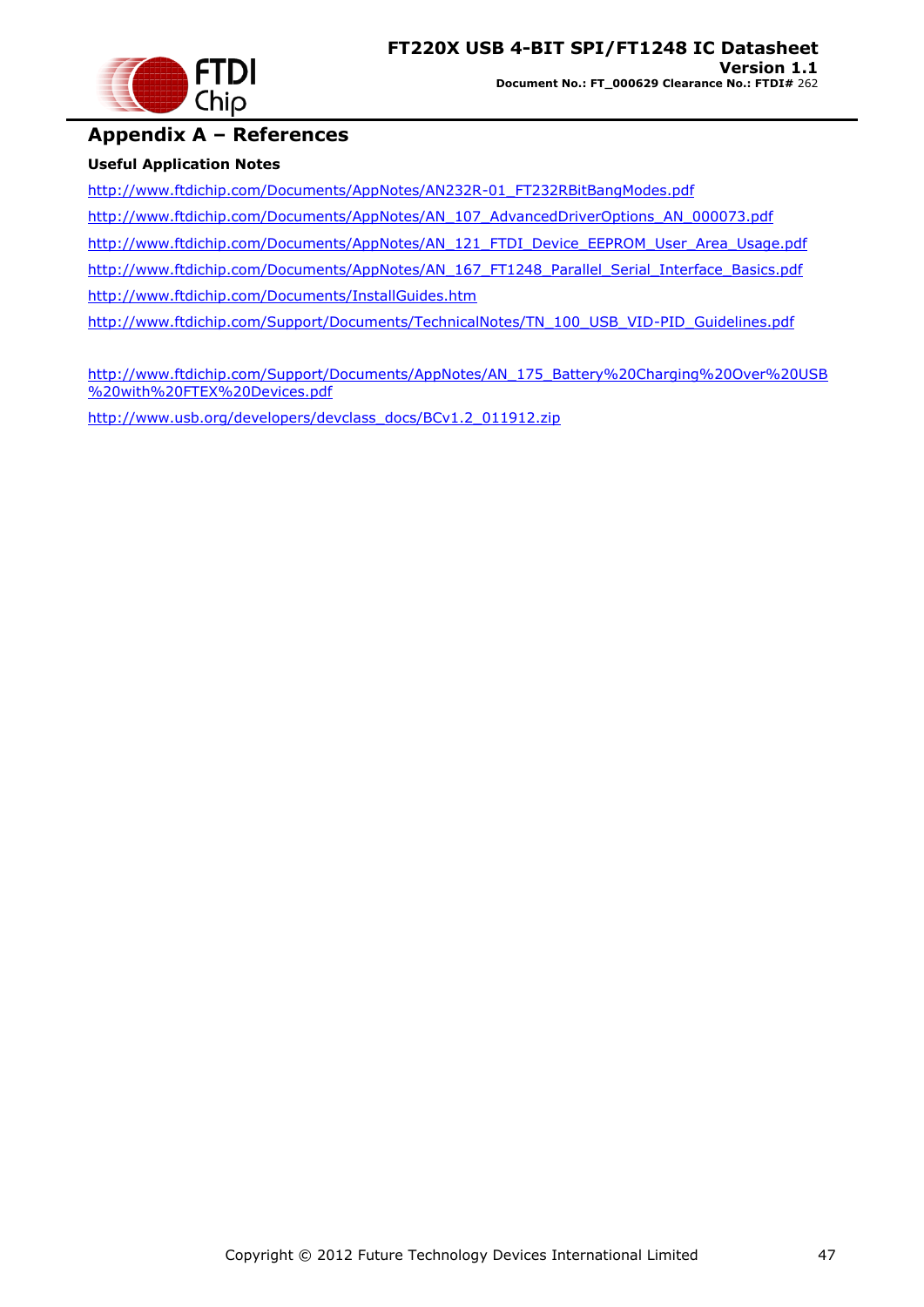

# <span id="page-47-0"></span>**Appendix B - List of Figures and Tables**

### **List of Figures**

### **List of Tables**

| Copyright © 2012 Future Technology Devices International Limited<br>48 |
|------------------------------------------------------------------------|
|                                                                        |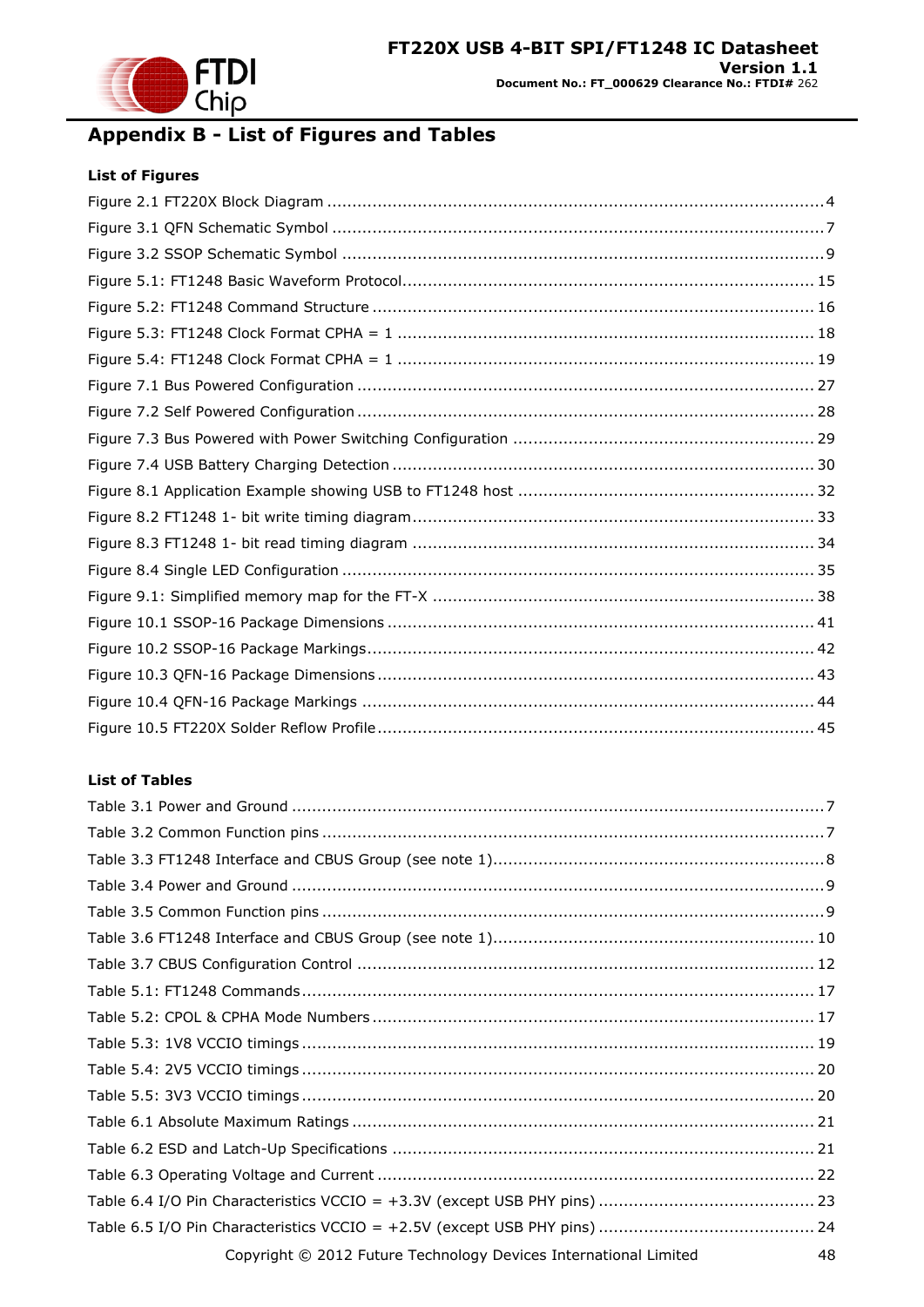